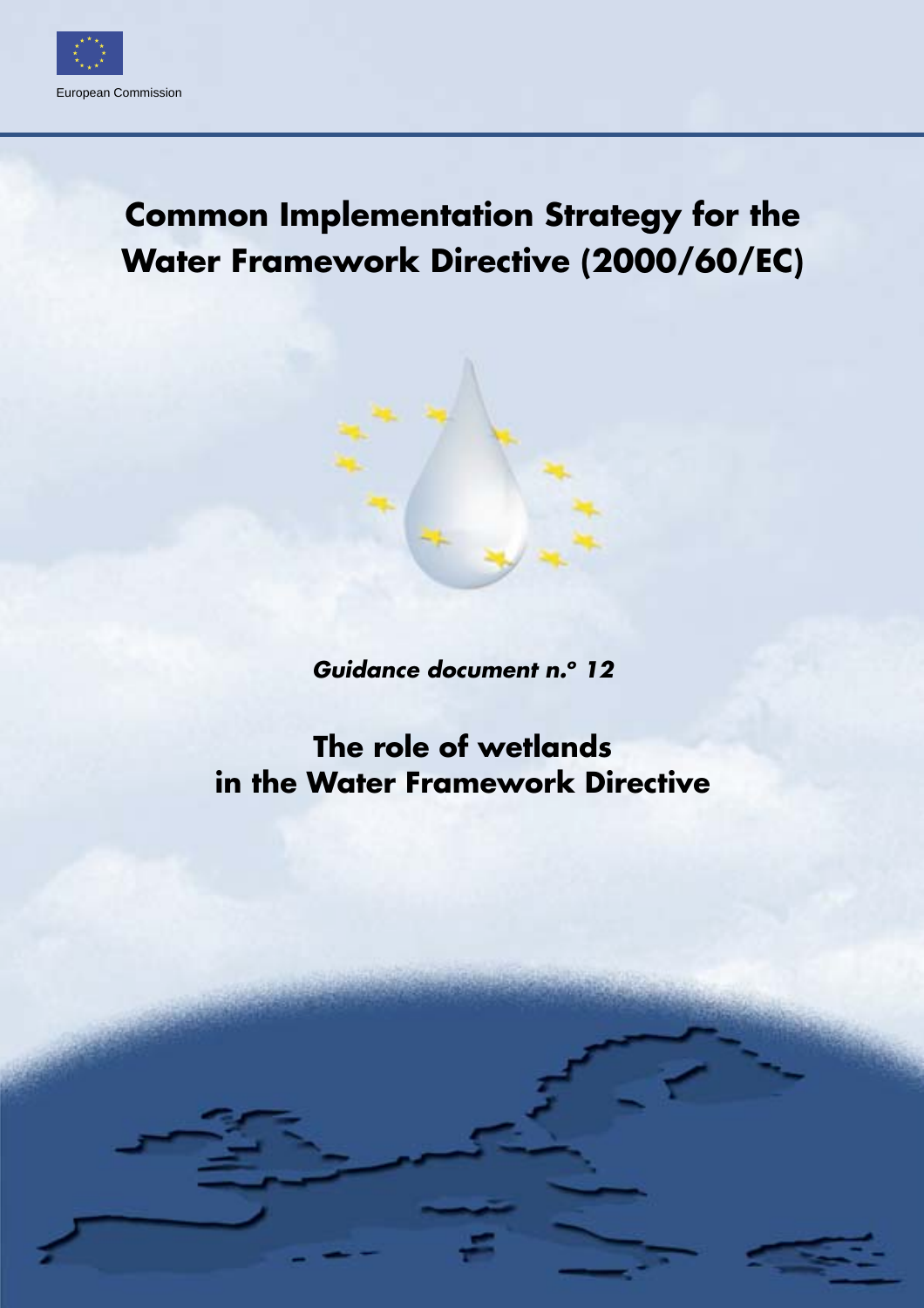

## **COMMON IMPLEMENTATION STRATEGY FOR THE WATER FRAMEWORK DIRECTIVE (2000/60/EC)**

**Guidance Document No 12** 

Horizontal Guidance on the Role of Wetlands in the Water Framework Directive

Disclaimer:

This technical document has been developed through a collaborative programme involving the European Commission, all the Member States, the Accession Countries, Norway and other stakeholders and Non-Governmental Organisations. The document should be regarded as presenting an informal consensus position on best practice agreed by all partners. However, the document does not necessarily represent the official, formal position of any of the partners. Hence, the views expressed in the document do not necessarily represent the views of the European Commission.

> *Europe Direct is a service to help you find answers to your questions about the European Union*

> > **New freephone number: 00 800 6 7 8 9 10 11**

A great deal of additional information on the European Union is available on the Internet. It can be accessed through the Europa server (http://europa.eu.int).

Luxembourg: Office for Official Publications of the European Communities, 2003

ISBN 92-894-6967-6 ISSN 1725-1087

© European Communities, 2003 Reproduction is authorised provided the source is acknowledged.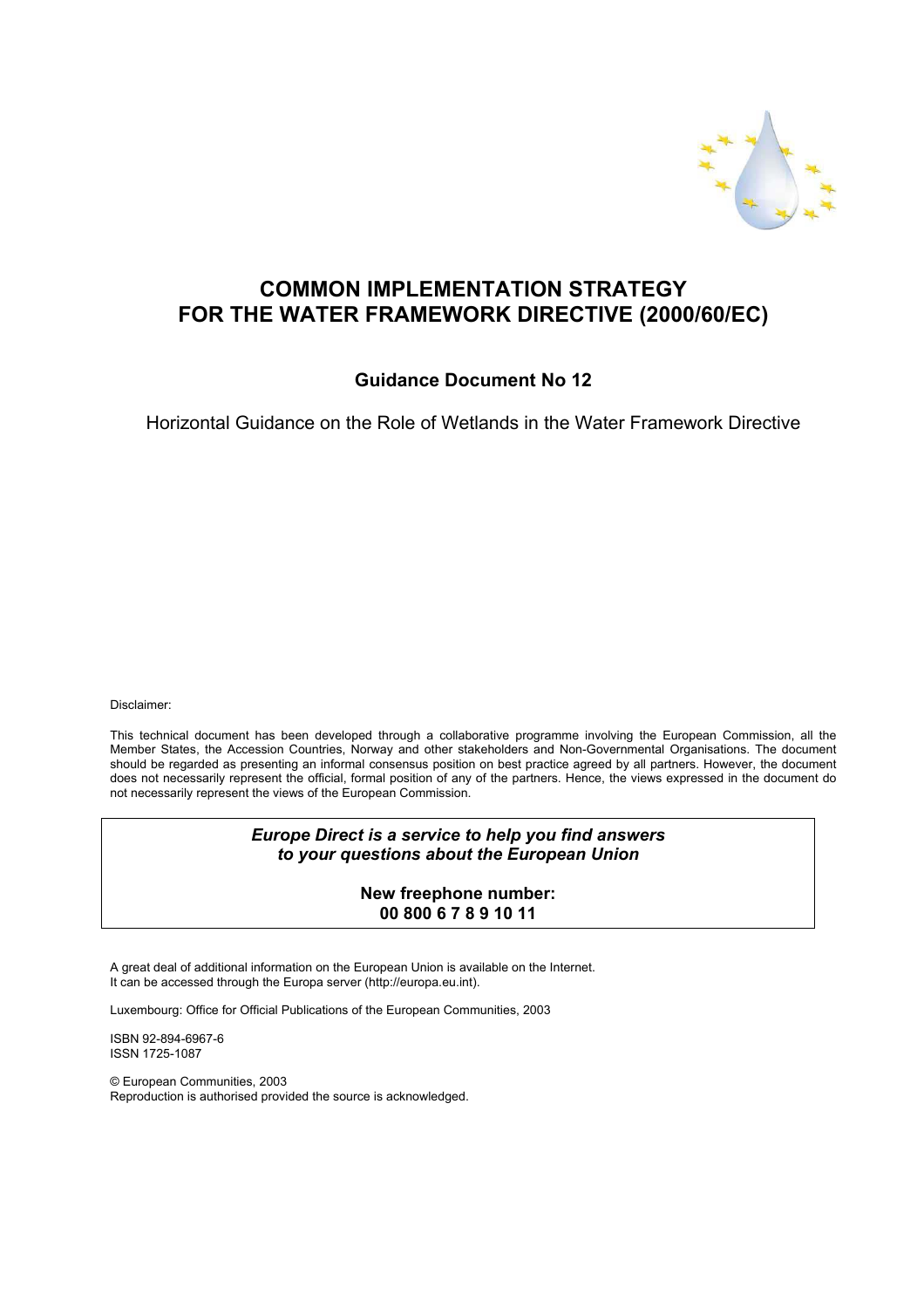## *Foreword*

The EU Member States<sup>1</sup>, Candidate Countries<sup>2</sup>, EFTA countries<sup>3</sup> and the European Commission have jointly developed a common strategy for supporting the implementation of the Directive 2000/60/EC establishing a framework for Community action in the field of water policy, hereafter referred to as Common Implementation Strategy (CIS) for the Water Framework Directive (WFD). The main aim of this strategy is to allow a coherent and harmonious implementation of this Directive. Focus is on methodological questions related to a common understanding of the technical and scientific implications of the WFD.

One of the main short-term objectives of the strategy is the development of non-legally binding and practical Guidance Documents on various technical issues of the Directive. These Guidance Documents are targeted to experts and stakeholders involved in the implementation of the WFD in river basins. The structure, presentation and terminology is therefore adapted to the needs of these experts and formal, legalistic language is avoided wherever possible.

In the context of the above-mentioned strategy, the European Commission (Directorate General for the Environment, Unit B.1) was invited to set up an informal process for drafting a Horizontal Guidance on the Role of Wetlands in the Water Framework Directive.

A drafting group was established in January 2003 and a first draft was discussed at the wetlands kick-off meeting on the 21<sup>st</sup> January, 2003. This was followed by discussions at two Strategic Coordination Group (SCG) meetings ( $5<sup>th</sup>$  May 2003;  $27<sup>th</sup>$  &  $28<sup>th</sup>$  October, 2003) and a further two drafting group meetings. The document combines the opinions and conclusions of experts from Member States, New Member States and candidate countries, stakeholders and expert groups, as well as experts from the Expert Advisory Forum (EAF) on Groundwater. Due to intensive discussions between these groups, it was possible to present a final draft to the Water Directors meeting in Rome, Italy, on the  $24<sup>th</sup>$  and  $25<sup>th</sup>$  November, 2003, where the Water Directors reached the following conclusions:

*"We, the Water Directors have examined and endorsed this Guidance during our informal meeting under the Italian Presidency in Rome (24/25 November 2003). We would like to thank the participants of the Drafting Group and, in particular, the leaders, Italy, for preparing this high quality document.* 

*We strongly believe that this and other Guidance Documents developed under the Common Implementation Strategy will play a key role in the process of implementing the Water Framework Directive.* 

*This Guidance Document is a living document that will need continuous input and improvements as application and experience build up in all countries of the European Union and beyond. We agree, however, that this document will be made publicly available in its current form in order to present it to a wider public as a basis for carrying forward ongoing implementation work.* 

*Moreover, we welcome that several volunteers have committed themselves to test and validate this and other documents in the so-called pilot river basins across Europe during 2003 and 2004 in order to ensure that the guidance is applicable in practice.* 

 $\overline{a}$ 

<sup>&</sup>lt;sup>1</sup> Austria, Belgium, Denmark, Finland, France, Germany, Greece, Ireland, Italy, Luxembourg, Netherlands, Portugal, Spain, Sweden, United Kingdom, Cyprus, Czech Republic, Estonia, Hungary, Latvia, Lithuania, Malta, Poland, Slovak Republic, Slovenia,

<sup>2</sup> Bulgaria, Romania

<sup>3</sup> Iceland, Liechtenstein, Norway, Switzerland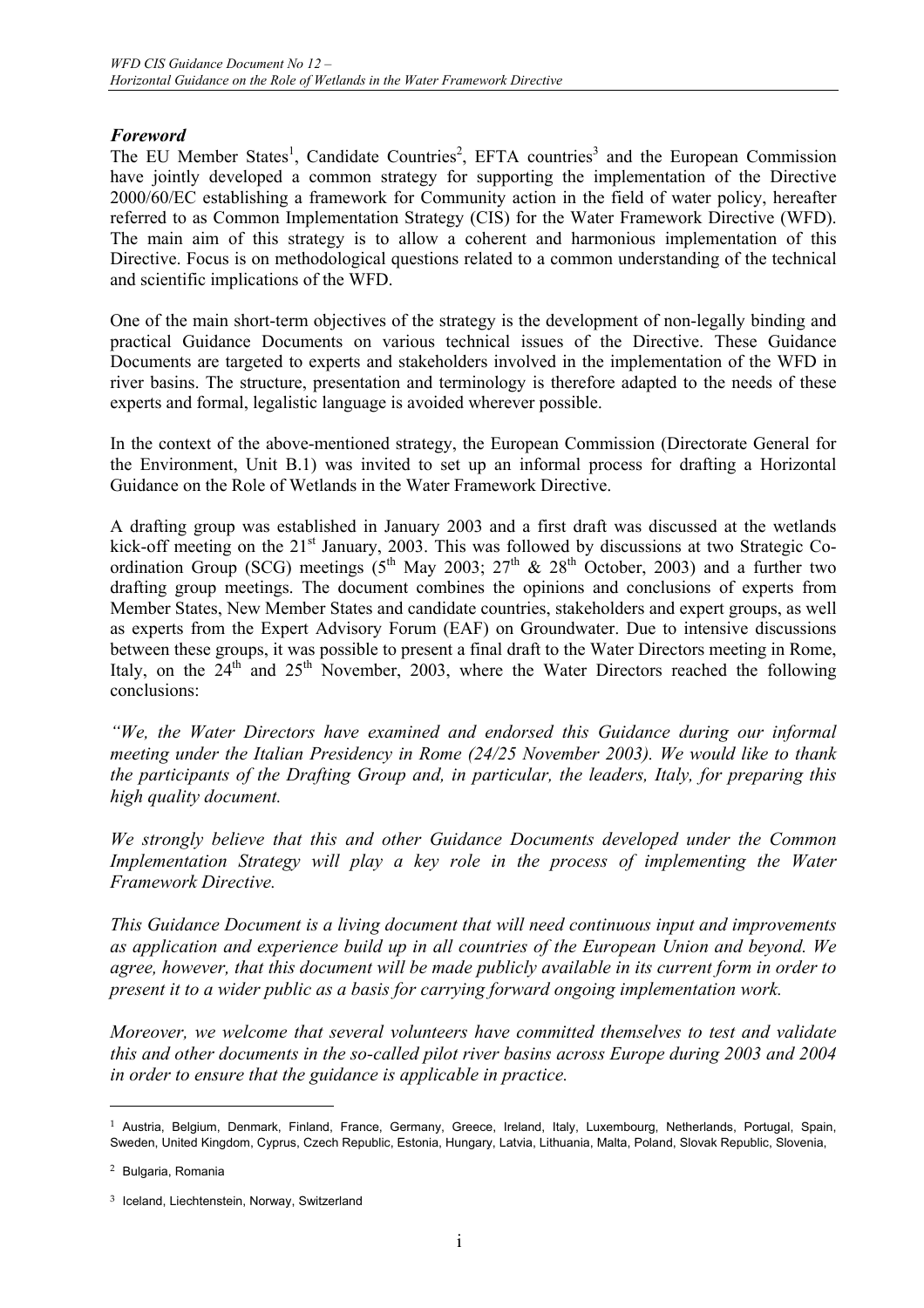*We also commit ourselves to assess and decide upon the necessity for reviewing this document in 2004 following the pilot testing exercises and the first experiences gained in the initial stages of the implementation."*

#### **Why this document?**

The 1995 Commission Communication to the Council and the European Parliament on the *Wise Use and Conservation of Wetlands* recognises the very critical situation of Europe's wetlands and the very urgent need for action. It underlines the widespread loss and degradation of wetlands that has resulted in a significant reduction of the beneficial functions they perform in renewing natural resources. By promoting the wise use and conservation initiative the Commission stresses the EU's involvement in wetland protection and enhancement and its commitment in setting up strategic policies for sector integration.

The Water Framework Directive (2000/60/EC) clearly identifies the protection, restoration and enhancement of the water needs of wetlands as part of its purpose at Article 1(a):

*The purpose of this Directive is to establish a framework for the protection of inland surface waters, transitional waters, coastal waters and groundwater which:* 

*(a) prevents further deterioration and protects and enhances the status of aquatic ecosystems and, with regard to their water needs, terrestrial ecosystems and wetlands directly depending on the aquatic ecosystems.*

However, it does not provide any specific definition of what a wetland is, nor does it clearly state the extent to which wetlands should be used for the achievement of environmental objectives. Member States and stakeholders felt that it would be helpful to explore and clarify the role of wetlands in implementing the Water Framework Directive.

The Water Directors Meeting in November 2002 provided common text (cited in 1.1) to be inserted in Common Implementation Strategy Guidance Documents, in which the Directors acknowledge pressures on wetlands, highlight their potential important role in river basin management (RBM) and in helping to achieve WFD environmental objectives, and recommend the preparation of a Horizontal Guidance on Wetlands to implement these principles.

Support for the present document can be found in the WFD CIS Guidance Document No. 2 *Horizontal Guidance on the Identification of Water Bodies* (Water Bodies), compiled in order to provide additional guidance on the definition and protection of "water bodies" as intended by the Directive), in the *WFD CIS Guidance Document No.5 on Typology, Reference Conditions and Classification Systems for Transitional and Coastal Waters* (COAST), in the *WFD CIS Guidance Document No. 4 on Identification and Designation of Heavily Modified and Artificial Water Bodies (HMWB)* and in the *WFD CIS Guidance Document No. 3 for the Analysis of Pressures and Impacts in accordance with the WFD* (IMPRESS). These documents have undergone a negotiated participatory drafting process, therefore the present Guidance Document will build upon definitions and recommendations proposed in them. In addition, this document will provide a description of how wetlands are relevant to WFD implementation, and will describe and provide guidance on the role of wetlands in the achievement of the environmental objectives of the WFD.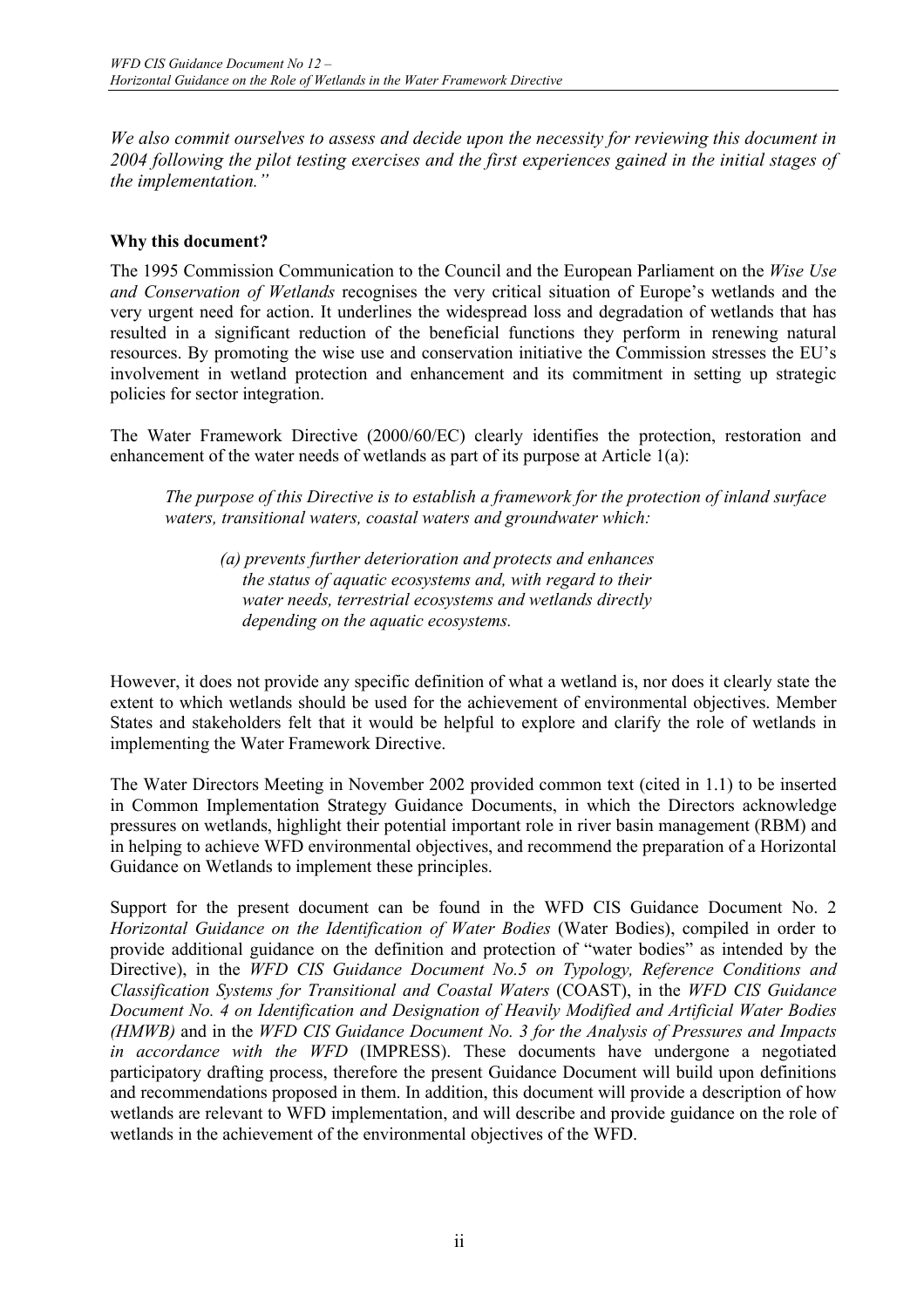#### **Participants to the discussion group and drafting process:**

Austria : *Birgit Vogel*; Belgium: *Adelheid Vanhille*; Bulgaria: *Milena Rousseva*; Czech Republic: *Jaroslav Kinkor, Jan Pokorny', Pavel Punčochař*; Denmark: *Ivan B. Karottki*; DG RTD Evaluwet Project: *Martin Blackwell, Edward Maltby*; EEB: *Ruth Davis*; European Commission: *Marta Moren*; France: *Marie-Francoise Bazerque, Marie-Claude Ximenes*; Finland; Germany: *Stephan Naumann*; Greece: *Demetra Spala, George Zalidis*; Hungary: *Gabor Csörgits*; Ireland: *Jim Ryan*; Italy: *Rachel Bindless, Nicola Pacini, Giorgio Pineschi*; Lithuania: *Jonas Karpavicius*; Netherlands: *Marc de Rooy, Tom Verboom*; Romania: *Valercia Grigoras, Madalina State, Ruxandra Maxim*; Slovakia: *Jan Seffer*; Slovenia: *Gabrijela Grèar*; Spain: *Ramòn Peña*; UK: *Peter Pollard*; WWF: *Charlie Avis, Rayka Hauser*.

*For contact details, please see Annex I*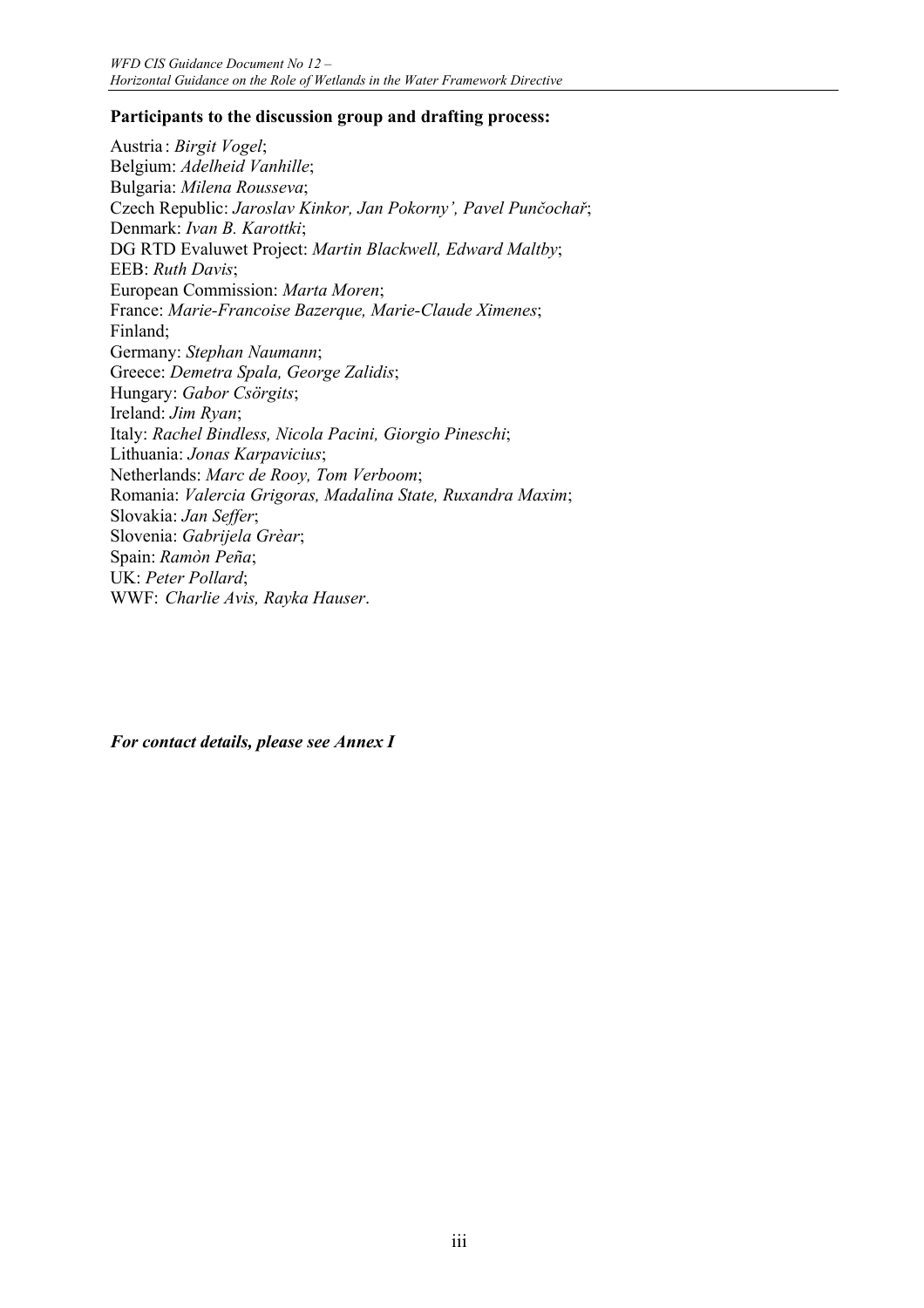## **TABLE OF CONTENTS**

| $\mathbf{1}$   |                                                                                 |  |
|----------------|---------------------------------------------------------------------------------|--|
| 1.1            |                                                                                 |  |
| 1.2            |                                                                                 |  |
| 1.3            |                                                                                 |  |
| $\overline{2}$ | <b>IDENTIFYING WETLANDS UNDER THE WATER FRAMEWORK DIRECTIVE3</b>                |  |
| 2.1            |                                                                                 |  |
| 2.2            | WETLANDS WITHIN THE OPERATIONAL STRUCTURE OF THE WATER FRAMEWORK DIRECTIVE<br>3 |  |
| 2.3            | SURFACE WATER BODIES (RIVER, LAKE, TRANSITIONAL AND COASTAL WATERS) 6           |  |
| 2.4            | TERRESTRIAL ECOSYSTEMS DIRECTLY DEPENDING ON GROUNDWATER BODIES7                |  |
| 2.5            | <b>SMALL ELEMENTS OF SURFACE WATER CONNECTED TO WATER BODIES BUT NOT</b>        |  |
|                |                                                                                 |  |
| 2.6            | ECOSYSTEMS SIGNIFICANTLY INFLUENCING THE QUALITY AND QUANTITY OF WATER          |  |
|                | REACHING SURFACE WATER BODIES, OR SURFACE WATERS CONNECTED TO SURFACE WATER     |  |
|                |                                                                                 |  |
| $\mathbf{3}$   |                                                                                 |  |
| 3.1            |                                                                                 |  |
| 3.2            |                                                                                 |  |
| 3.2.1          |                                                                                 |  |
| 3.2.2          | PHYSICO-CHEMICAL QUALITY ELEMENTS FOR SURFACE WATER BODIES 17                   |  |
| 3.2.3          | HYDRO-MORPHOLOGICAL QUALITY ELEMENTS FOR SURFACE WATER BODIES  17               |  |
| 3.2.4          |                                                                                 |  |
| 3.3            |                                                                                 |  |
| 3.3.1          |                                                                                 |  |
| 3.4            |                                                                                 |  |
|                |                                                                                 |  |
| $\overline{4}$ | THE RELATIONSHIP BETWEEN WETLAND SYSTEMS AND HEAVILY MODIFIED                   |  |
|                |                                                                                 |  |
| 4.1            |                                                                                 |  |
| 4.1.1          | STEPS IN HMWB DESIGNATION PROCESS, AND THEIR POSSIBLE RELEVANCE TO WETLANDS 29  |  |
|                |                                                                                 |  |
| 4.2            |                                                                                 |  |
|                |                                                                                 |  |
| 5              | <b>PROTECTED AREAS AND THE WATER FRAMEWORK DIRECTIVE 31</b>                     |  |
| 5.1            |                                                                                 |  |
| 5.2            |                                                                                 |  |
| 5.3            | USING GIS TO ASSIST WITH DEVELOPING THE PROTECTED AREAS REGISTER33              |  |
| 6              |                                                                                 |  |
| 6.1            |                                                                                 |  |
| 6.2            |                                                                                 |  |
| 6.3            |                                                                                 |  |
| 6.4            |                                                                                 |  |
| $\overline{7}$ |                                                                                 |  |
| 7.1            |                                                                                 |  |
| 7.1.1          |                                                                                 |  |
| 7.1.2          |                                                                                 |  |
|                |                                                                                 |  |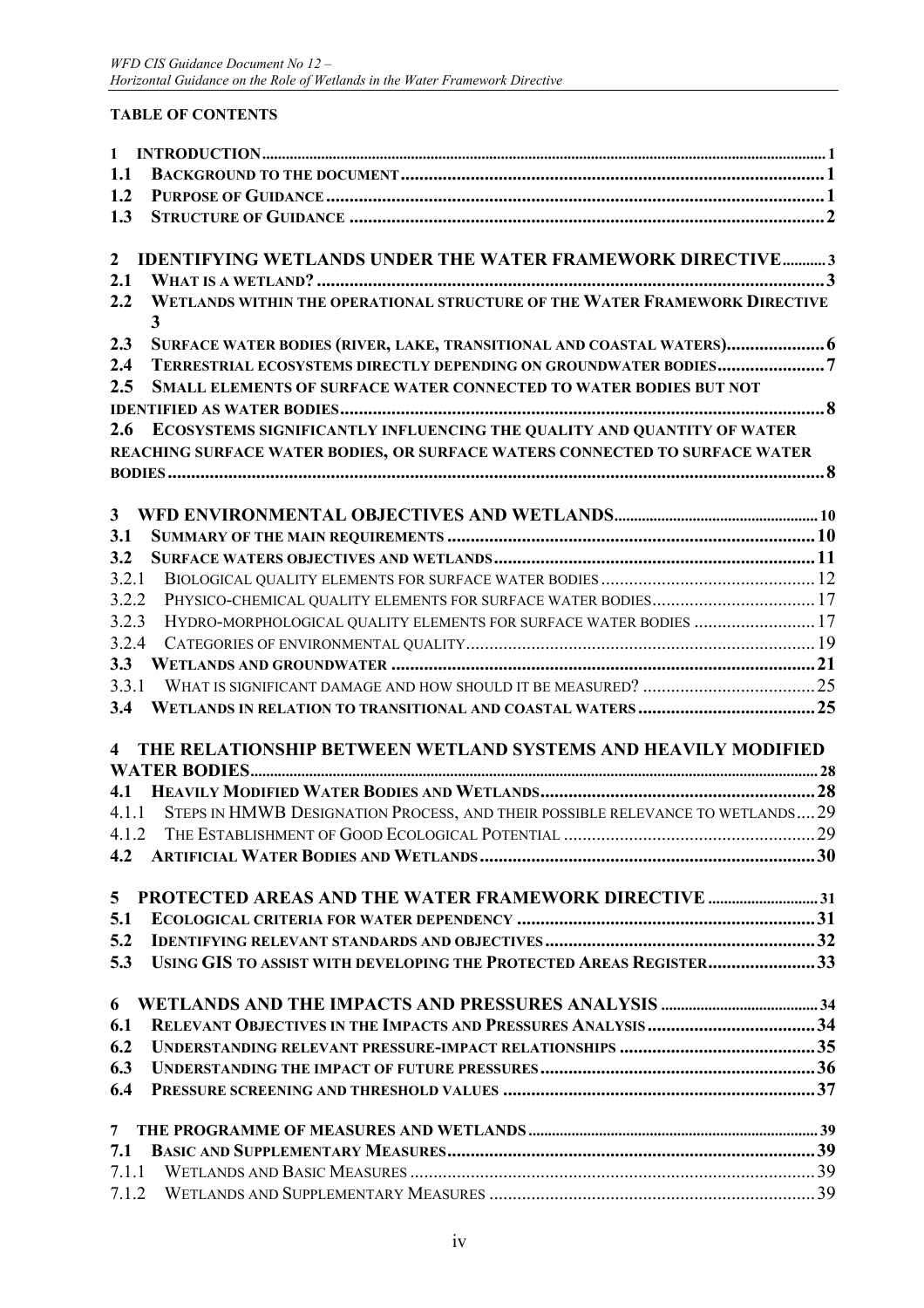| 7.2                                                              |  |
|------------------------------------------------------------------|--|
| 7.3                                                              |  |
| 7.3.1                                                            |  |
| 7.3.2                                                            |  |
| 7.3.3                                                            |  |
| 7.3.4                                                            |  |
| 7.3.5                                                            |  |
| MONITORING GROUNDWATER BODIES AND DEPENDENT ECOSYSTEMS 51<br>8.1 |  |
| 9                                                                |  |
| 10 <sup>1</sup>                                                  |  |
|                                                                  |  |
|                                                                  |  |
|                                                                  |  |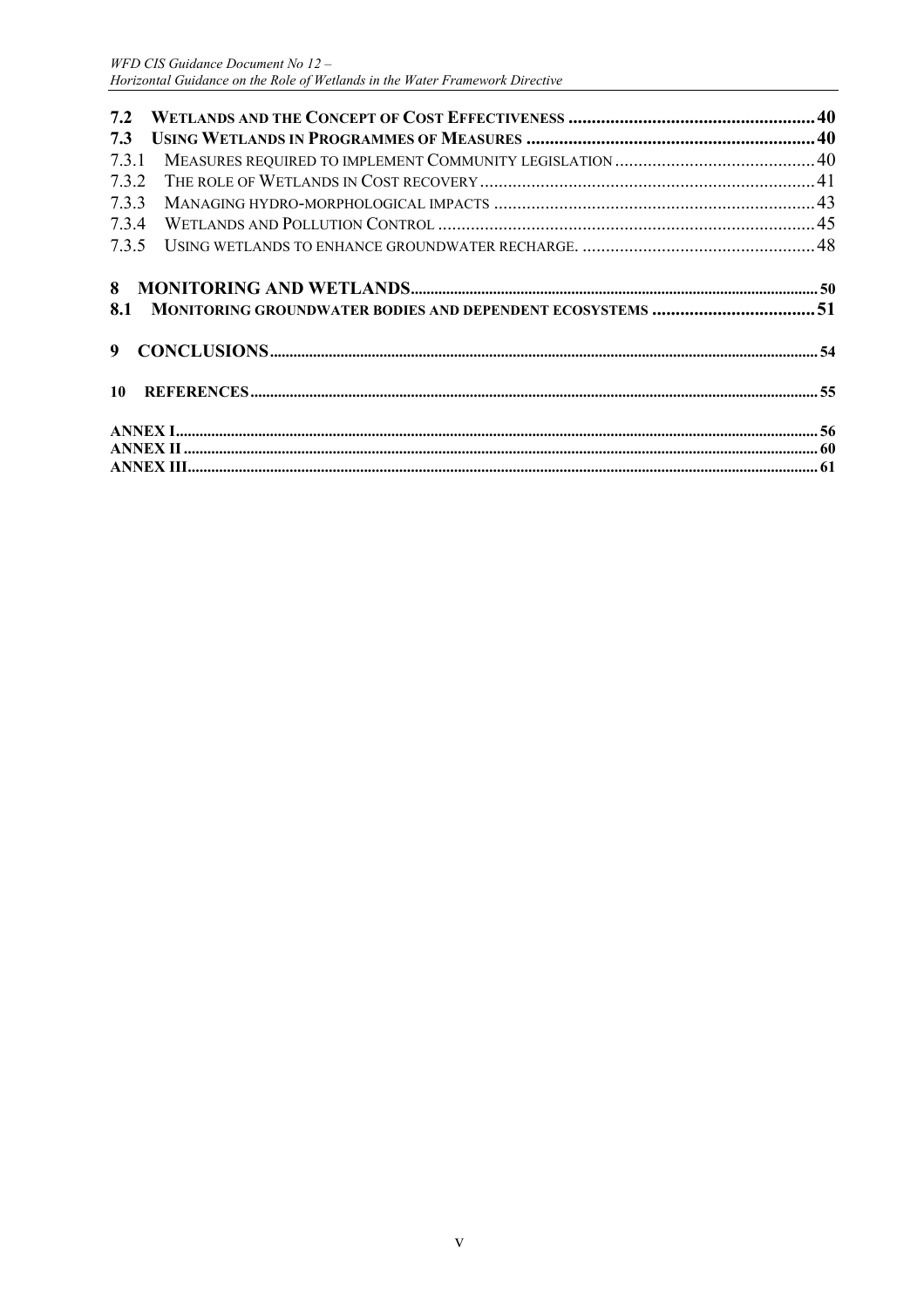## **1 INTRODUCTION**

## **1.1 Background to the document**

Scope for the initiative has been acquired through the endorsement of the *Common text on wetlands* agreed upon at the Water Directors Meeting in Copenhagen, November 2002.

*Common text to be inserted in the Guidance Documents:* 

*Wetland ecosystems are ecologically and functionally significant elements of the water environment, with potentially an important role to play in helping to achieve sustainable river basin management. The Water Framework Directive does not set environmental objectives for wetlands. However, wetlands that are dependent on groundwater bodies, form part of a surface water body, or are Protected Areas, will benefit from WFD obligations to protect and restore the status of water. Relevant definitions are developed in CIS Horizontal Guidance Documents on Water Bodies (WFD CIS Guidance Document No. 2) and are further considered in a Guidance on Wetlands.* 

*Pressures on wetlands (for example physical modification or pollution) can result in impacts on the ecological status of water bodies. Measures to manage such pressures may therefore need to be considered as part of river basin management plans, where they are necessary to meet the environmental objectives of the Directive.* 

*Wetland creation and enhancement can in appropriate circumstances offer sustainable, cost-effective and socially acceptable mechanisms for helping to achieve the environmental objectives of the Directive. In particular, wetlands can help to: abate pollution impacts, contribute to mitigating the effects of droughts and floods, help to achieve sustainable coastal management and to promote groundwater re-charge. The relevance of wetlands within programmes of measures is examined in the horizontal Guidance paper on wetlands*.

Following an initiative from some NGOs involved in the Common Implementation Strategy for the Water Framework Directive (WFD), a drafting group composed of the delegates of several Member States (see foreword) developed this Horizontal Guidance on Wetlands to fulfil the mandate set by the Water Directors.

## **1.2 Purpose of Guidance**

The purpose of the WFD in relation to wetlands as stated in Article 1 is unambiguous. Article 1(a) states that the Directive will:

> '*establish a framework for the protection of inland surface waters, transitional waters, coastal waters and groundwater, which:*

> '*prevent further deterioration and protects and enhances the status of aquatic ecosystems and, with regard to their water needs, terrestrial ecosystems and wetlands directly depending on the aquatic ecosystems.'*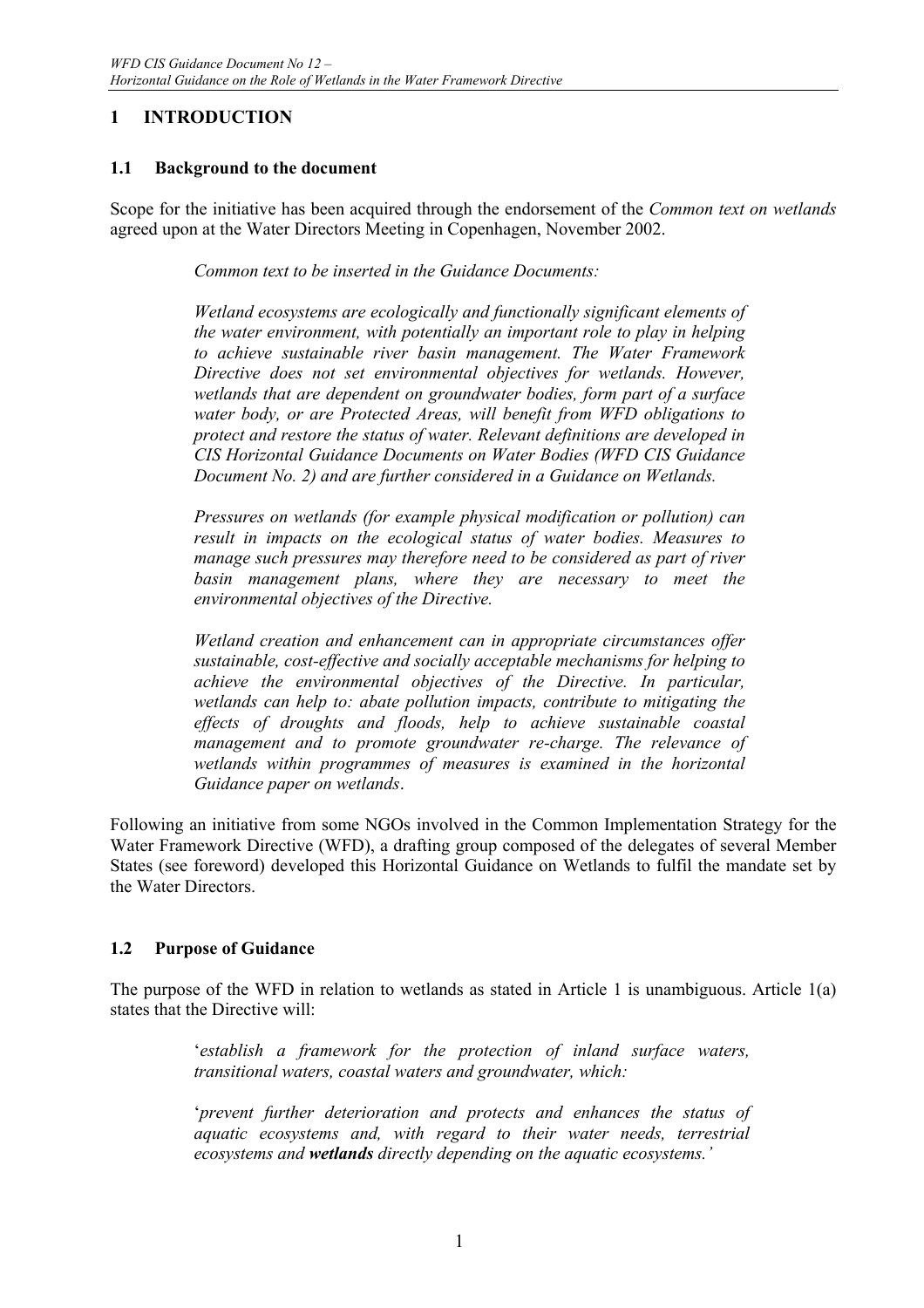The protection and enhancement of surface water and groundwater will be achieved through the application of the WFD's environmental objectives, and where appropriate through the use of wetland protection and restoration to help fulfil these objectives in a cost effective and sustainable manner. These aspects of implementation are outlined in the main body of the paper.

As wetlands are a crosscutting issue, the purpose of this Guidance is to elaborate a common understanding of the WFD requirements regarding wetlands and identify their role in its implementation.

In some cases, where additional effort could lead to considerably enhanced results, the Guidance goes one step further and illustrates best practices beyond the legal requirements of the WFD.

The text of the Guidance Document is aimed at making as clear as possible a distinction between legal obligations and best practice recommendations; best practice recommendations are given in the blue boxes presented within the Guidance, as well as within the text itself. It is recognised that Member States have the flexibility to establish stricter environmental protection according to their particular national concerns.

## **1.3 Structure of Guidance**

The following Section on the status of wetlands within the WFD brings forward a functional description of wetlands coherent with WFD purposes (Section 2.1) and in agreement with the consideration of wetlands in other Horizontal Guidance Documents, with particular reference to the Water Bodies Guidance (WFD CIS Guidance Document No. 2). Furthermore, an illustration of the main wetland attributes recognised under the WFD (Section 2.2) introduces the analysis of relationships between wetlands and surface water bodies (Section 2.3), terrestrial ecosystems (Section 2.4) and other elements of surface water having an influence on water bodies and catchment management (Sections 2.5 and 2.6).

The specific role of wetlands in achieving WFD environmental objectives is illustrated in Chapter 3, specifying minimum WFD requirements (Section 3.1), the relationship between wetlands and WFD objectives for surface water (Section 3.2), the relevance of wetlands for the achievement of environmental objectives for groundwater (Section 3.3) and for transitional and coastal waters (Section 3.4).

Chapter 4 illustrates the relationship between wetland systems and Heavily Modified and Artificial Water Bodies. Chapter 5 addresses Protected Areas. Chapter 6 clarifies impacts and pressures relative to wetlands, following the general issues highlighted by the IMPRESS WFD CIS Guidance Document No. 3. Chapter 7 illustrates the role of wetlands in the Programme of Measures (PoM) and discusses wetlands in relation to basic and supplementary measures (Section 7.1). Particular attention is given to the consideration of wetland restoration and recreation as measures to be assessed, among other technical means, to prevent catchment degradation and the loss of environmental quality, also taking into account the concept of cost effectiveness (Section 7.2). Chapter 8 illustrates issues concerning wetland monitoring. Chapter 9 lists some conclusions and outlines issues that may be developed further.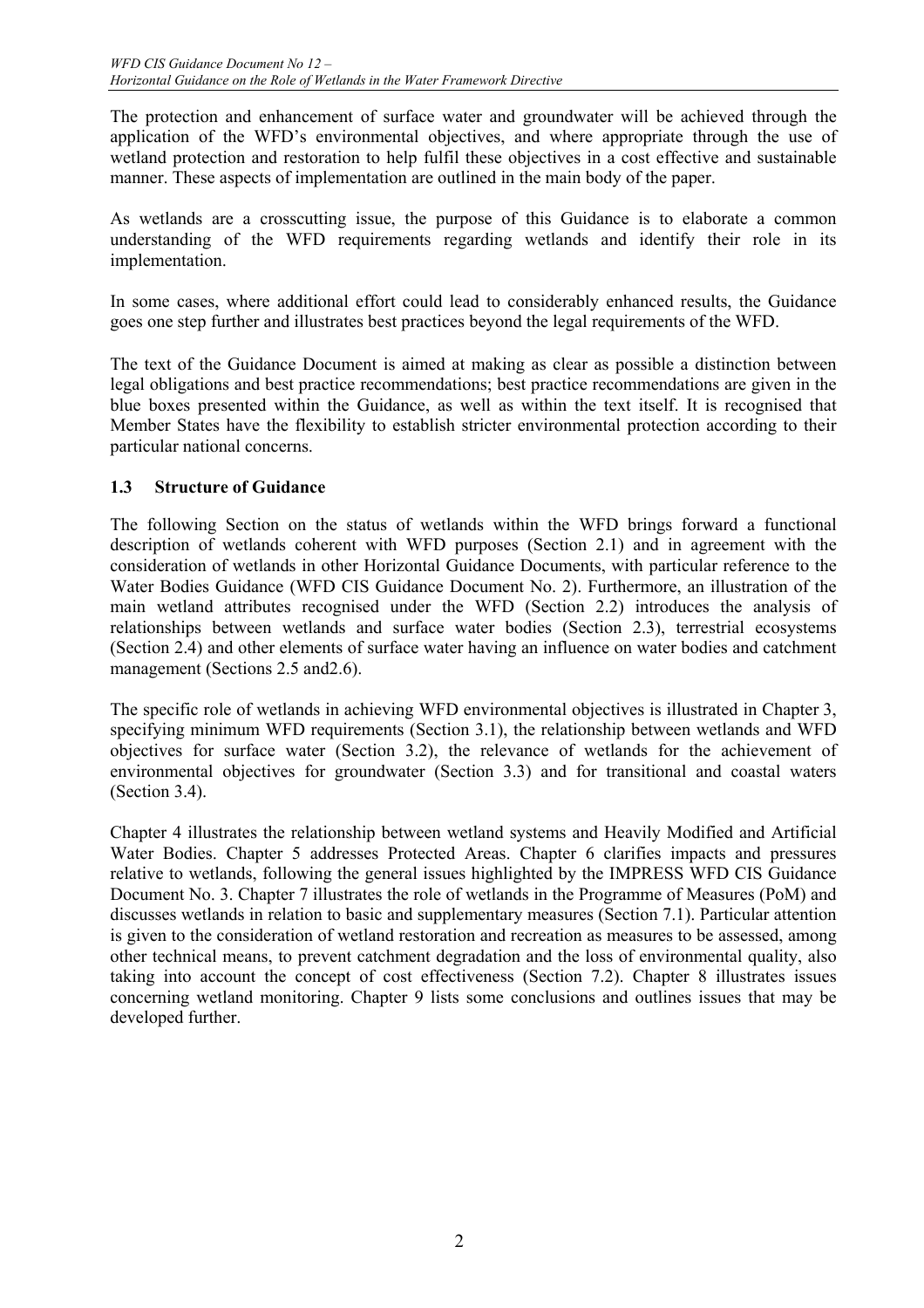## **2 IDENTIFYING WETLANDS UNDER THE WATER FRAMEWORK DIRECTIVE**

## **2.1 What is a wetland?**

Wetlands are diverse, hydrologically complex ecosystems, which tend to develop within a hydrological gradient going from terrestrial to mainly aquatic habitats.

There is a wide range of definitions and interpretations of the term 'wetland'. These definitions tend to reflect different national traditions as well as differences in the characteristics of the environment across Europe. From an ecological perspective, wetlands are heterogeneous but distinctive ecosystems which develop naturally, or are the product of human activities. Their biogeochemical functions depend notably on a constant or periodic shallow inundation by fresh, brackish or saline water, or saturation at, or near, the surface of the substrate. They are characterised by standing or slowly moving waters. Common features include hydric soils, micro-organisms, hydrophilous and hygrophilous vegetation and fauna which has adapted to chemical and biological processes reflective of periodic or permanent flooding and/or water-logging.

Wetlands perform regularly, and to a high capacity, a range of processes that in combination result in the delivery of significant benefits for human welfare, wildlife and for the maintenance of environmental quality. Some wetlands have been recognised for their international conservation values.

The particular temporal and spatial patterns of the hydrological regime as well as other special wetland characteristics, such as distinctive plant and animal communities, ecosystems actively accumulating biomass and the provision of seasonal spawning sites for fish, combine to explain the unique features which characterise wetlands. These features bear the potential to generate benefits such as water quality improvement, hydrological regulation, food web support and preservation of important environmental and cultural values.

Wetlands are part of the hydrological continuum. They comprise parts of other surface water bodies and may significantly influence their status. When not immediately contiguous to surface waters, wetlands are often linked to these through hydrological pathways. Their common occurrence at the interface between surface waters and agro-ecosystems underlines the potential relevance of wetlands for the protection of surface waters.

Situations in which there has been artificial separation between water bodies and their adjacent wetlands, or the disruption of the wetland's ecological health and/or hydrological regime, result in the degeneration of wetland functions.

Rather than attempting to establish a new international definition of wetlands for the purposes of the WFD, this Guidance explains their relevance to the achievement of the Directive's environmental objectives.

#### **2.2 Wetlands within the operational structure of the Water Framework Directive**

One of the greatest contributions of the Directive in setting up a new framework for river basin management (RBM) is in the attention given to key relationships among significant elements of the hydrological network. The role of wetlands in this respect could be useful.

The recognition of these interdependencies is a major strength of the WFD as a management tool, in contrast to previous water pollution control or nature conservation Directives (see WFD CIS Guidance Document No. 5). This recognition supports the real purpose of the WFD as stated in Article 1.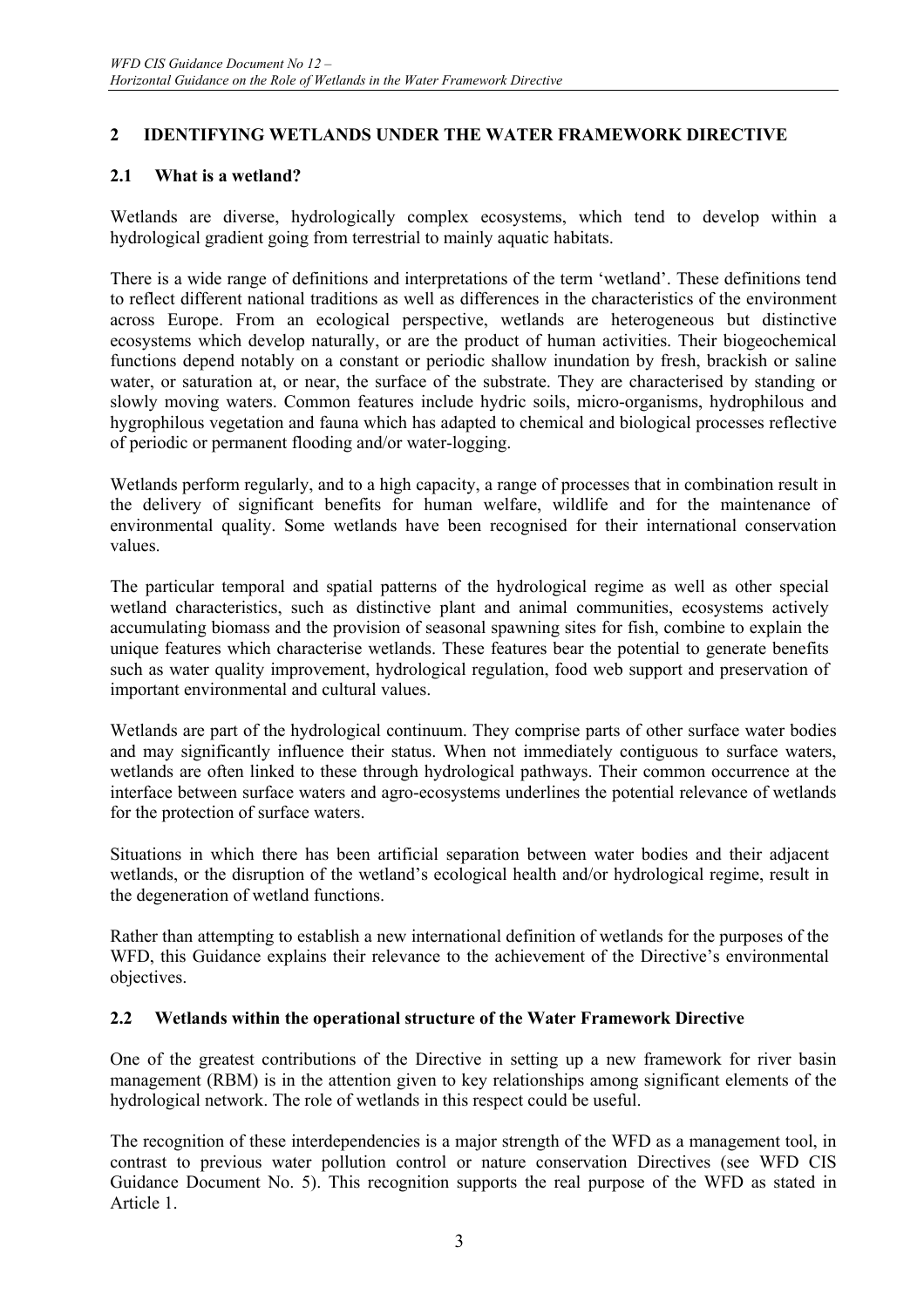Although the WFD refers to wetlands (Recitals 8 and 23, Article  $1_{(a)}$  and Annex VI<sub>(vii)</sub>) it does not define them or provide a size range to indicate their dimension. Nor does the Directive set obligations or recommendations for wetlands or other terrestrial ecosystems *per se*. However, the environmental objectives of the WFD are to be applied to, and monitored through, 'water bodies', therefore it is important for Member States to have a clear understanding of the relationship between water bodies (ground and surface) and wetlands, in order to understand how these systems might be encompassed within the cycle of river basin planning.

The WFD's environmental objectives of: (i) preventing deterioration in status; (ii) achieving good surface water status or, for artificial or heavily modified surface water bodies, good ecological potential and good surface water chemical status; (iii) good groundwater status; or (iv) any less stringent objective applicable under Article 4.5, apply exclusively to water bodies. WFD CIS Guidance Document No. 2 provides guidance on the identification of surface water and groundwater bodies and forms the starting point for the discussion and diagrams which follow.

The WFD's focus on water bodies and their relationships helps to highlight the functional role of wetland systems within the hydrological cycle and the river basin. This is reflected in the Directive by means of a complex set of provisions which are illustrated in the Figure 1 and the text in this Chapter.

Figure 1 (bubble chart) represents the different ecosystems that may be present in a river basin district and which may be relevant, in different ways, to the achievement of the Directive's objectives. The relative sizes and overlaps of the bubbles depend on the sorts of ecosystems present within each river basin district. The central bubble represents the 'universe' of wetlands. The following sections of the Guidance describe the role of these different ecosystems in the river basin management planning process.



**Figure 1: Ecosystems relevant to the achievement of the Directive's objectives (bubble chart)**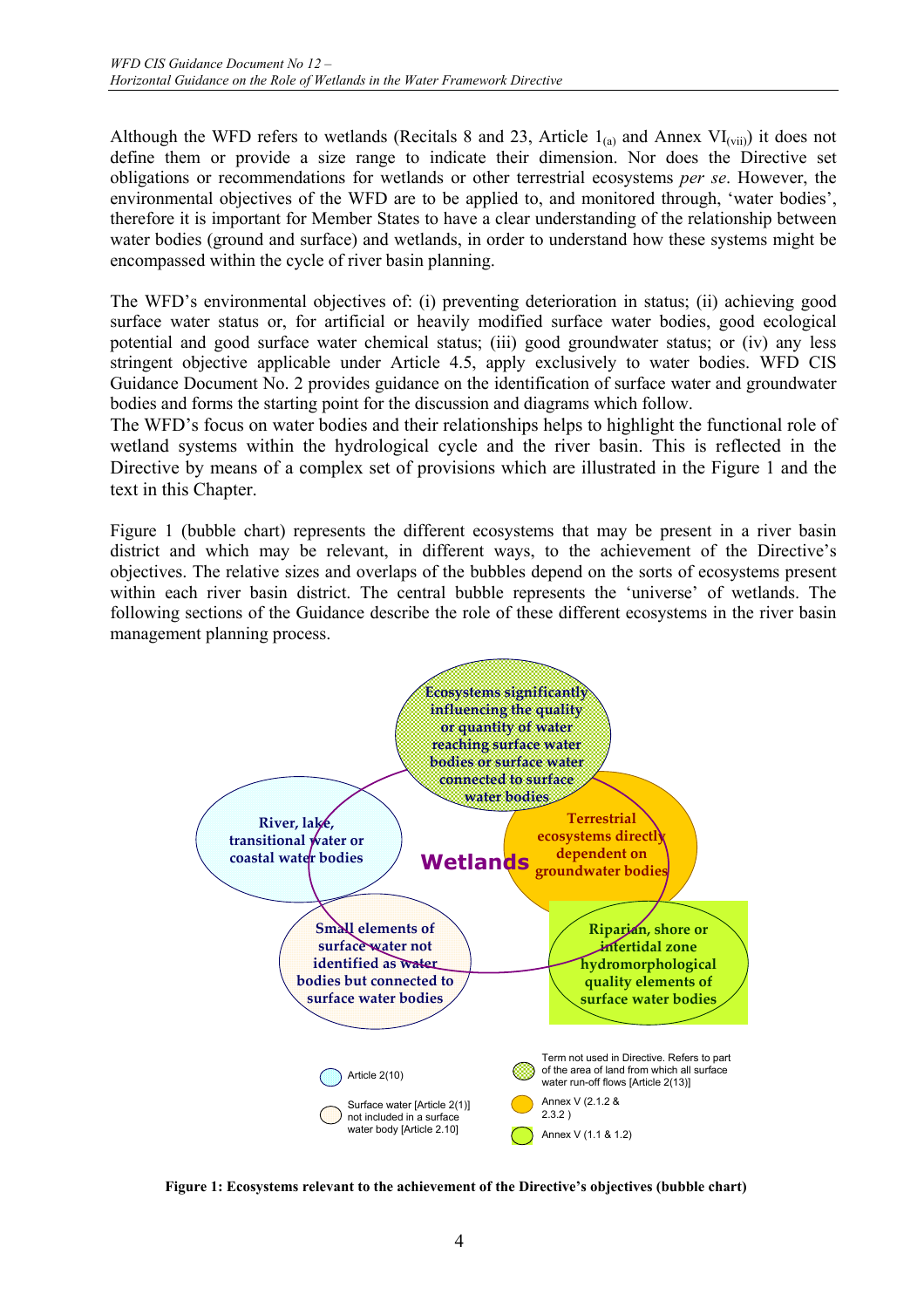## *Case Study 1. Biebrza: a floodplain at reference condition*

In Europe, many formerly dynamic rivers have become highly managed, single thread channels, isolated from their floodplains. However, in an undisturbed condition, channels in lowland floodplain systems may be part of an interconnecting series of biotopes that constitute the riverine ecosystem. The river in its natural state tends to migrate across the floodplain, producing a range of lotic and lentic aquatic environments such as side channels, dead arms connected at one end, abandoned braids, ox bow lakes and ponds. This can result in a mosaic of habitat patches, ecotones and successional stages, characterised by different communities and enhanced by natural forms of disturbance.

The physical modification of rivers generally prevents the formation of such complex floodplain ecosystems. For example, on the Isar floodplain in Germany, relatively unmodified areas have an abundance of short-lived ponds close to the stream system, whilst in sections more strongly influenced by water engineering, the abundance and diversity of ponds has declined due to embankments restricting the river to a single channel. New ponds cannot be created and existing ponds are isolated from the river (Homes *et al.,* 1999).

A lowland floodplain river water body in a totally undisturbed condition should be unchannelised, intact and connected, and include the full complement of seral stages. Parts of the Biebrza River in Poland illustrate these concepts. The river meanders 164 km through a large floodplain of peat fens and marshes. Although its major tributaries have been channelised for agriculture, the River Biebrza itself remains unregulated. Large meanders are divided by mineral islands and the floodplain contains a complex network of waters including oxbow lakes, backwaters and abandoned channels. In Spring, natural flooding swells the river to form a vast shallow lake up to 1 km wide. This heterogeneous wetland complex allows great species diversity – 186 species of breeding bird have been recorded including 21 threatened species and there are over 60 plant communities present including nearly all the water, marsh and peatland plant communities found in Poland. The delineation of the river water body and the understanding of the extent of the riparian zone hydromorphological quality element should reflect the dynamic nature of the river and the ecological diversity this generates.



River Biebrza, Poland (Photograph: Zbigniew Mroczkowski)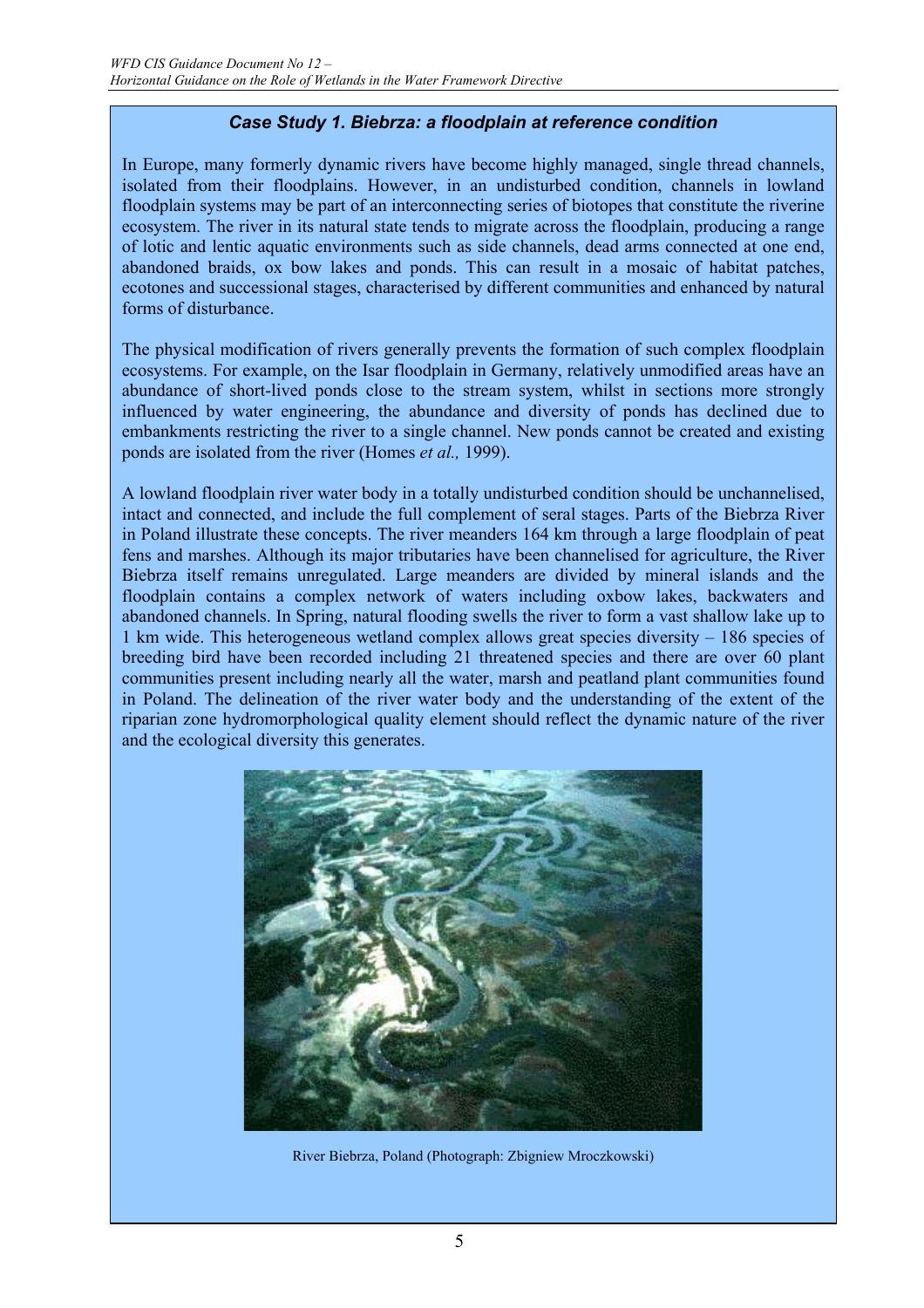The following paragraphs describe the nature of the role of each single category of wetland typology identified in Figure 1; obligations related to each wetland type are indicated using the symbol **.** 

## **2.3 Surface water bodies (river, lake, transitional and coastal waters)**



**Look out! For protected areas which may be included under these water bodies, please refer to Chapter 5**.

## *a) Wetland ecosystems identified as water bodies*

Many wetland ecosystems are composed of mosaics of surface water, permanently and temporarily inundated or waterlogged land, such as lowland mire systems, or floodplain wetlands. WFD provisions in relation to surface waters will *in themselves,* help to protect and enhance wetland ecosystems, by defining parts of them as water bodies, and setting objectives for them, where they fall within the WFD categories of rivers, lakes, transitional or coastal waters.

In paragraph 3.5 and Figure 8 of the Water Bodies Guidance (WFD CIS Guidance Document No. 2), a step-wise approach is suggested to guide in the identification of small elements of surface water and their potential designation as significant and discrete water bodies. The Guidance discusses in detail the issue of 'size limits' following Annex II.1.2, introducing systems A and B for defining surface water typology. It proposes that the identification of water bodies should reflect the ecological significance of surface waters within a river basin district. It states (paragraph 3.3):

> *Member States may identify "surface water bodies" using additional criteria designated to take account of local circumstances and therefore assist in the river basin management planning process.*

## *Case Study 2. The UK Biodiversity Action Plan: a resource to assist with implementation of the WFD*

The UK has identified a range of species and habitats which are priorities for conservation action, and developed an 'Action Plan' to support them, as part of its contribution to the Convention on Biological Diversity.

This plan includes provisions for the identification, protection and enhancement of wetland habitats such as floodplain grasslands, and habitats supporting important wetland species such as the natterjack toad, water vole and charophyte beds. Information about the whereabouts and features of interest of such habitats is held by a variety of Government and Non-Government organisations, who together make up the 'biodiversity partnership'. Plans to bring this information together by means of a web-based 'National Biodiversity Network' are underway, and much data is already available through local and national site registers. This important resource could be used during WFD implementation, to assist in the selection of water bodies and to help identify features of interest in groundwater receptor sites.

Among such criteria there is consideration of geographical, hydromorphological and nature protection features (e.g. Natura 2000 sites) as well as of human use and of other elements consistent with the context of the Directive's purposes and objectives.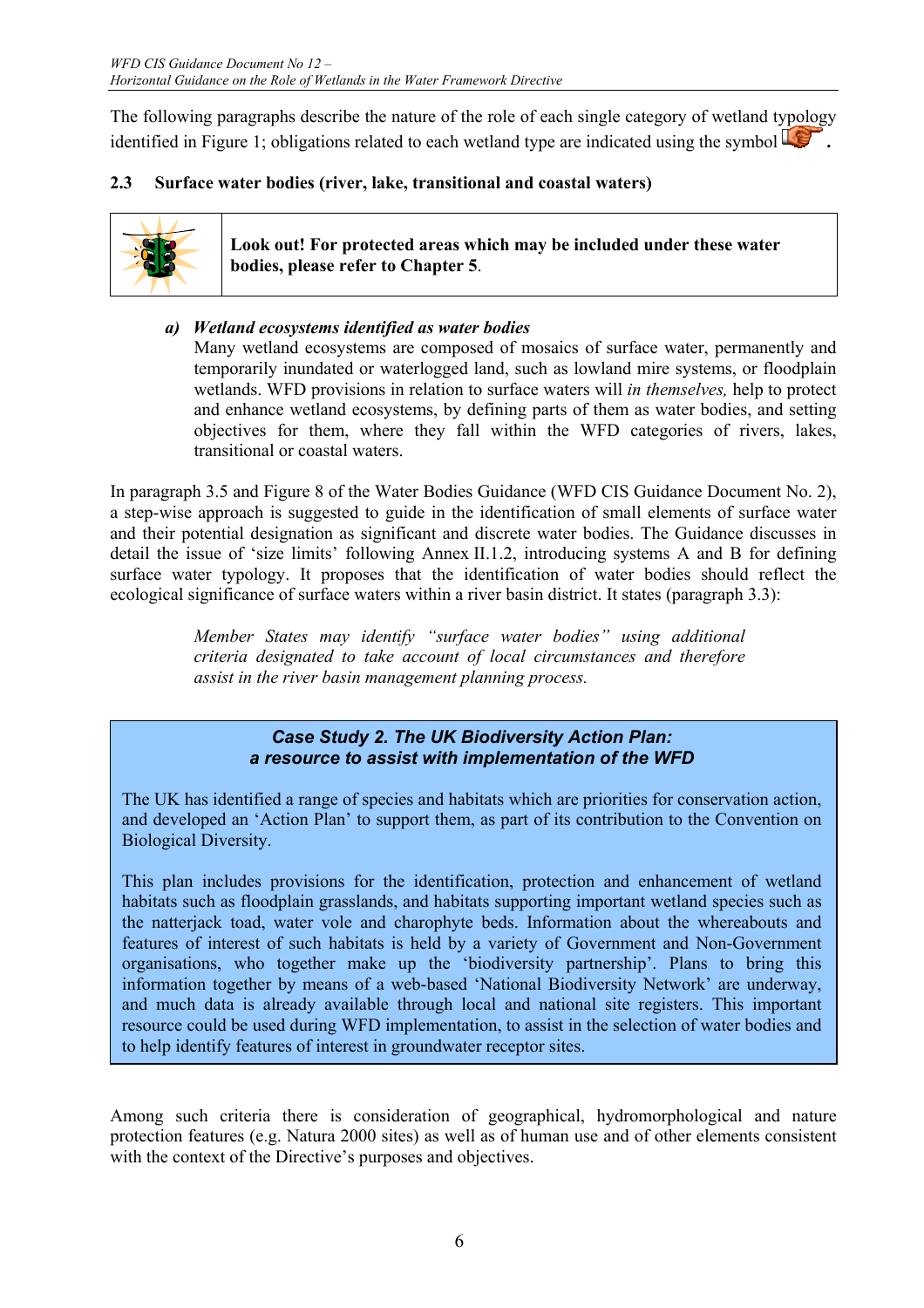Member States may thus use existing information about the presence and value of wetland features of interest, including biodiversity and cultural significance, to help to select water bodies. We recommend that the multiple role of wetlands within river basin management be given due consideration in the definition of "water body" status.

) Obligations to achieve the objectives for surface water bodies specified under Article 4 and Annex 5.

## **b) Riparian, shore, and intertidal zone quality elements of surface water bodies**

The hydromorphological quality elements of surface water bodies include the structure and condition of the riparian zone of rivers, the shore zone of lakes and the intertidal zones of transitional and coastal waters (See WFD Annex V Sections 1.1–1.4). The Water Bodies Guidance (WFD CIS Guidance Document No. 2) makes it clear that these zones may include ecosystems regarded as wetlands, where the structure and condition of such wetlands is relevant to the achievement of the objectives for a surface water body. Reference conditions should be set in accordance with Annex 2.

As stated in WFD CIS Guidance Document No. 2 (paragraph 3.6):

*In concrete terms this means that, e.g., a river water body comprises:* 

*(a) the hydromorphological quality elements, which include the water flow, the bed of the channel, that part of the land adjacent to the channel that's structure and condition is directly relevant to the achievement of the values for the biological quality elements (i.e. the riparian zone;, and* 

## *(b) the relevant biological elements.*

*In relation to wetlands, this means that those wetlands must be associated with a "water body", which are directly influencing the status of the related "water body". The boundaries of such wetlands must be identified in a pragmatic way in order to meet the requirement of a "discrete and significant" element.*

- ) Obligation to ensure that the hydromorphological quality elements at reference condition are subject to no more than minor alterations; and
- ) Obligation to ensure that the hydromorphological elements are in the condition needed to achieve the objectives of Article 4.

Where rivers are found within naturally functioning floodplains, wetlands in the riparian zone may have important implications for the development of an appropriate reference condition.

Case Study 1 illustrates a river water body representing a relatively undisturbed hydromorphology.

## **2.4 Terrestrial ecosystems directly depending on groundwater bodies**

The WFD's objectives of achieving good groundwater quantitative status (Annex V.2.1.2) and good groundwater chemical status (Annex V.2.3.2) require that, among other things, the groundwater needs of terrestrial ecosystems that depend directly on bodies of groundwater be protected, and where necessary restored to the extent needed to avoid or remedy significant damage to such ecosystems.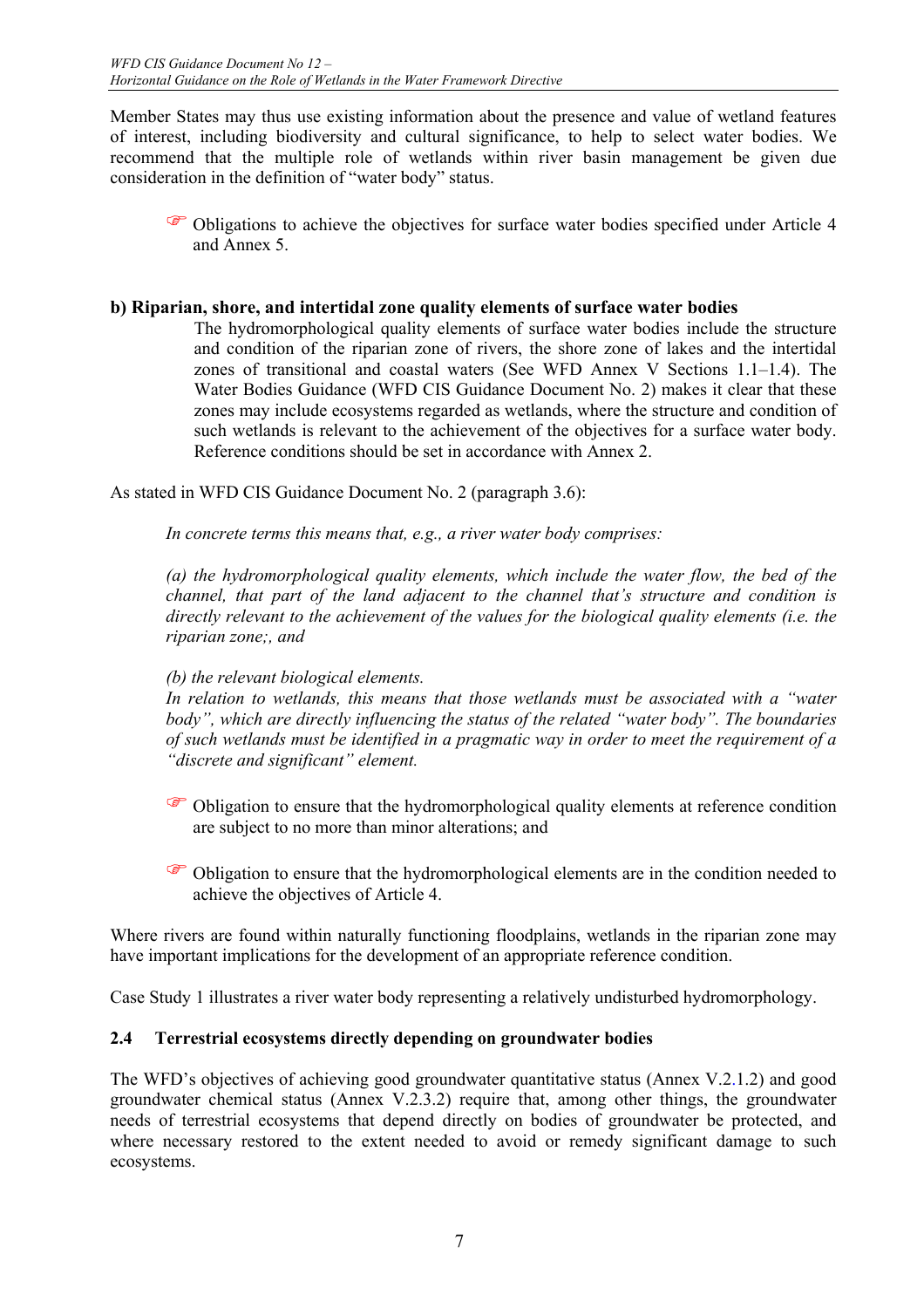Terrestrial ecosystems that depend directly on a body of groundwater will include types of terrestrial ecosystems that occur in areas where the water table is at or near the surface of the ground.

) Obligation to achieve good groundwater status to manage quality and quantity of groundwater to avoid significant damage to terrestrial ecosystems directly dependent on groundwater bodies, in accordance with WFD Article 4, Annex 5.

## **2.5 Small elements of surface water connected to water bodies but not identified as water bodies**

As noted in the Water Bodies Guidance (WFD CSI Guidance Document No. 2), it will not be practical to identify every element of surface water in a river basin district as a water body or part of a water body. Member States will have to decide within the river basin management planning process which elements of surface water are not sufficiently discrete and significant to be identified as water bodies. Many of the elements of surface water that are not identified will nevertheless be connected to surface water bodies. In accordance with the WFD CIS Guidance Document No. 2, such elements will need to be protected or, in some cases, enhanced and restored to the extent needed to ensure that any impacts of human activity on them do not compromise the achievement of the environmental objectives of the water bodies to which they are connected. In some cases, Member States may even choose to artificially create such surface waters where they determine that this is an appropriate or necessary means of achieving the objectives of the WFD for surface water bodies. For example, some Member States use artificially created detention ponds to help mitigate the impacts of urban run-off on river water bodies.

) Obligation to achieve objectives for connected surface water bodies.

## **2.6 Ecosystems significantly influencing the quality and quantity of water reaching surface water bodies, or surface waters connected to surface water bodies**

Ecosystems which are adjacent to water bodies and which may influence the status of those water bodies should be encompassed within the riparian, lakeshore or intertidal zones (see Section 2.3b), in order to ensure the most effective operation of WFD environmental objectives. However, there may be other wetland ecosystems in river basins which, although they are not adjacent to water bodies and do not therefore form part of the riparian, shore or intertidal zones, may nevertheless significantly influence the quality and quantity of water reaching those bodies, or reaching small elements of surface waters connected to those bodies. Member States will need to ensure that the quality and quantity of water entering surface water bodies via these ecosystems is such as to ensure the achievement of the relevant objectives for the water bodies. In doing so, Member States may determine where appropriate, relevant actions to, protect, enhance, restore or even artificially create such ecosystems.

) Obligation to achieve objectives for surface water bodies influenced by such ecosystems.



**Look out! The WFDs objectives of protecting, enhancing or restoring surface water status apply to BODIES of surface water - lakes, rivers, transitional waters, and stretches of coastal water. Its groundwater status objectives apply to BODIES of groundwater.**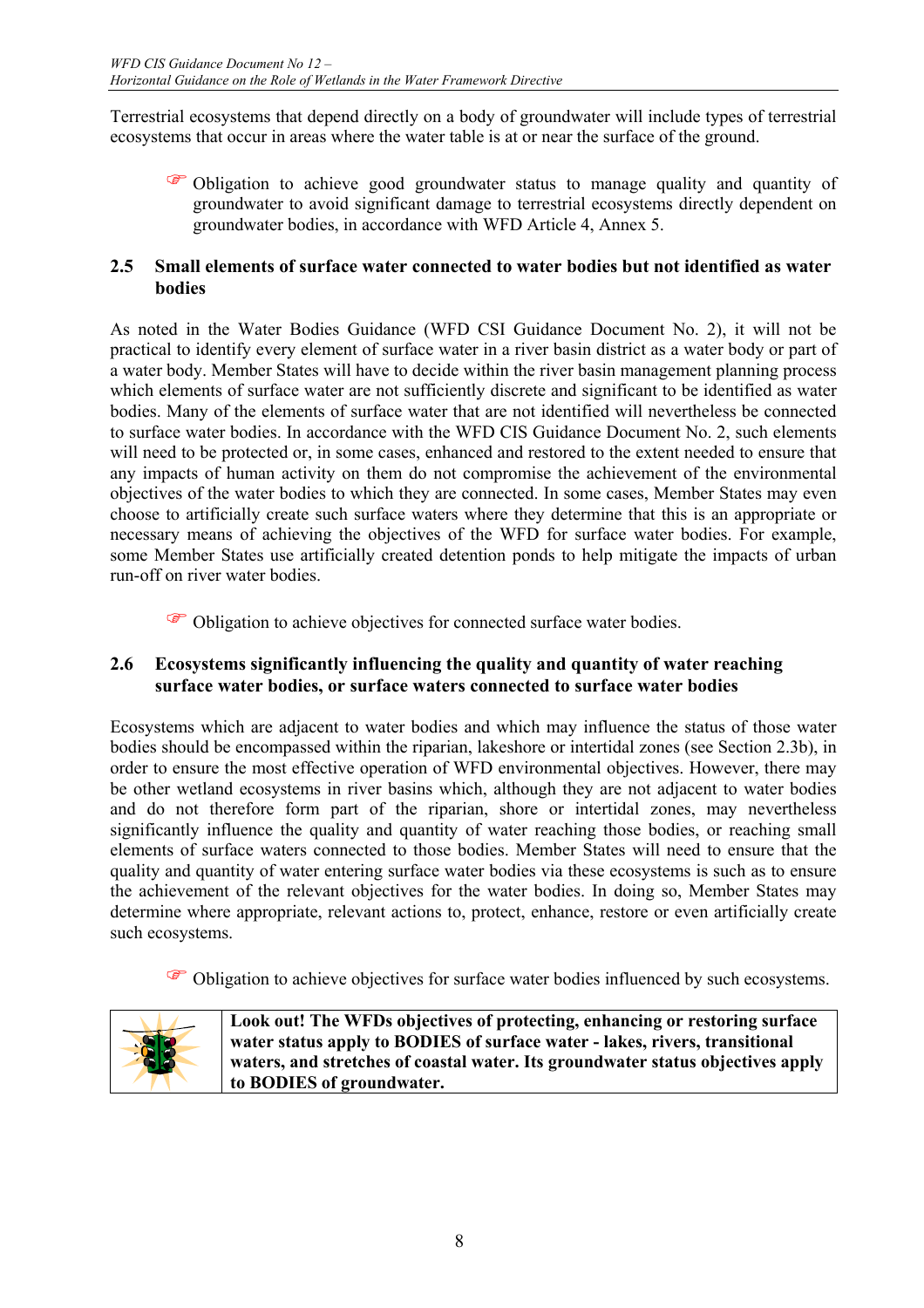Figure 2 (map chart) provides a schematic summary of the different types of ecosystem within a river basin that may be relevant to the achievement of the Directive's objectives, and which may include ecosystems regarded as wetlands.



 **Figure 2: Ecosystems within a river basin that may be relevant to the achievement of the Directive's objectives (map chart)**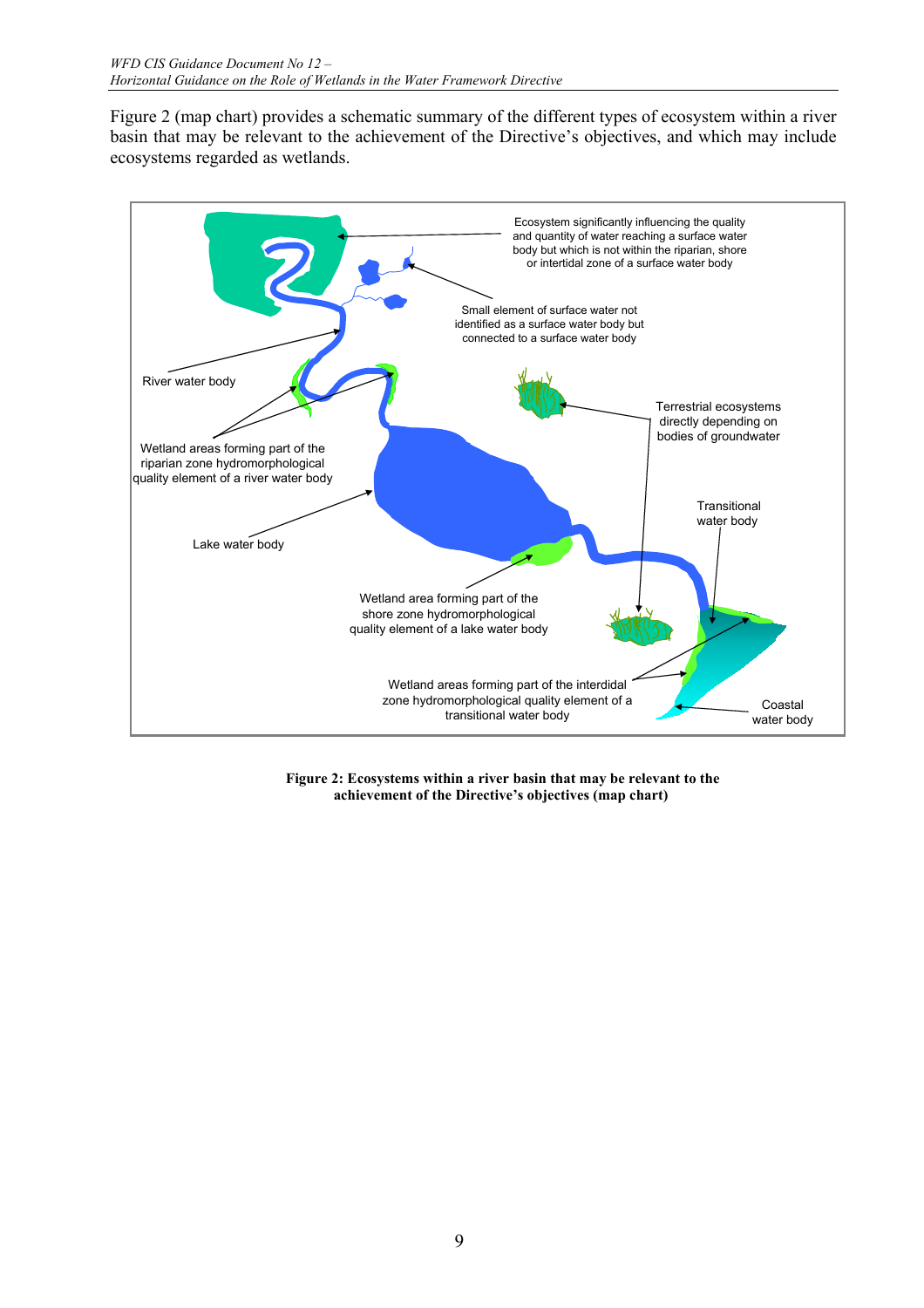## **3 WFD ENVIRONMENTAL OBJECTIVES AND WETLANDS**

This Chapter addresses ways in which wetlands may be relevant to the achievement of surface and groundwater body objectives.

#### **3.1 Summary of the main requirements**

The WFD does not set independent ecological objectives for wetlands other than where those wetlands, or parts of them, are surface water bodies.

The WFD does however: (a) set groundwater objectives that include obligations towards these ecosystems; and (b) identify the use of wetland functions as a possible means of achieving the Directive's objectives.

The most important WFD provisions in relation to wetlands are:

- ) Obligations to surface waters, which will apply to those 'open water' wetlands which are identified as water bodies [Article 4.1(a)<sub>(i)</sub>] (see Chapter 2) and belong therefore either to rivers, lakes, transitional waters or coastal waters;
- ) Obligations to prevent more than very minor anthropogenic disturbance to the hydromorphological condition of surface water bodies at high ecological status (HES). The hydro-morphological quality elements of a surface water body include the structure and condition of riparian, lakeshore or inter-tidal zone, and hence the condition of any wetlands encompassed by these zones. This protection is necessary to achieve the objective of preventing deterioration from HES [Article 4.1(a) $_{(i)}$ ; Annex V 1.2], bearing in mind the exceptions identified at Article 4.6, 4.7 and the additional requirement in Article 4.8;
- ) Obligations to protect, enhance and restore wetlands identified as water bodies, where this is necessary to support the achievement of: (a) good ecological status (GES) or good ecological potential (GEP); (b) good surface water chemical status; or (c) a less stringent objective [Article 4.1(a)<sub>(i & ii</sub>); Article 4.5]. If damage to any such surface water body, wherever it occurs within a river basin district, is causing a failure to achieve one of the WFDs environmental objectives, then appropriate measures will be required;
- ) Obligations towards wetlands that are not individual water bodies, but part of the riparian zone. Member States are required under Article 11.3(i) to establish measures to control and mitigate modifications to the structure and the condition of these zones, including that of any wetland they contain, to the extent necessary to ensure that the hydromorphological conditions of the water bodies are consistent with the required ecological status or ecological potential;
- Obligations to achieve good groundwater status [Article 4.1(b) $_{(i \& ii)}$ , as defined in Annex V 2.1.2 and 2.3.2.] and to reverse any significant and sustained upward trends in the concentration of any pollutant in groundwater in order to progressively reduce pollution of groundwater [Article  $4.1(b)_{(iii)}$ ]. Member States must, among other things, control and remedy anthropogenic alterations to groundwater quality and water levels to the extent needed to ensure that such alterations are not causing, and will not cause: (a) significant damage to terrestrial ecosystems that directly depend on bodies of groundwater; and (b) significant diminution in the chemical or ecological quality of bodies of surface water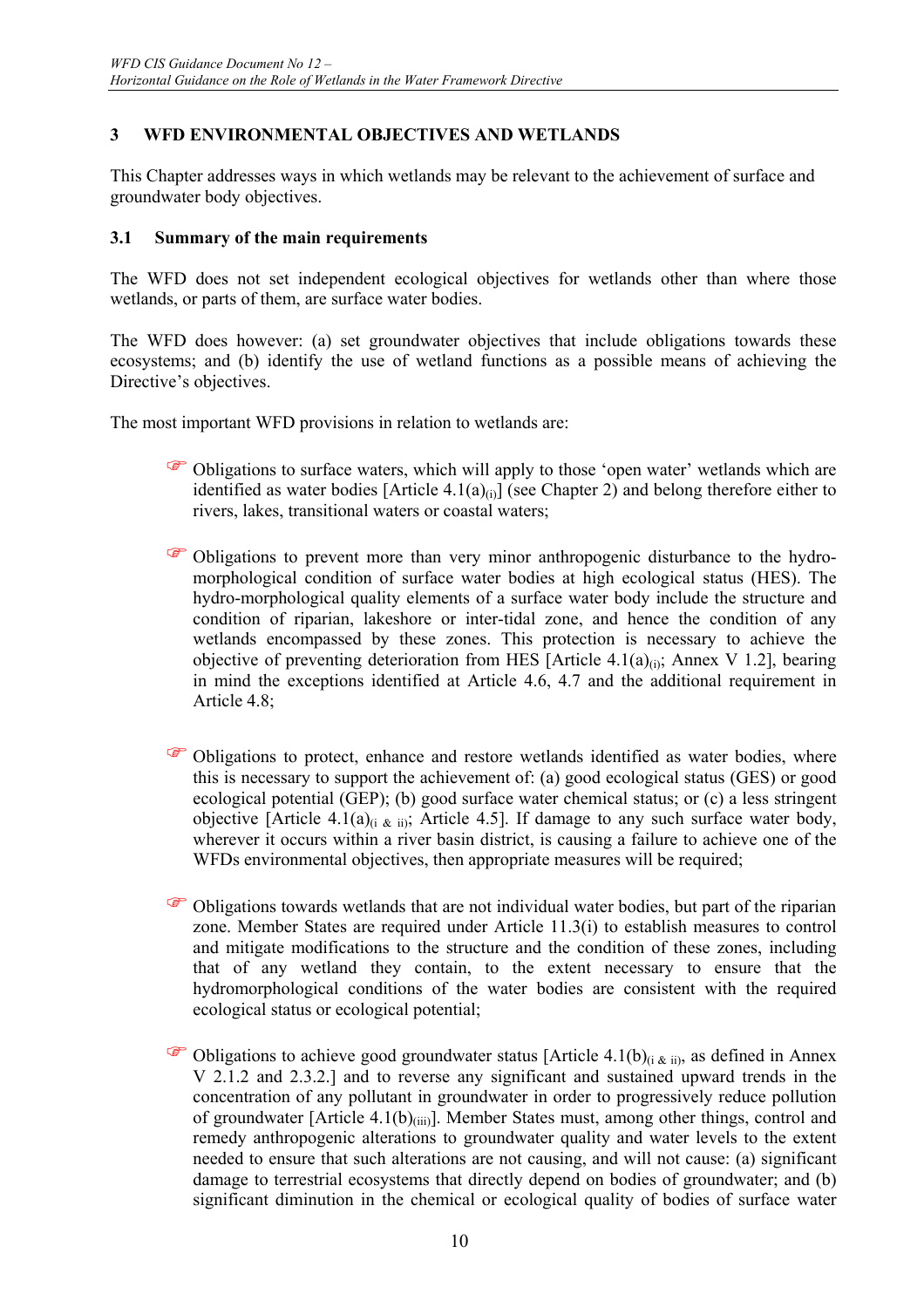associated with bodies of groundwater. This also includes an obligation to ensure that dependent surface waters achieve their environmental objectives under Article 4, as far as these depend on groundwater quality and quantity. Fens and marshes, that are dependent on groundwater to maintain their characteristic structure and function, may fall within the category of dependent terrestrial ecosystems; and

) Obligations, as requested specifically under the Habitats (92/43/EEC) and Wild Birds (79/409/EEC) Directives, to take protective or restorative action in the management of wetlands which are included in the register of protected areas following Annex IV( $v$ ).

Furthermore, wetlands could play a relevant role in facilitating the achievement of other WFD requirements concerning Protected Areas that do not target wetlands directly. The list below largely refers to objectives established under other Community legislation, the achievement of some of which may conceivably be assisted by the management of wetlands. These are:

- ) Obligations to take protective or restorative action in the management of areas designated for the abstraction of drinking water and areas relevant for the protection of economically significant aquatic species (WFD Annex  $IV_{(i, k \text{ ii})}$ );
- ) Obligations to take protective or restorative action in the management of recreational water bodies under the Bathing Water Directive (76/160/EEC) (WFD Annex  $IV<sub>(iii)</sub>$ ); and
- ) Obligations to take protective or restorative action in the management of sensitive areas and vulnerable zones designated under the Nitrate Directive (91/676/EEC) and the Urban Wastewater Directive (91/271/EEC) (WFD Annex  $IV_{(iv)}$ ).

Please refer to Chapter 5 for further details concerning obligations established under the Protected Areas Register.

## **3.2 Surface waters objectives and wetlands**

The description of wetlands adopted for the purposes of this Guidance includes areas of surface water. The WFDs status objectives [Article 4.1 $a_{(i)}$ ,  $a_{(i)}$  and  $a_{(ii)}$ ] apply to surface waters identified as a "water body". In the WFD  $(2.1)$  "surface water" is defined as:

> *Inland waters, except groundwater, transitional waters and coastal waters, except in respect of chemical status for which it shall also include territorial waters;*

and "body of surface water" (Article 2.10) is :

*A discrete and significant element of surface water such as a lake, a reservoir, a stream, river or canal, part of a stream, river or canal, a transitional water or a stretch of coastal water*.

Chapter 2 discussed in detail the ways in which some wetland systems may be encompassed within the definition of surface water bodies, either as lakes, rivers, coastal or transitional waters in themselves, or as part of the riparian, lakeshore or inter-tidal zones of such water bodies. This section of the Guidance will explore in more detail the implications of achieving the relevant environmental objectives for such water bodies.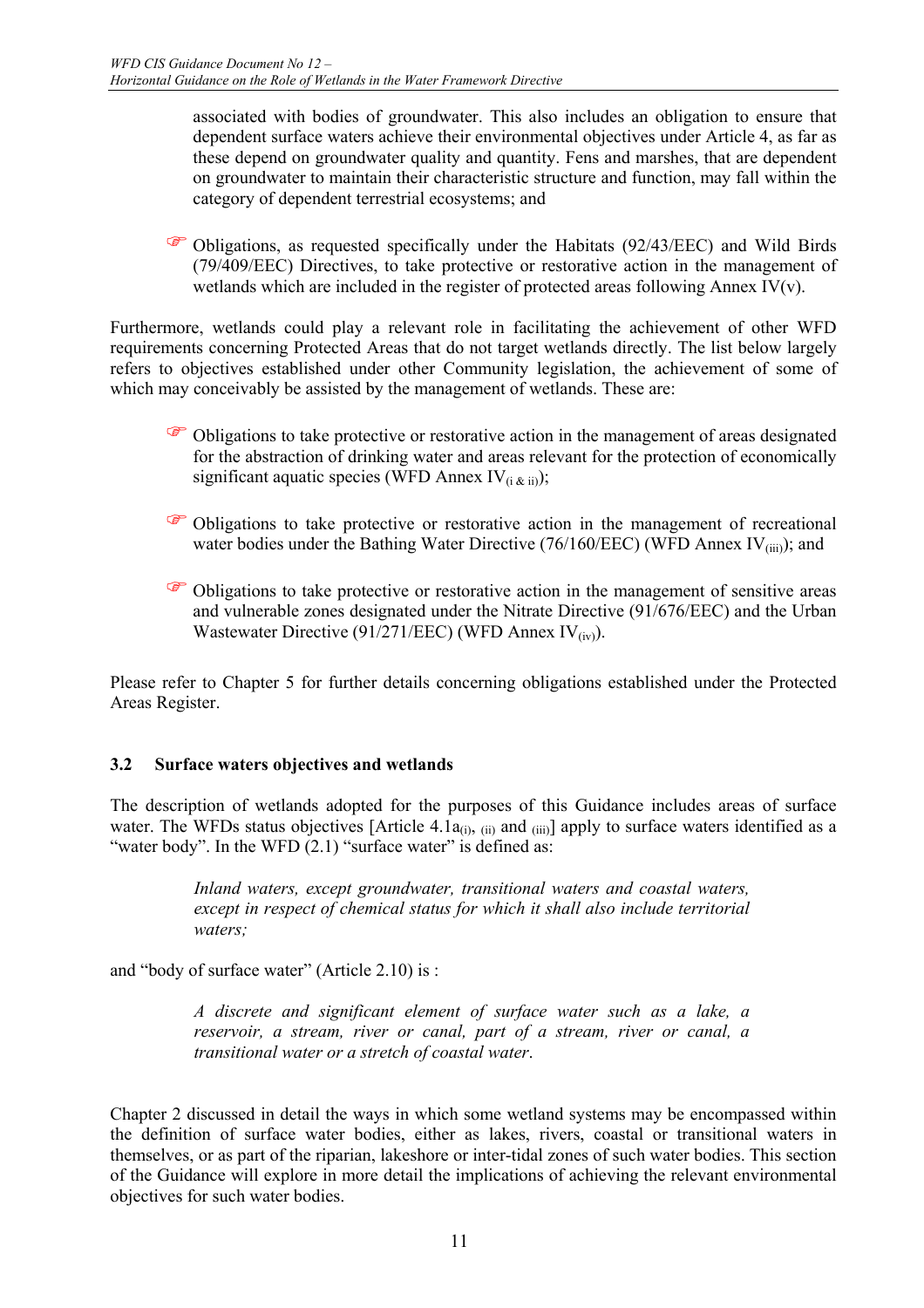## *3.2.1 Biological quality elements for surface water bodies*

River Basin Districts (RBDs) typically include complex mosaics of surface waters, temporarily inundated and terrestrial habitats. The Water Bodies Guidance (WFD CIS Guidance Document No.2) provides a pragmatic approach to determine the area of surface water which constitutes the water body *per se* and parts of 'wetland' ecosystems that may be identified as, or form parts of, water bodies.

The following paragraphs provide a guideline for identifying the area of adjacent land which is included when assessing water bodies' *biological quality elements* described in Annex V, and the relationship between these and water bodies' *hydro-morphological quality elements.*

## *Case Study 3. The Great Ouse: effects of river regulation on fish species composition in an English lowland river*

Continued and extensive regulation of lowland rivers such as the Great Ouse has caused considerable changes in fish populations. The Great Ouse is strongly regulated by weirs, dredging, flood embankments and navigation locks, and is largely disconnected from its floodplain. Since there are no lowland rivers in the UK that can be considered to be at reference condition, the Great Ouse has been compared to the unregulated River Biebrza in Eastern Poland, which had similar characteristics to the Great Ouse prior to its regulation.

On the Ouse, generalist species (roach and minnow) dominated the system and often made up more than 70% of the fish population. Gudgeon, three spine stickleback, chub, bullhead and silver bream occasionally co-dominated. When compared to the relatively unmodified River Biebrza, the Great Ouse has a poor recruitment of specialist fish - both limnophilic (slow-flowing and standing water specialists) and rheophilic (characteristic of faster flowing water). In the River Biebrza limnophilic species such as silver bream, tench and rudd were found throughout the length of the river, principally in adjacent oxbows and abandoned side channels. The Ouse has few connected floodplain waters and therefore reproduction of limnophilic species is restricted to downstream sites. The absence of the rheophile burbot was notable, as it is a common species of unregulated lowland rivers and their floodplain waters, and historical records indicate that it was common in the Great Ouse prior to modification. The general absence of salmonids also suggests that modification has lead to the severe reduction of more sensitive rheophilic fish and a dominance of generalist species.

*Copp G.H. (1990) Effect of regulation on fish recruitment in the Great Ouse, a lowland river. Regulated Rivers: Research and Management 5:251-263.* 

## **3.2.1.1 Rivers**

Depending on river morphology, riverine systems may be characterised at reference condition (and therefore at High Status) by complex and dynamic patterns of channels, oxbow lakes and temporary surface waters. In such cases, it may not be appropriate to assess biological quality elements from single parts of the river environment without consideration of the condition of other parts (for example, by treating 'main channels' as separate from backwaters, side arms and oxbows).

Large channels vary in their course over time, and biological quality elements can depend on the presence of a range of habitats within the river and floodplain ecosystem to sustain their life-cycles and abundance. In these contexts, the river water body, and its biological reference condition, should reflect this dynamism and ecological integrity.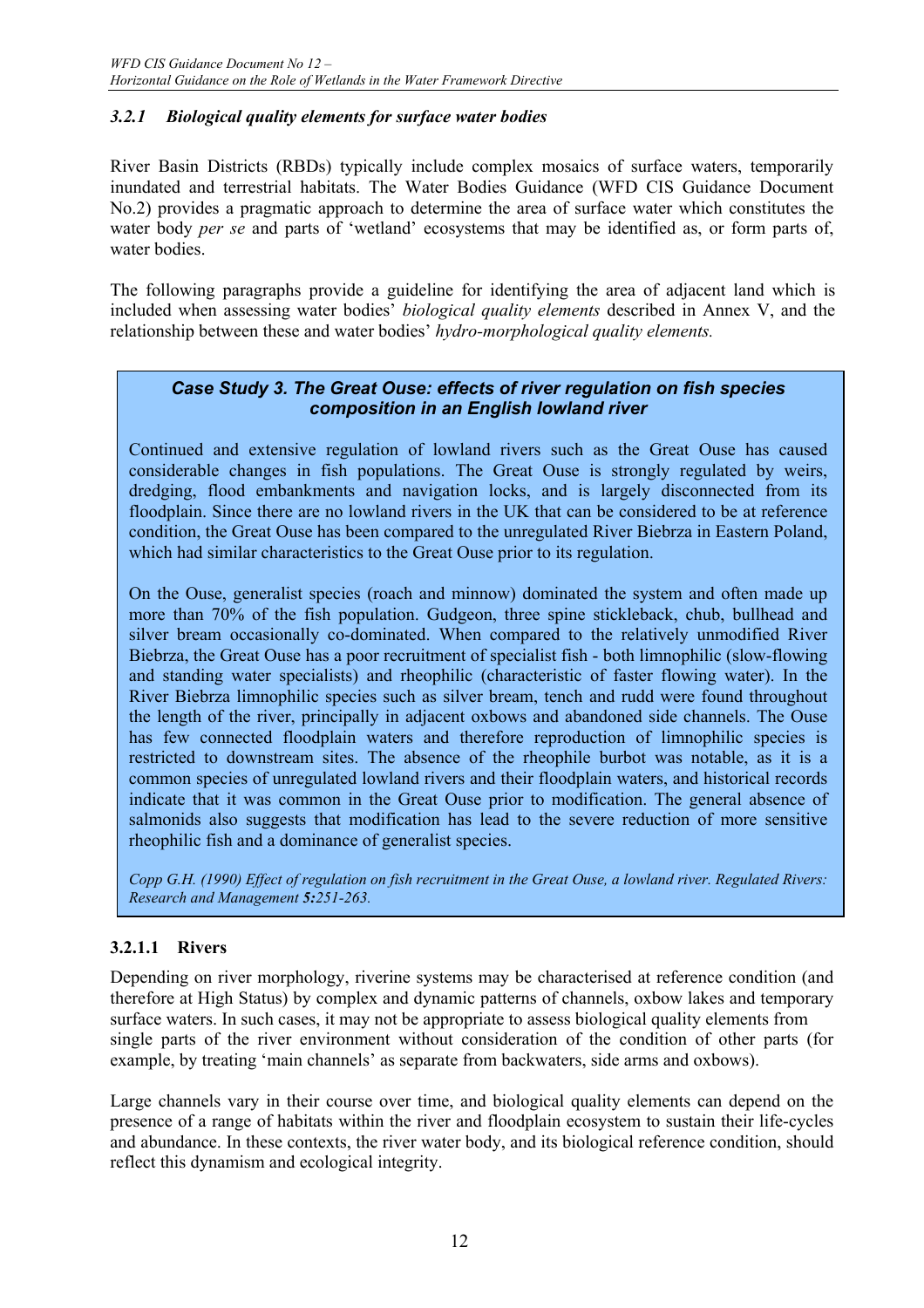The following biological quality elements are required for the assessment of the ecological status of rivers (Table 1):

| <b>Biota</b>                       | <b>Characteristics</b>        |           |                                                            |                       |                                 |
|------------------------------------|-------------------------------|-----------|------------------------------------------------------------|-----------------------|---------------------------------|
| Phytoplankton                      | Taxonomic<br>composition      | Abundance |                                                            |                       |                                 |
| Macrophytes<br>and<br>phytobenthos | Taxonomic<br>composition      | Abundance |                                                            |                       |                                 |
| Macro-<br>invertebrates            | Taxonomic<br>composition      |           | Proportion of disturbance<br>sensitive to insensitive taxa | Level of<br>diversity |                                 |
| Fish                               | <b>Species</b><br>composition | Abundance | Presence of disturbance<br>sensitive taxa                  |                       | Age structure of<br>communities |

**Table 1. Biological quality elements relevant in the assessment of the ecological status of rivers (WFD Annex V)**

The following case studies demonstrate the interaction between relevant biological quality elements and the condition and delineation of the floodplain river water body.

## *Case Study 4. The importance of flood disturbance for maintenance of macrophyte communities*

A natural alluvial floodplain contains areas of water created as the channel moves across the floodplain which are variously disturbed by flooding. Flood disturbance has a positive role in the maintenance of Charophyte species diversity in cut-off channels. Charophytes are usually considered pioneer species occurring in disturbed habitats supplied with groundwater. They occur abundantly in large river floodplains influenced by floods. Data collected from 63 cut off channels on the Doubs, Saône, Ain and Rhône rivers showed that *Chara vulgaris* and *Nitella conferuacea* were more frequent in and even limited to channels with high flood disturbance. In contrast, *C. major* and *C. globularis* occurred in channels with little or no flood disturbance indicating that some species can survive under low disturbance conditions. In order to maintain optimal species diversity a range of ages of cut off channels are required, containing different successional stages of vegetation. If rivers are channelised and cut off from side channels the early successional stages and therefore pioneer species will be lost as all channels gradually reach climax vegetation.

*Bornette, G. and Arens, M. (2002) Charophyte communities in cut-off river channels – the role of connectivity. Aquatic Botany 73:149-162.* 

Lowland floodplains historically suffered radical physical modification in many parts of Europe, as a result of land drainage and flood management activities, aimed at maximizing agricultural production and protecting people and property. In many cases, decisions about how practical or desirable it will be to restore the hydro-morphology (and the associated biology) of such river systems to the extent needed to achieve good ecological status, will be determined through the application of the tests for the heavily modified water body (HMWB) designation (see Chapter 4). However, the principle of the WFD in relation to the development of a type-specific reference condition for natural waters is clear. The reference condition for such systems should reflect no (or only very minor) anthropogenic impacts on the biological quality elements, whilst good status should represent an acceptable, but slight deviation from this condition. The reference condition for heavily modified or artificial water bodies is maximum ecological potential (MEP).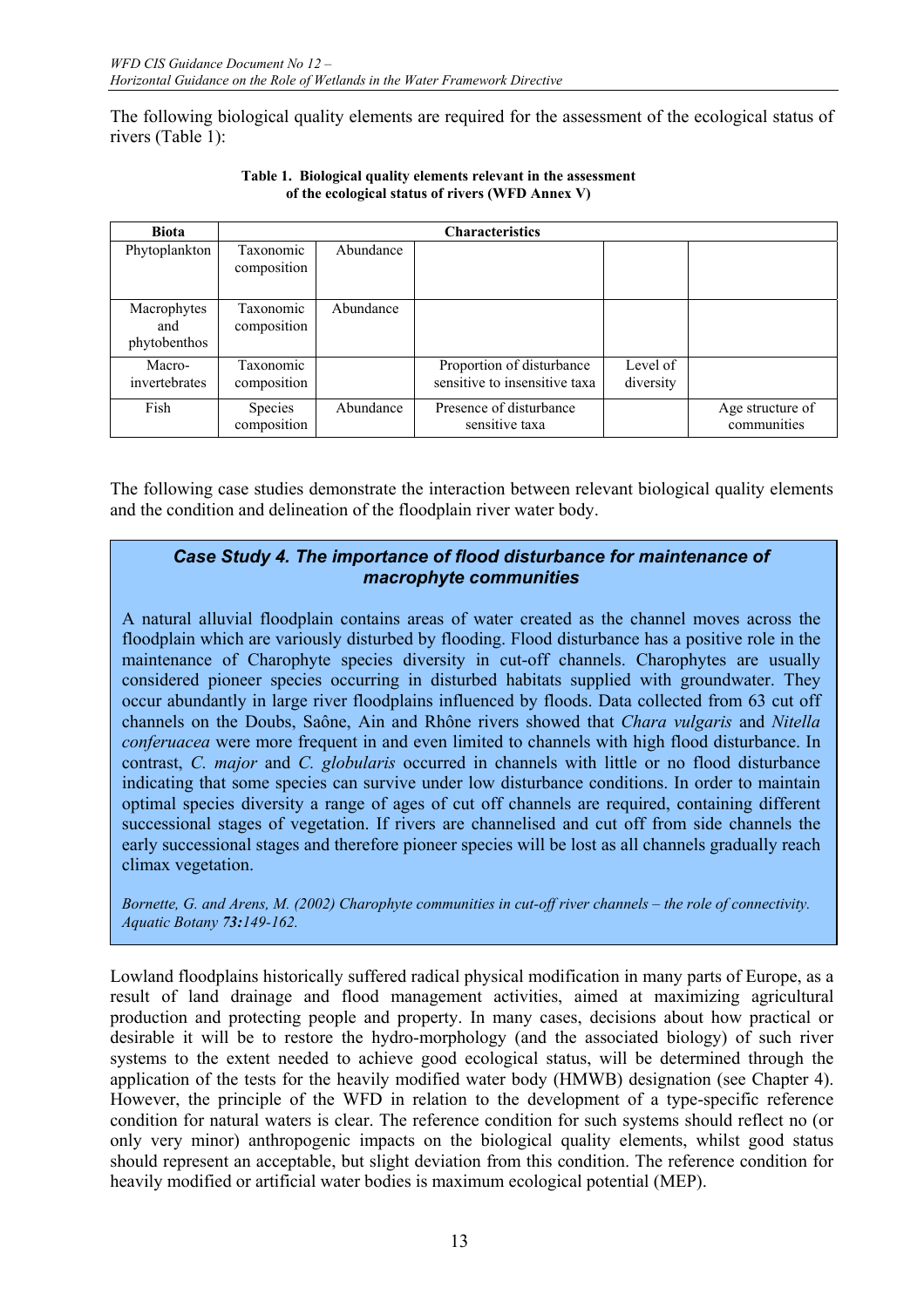For some floodplain river types, the reference condition values for the biological quality elements may be strongly dependent on the range of surface water and adjacent riparian zone habitats that would be present under totally, or nearly totally, undisturbed conditions. Such dependency should be taken into account when defining the good status values for the biological quality elements and identifying the hydromorphological conditions consistent with the achievement of those values.

In the uplands, river channels are often clearly distinguishable even at reference condition; the identification of the water body, and its associated riparian zone, (the land adjacent to the channel whose condition directly influences its ecology), is less complex. However, the requirement to ensure that this riparian zone, including any relevant wetlands, are in a physical condition capable of supporting the biological elements found in the water body at good status, will remain. This is discussed in more detail in Section 3.2.3, which describes the role of hydro-morphological elements at reference condition, and as supporting elements for the biological quality elements at good status.

## **3.2.1.2 Lakes**

Lakes with substantial, shallow littoral zones (which might in many cases be defined as 'wetlands'), including areas of seasonal inundation, derive much of their ecological character from their characteristic littoral communities. This should be reflected in the development of an appropriate biological reference condition for the relevant biological quality elements.

The following biological quality elements are required for the assessment of the ecological status of lakes (Table 2):

| <b>Biota</b>                    |                                 | <b>Characteristics</b>                                      |                                                    |                   |
|---------------------------------|---------------------------------|-------------------------------------------------------------|----------------------------------------------------|-------------------|
| Phytoplankton                   | Taxonomic<br>composition        | <b>Biomass</b>                                              |                                                    |                   |
| Macrophytes and<br>phytobenthos | Taxonomic<br>composition        | Abundance                                                   |                                                    |                   |
| Benthic invertebrate fauna      | <b>Taxonomic</b><br>composition | Ratio of disturbance<br>sensitive to insensitive<br>species | Level of diversity                                 |                   |
| Fish                            | <b>Species</b><br>composition   | Abundance                                                   | Presence of type-<br>specific sensitive<br>species | Age<br>structures |

#### **Table 2. Biological quality elements relevant in the assessment of the ecological status of lakes (Annex V)**

Case Study 5 illustrates the relevance of seasonal inundation in water bodies with naturally fluctuating water levels, and demonstrates how in such contexts the biological quality elements will encompass taxa and communities associated with 'wetland' and semi-terrestrial habitats.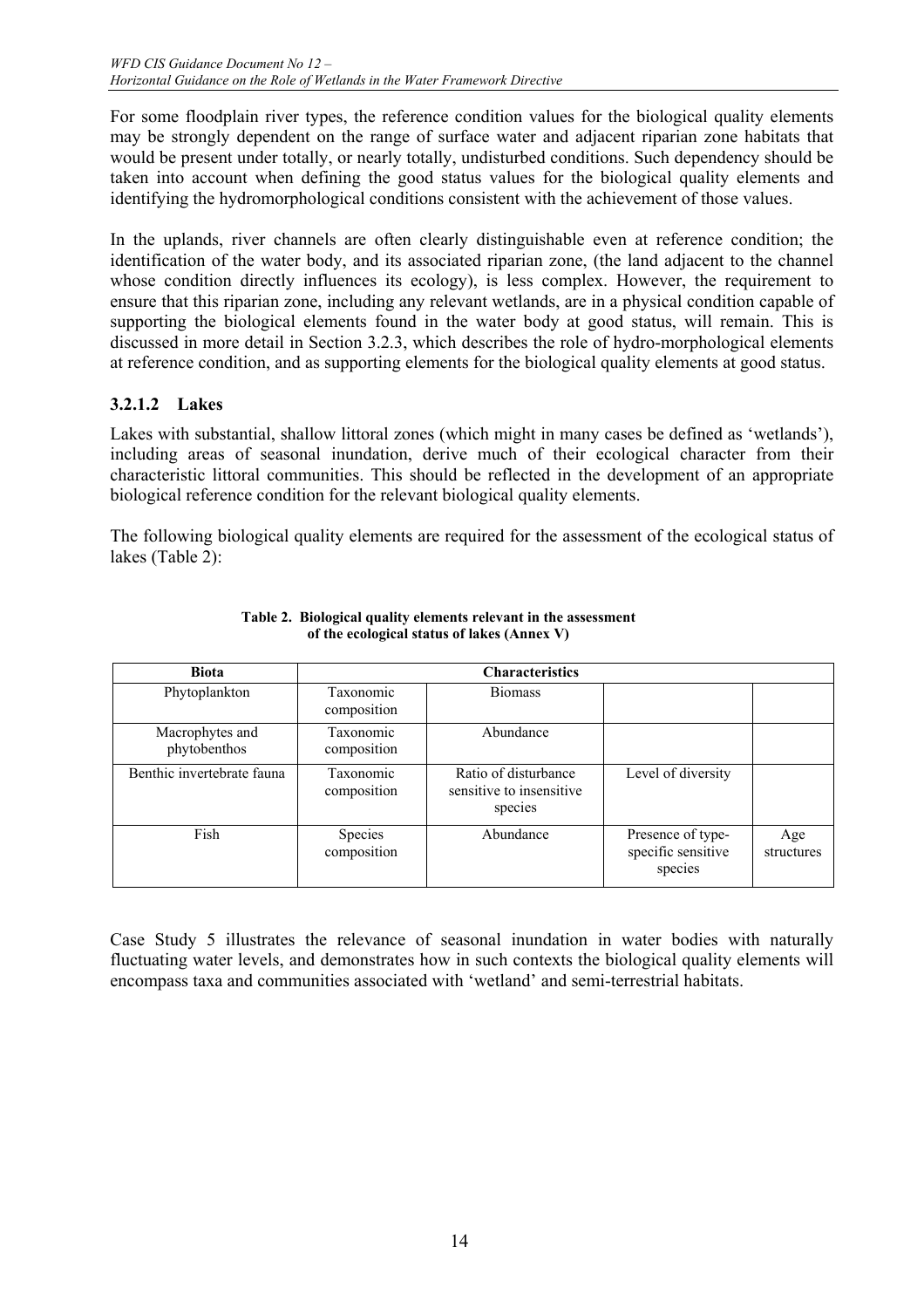## *Case Study 5. Turloughs and Breckland Meres: Lakes with high levels of natural fluctuation in water level and associated biological diversity*

Naturally fluctuating water levels in these lakes result in characteristic plant and animal communities that may appear almost or wholly terrestrial at certain times of the year. In the UK, a habitat action plan exists for these lakes which describes their typical fauna and flora.

As a result of the fluctuating water levels, aquatic vegetation is absent (or, in Northern Ireland, restricted to residual pools) at some periods in the cycle of these lakes and abundant at others. An element common to both turloughs and meres is the prevalence of aquatic and semi-aquatic mosses such as *Fontinalis antipyretica* and *Cinclidotus fontinaloides*, which are more resistant to desiccation than higher (vascular) aquatic plants. Rare plants of the inundation zone include the moss *Physcomitrium erystomum* in the meres and the rare fen violet *Viola persicifolia* in the turloughs of Northern Ireland. Although some permanent pools in the Northern Irish turloughs support white water lily *Nymphaea alba* and other water plants, in the Breckland meres, where deep flooding can occur for long periods, aquatic vegetation becomes better established and more diverse than in most turloughs. Water plants typical of the meres are shining pondweed *Potamogeton lucens* and various-leaved pondweed *Potamogeton gramineus*, sometimes accompanied by their hybrid, long-leaved pondweed *Potamogeton x zizii*, which is scarce nationally.

The aquatic fauna of these fluctuating water bodies is adapted to intermittent desiccation. Fish are generally absent, but a range of amphibians can be found, including the protected great crested newt *Triturus cristatus* in the Breckland. Invertebrates include many insect species such as dragonflies, water boatmen and diving beetles, which are highly mobile and are therefore able colonisers. Typically, there is also a rich assemblage of micro-crustaceans such as water fleas, which have resting stages that can remain viable in the soil during dry phases. Snails such as the marsh snail *Lymnaea palustris*, which breathe air and can persist during periods of drought under stones and in damp vegetation, are common in both turloughs and meres. Numerous rare invertebrates have been recorded, including the large mussel-shrimp (ostracod) *Cypris bispinosa*, the small diving beetle *Bidessus unistriatus* and the scarce emerald damselfly *Lestes dryas* from the Breckland meres. During their wet phase the meres support breeding coot *Fulica atra*, tufted duck *Aythya fuligula*, mallard *Anas platyrhynchos*, shelduck *Tadorna tadorna*, pochard *Aythya ferina* and gadwall *Anas strepera*.

*UK Habitat Action Plan for Naturally Fluctuating Aquifer Fed Water Bodies, UK Biodiversity Group Tranche 2 Action Plans - Volume II: Terrestrial and freshwater habitats HMSO (December, 1998) Tranche: 2, Volume: II, 25 pages.*

## **3.2.1.3 Coastal and Transitional Waters**

As with rivers and lakes, there will be contexts in which the biological quality elements of coastal and transitional water bodies encompass taxa and communities traditionally associated with 'wetlands'; this is well illustrated by the importance of wetland vegetation in assessing the environmental quality of the Solway and Forth estuaries (Case Study 6).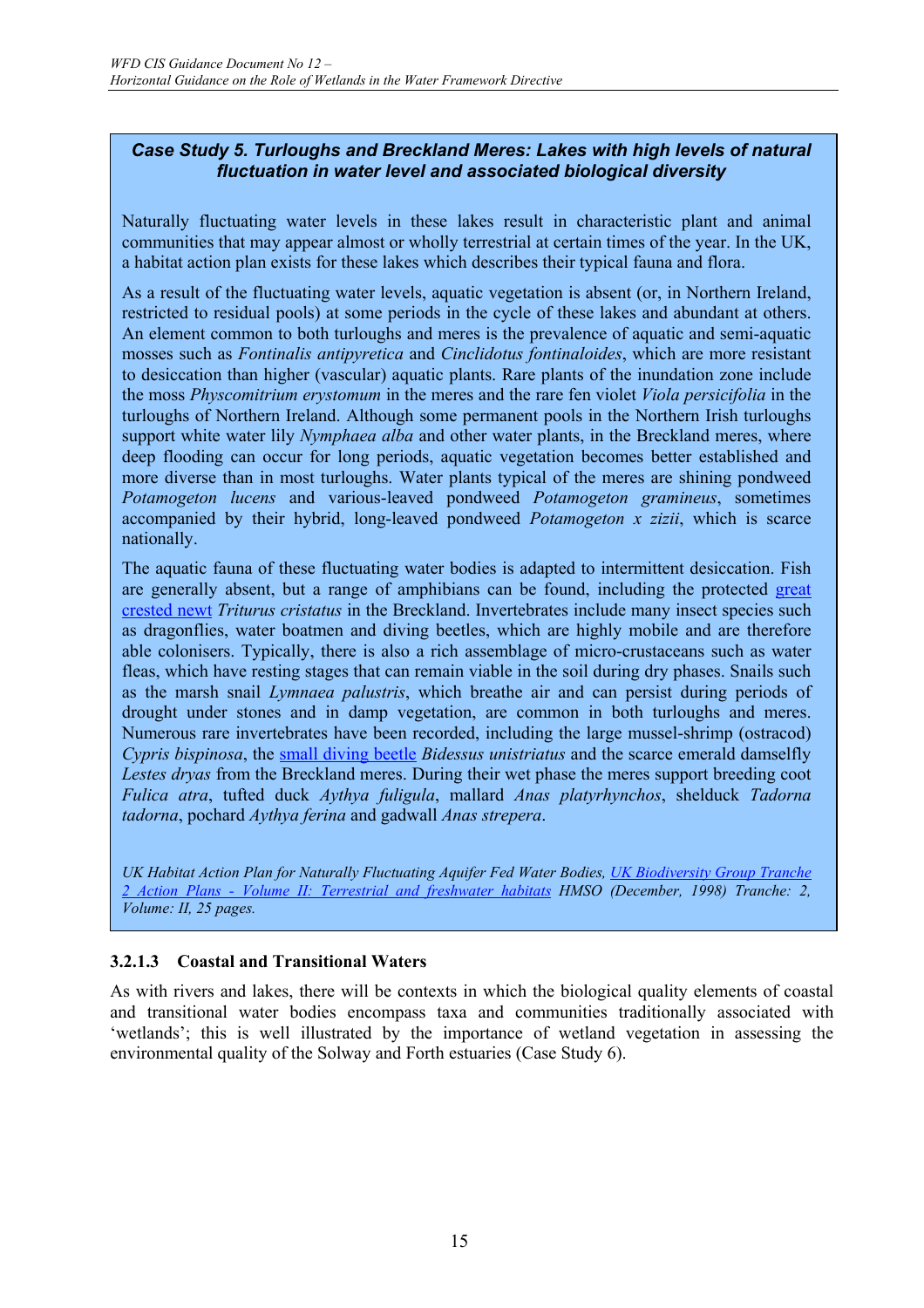#### *Case Study 6. The Solway and Forth estuaries: significance of vegetation in assessing the biological quality of saltmarshes*

1 The transitional nature of a saltmarsh leads to a zonation of vegetation from pioneer species that require frequent inundation to those that are more terrestrial in character, growing up the shore. Saltmarsh vegetation naturally traps sediment, slows water movement and encourages sediment deposition raising the level of the marsh which allows successional change and gradual terrestrialisation of the habitat. Within the pioneer, upper and lower marsh zones, 28 communities of saltmarsh vegetation have been described throughout the UK, each of them providing a unique habitat for invertebrates and fish and bird fauna.

#### **2**

The Solway and Forth estuaries are saltmarshes of international importance, harbouring large winter bird populations (Solway 120 000 birds, Forth 20 000 birds) and include mudflats and sandflats providing nursery and feeding areas for many fish species. At the Solway estuary the land abutting the saltmarshes is lowland grazing marsh, which allows controlled winter flooding and the majority of the coastline is unembanked. The transition from saltwater to freshwater habitats is wide and complete. Vegetation is present from *Puccinellia* pioneer communities through four distinct lower and mid marsh zones to terrestrial transition zones of mature upper marsh dominated by *Phragmites*.

In contrast, the area adjacent to the Forth estuary has high human population density. Land use includes agriculture and industry and much mudflat and saltmarsh has been reclaimed. Bird numbers have been reduced due to loss of invertebrate food, net loss of mudflats and saltmarshes. Vegetation surveys showed that 52% of the vegetation belongs to the *Puccinellia* community. A further 20% of vegetation belongs to the *Festuca rubra* community which tends to occur above the *Puccinellia* community. Vegetation of the upper marsh or later successional stages is missing due to the fact that most of the marsh is a thin 5-80 m strip backed by a sea wall which prevents the natural sequence moving up the shore. The community is extremely poor in species and community richness, reflecting the high level of disturbance resulting from land claim activities.

*GeoData Institute (2002). Inner Solway. Potential for managed realignment. Report by GeoData Institute to Scottish Natural Heritage.* 

#### Section 2.1.5 of the WFD CIS Guidance Document No. 5 (COAST) recognizes that:

*The Directive gives no indication of the landward extent of either transitional or coastal waters. One of the hydromorphological quality elements for both transitional and coastal waters is the structure of the intertidal zone. Since it is*  likely that some of the quality elements may be monitored within the intertidal *area, it is recommended that transitional and coastal water bodies include the intertidal area from the highest to the lowest astronomical tide*.

In particular, this is relevant to the monitoring of inter-tidal vegetation, whose composition and abundance are relevant to the assessment of ecological status as shown in the case study above which demonstrates how the condition and extent of intertidal mudflats (a 'coastal wetland') bears a direct influence on the biological quality elements measured in the WFD.

The biological quality elements illustrated in Table 3 are required for the assessment of status for coastal and transitional water bodies.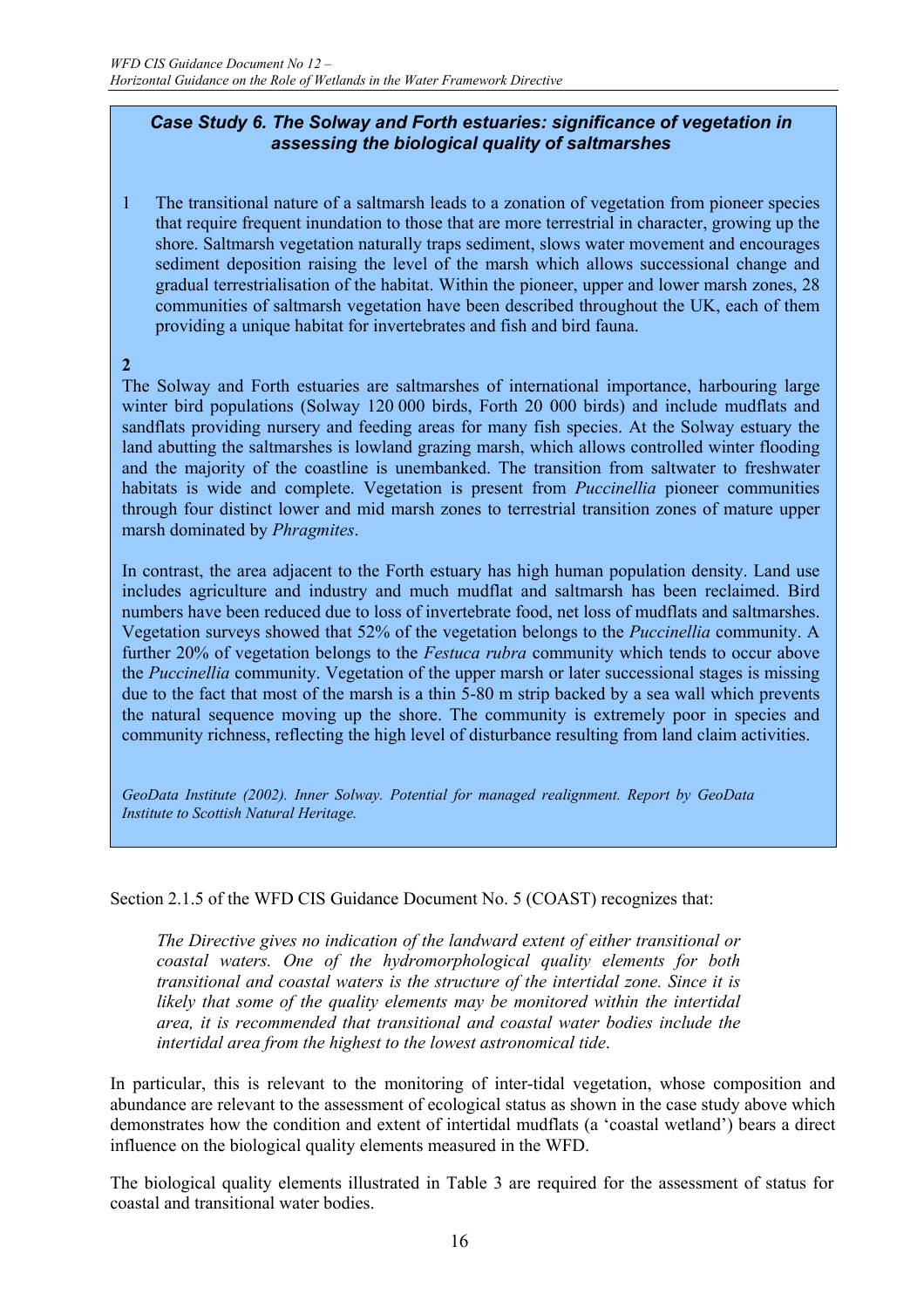| <b>Biota</b>       | <b>Characteristic</b> |           |                |       |                              |
|--------------------|-----------------------|-----------|----------------|-------|------------------------------|
| Phytoplankton      | Taxonomic composition | Abundance | <b>Biomass</b> |       |                              |
| Macro-algae        | Taxonomic composition |           |                | Cover | Disturbance sensitive taxa   |
|                    | (transitional)        |           |                |       | (coastal)                    |
| Angiosperms        | Taxonomic composition | Abundance |                |       | Disturbance sensitive taxa   |
|                    | (transitional)        |           |                |       | (coastal)                    |
| <b>Benthic</b>     | Diversity             | Abundance |                |       | Ratio: disturbance sensitive |
| invertebrate fauna |                       |           |                |       | to insensitive taxa          |
| Fish (not coastal) | Species composition   | Abundance |                |       |                              |

**Table 3. Biological quality elements relevant in the assessment of the ecological status of coastal and transitional waters (WFD Annex V)**

## *3.2.2 Physico-chemical quality elements for surface water bodies*

The general physico-chemical elements of ecological status for surface water bodies, such as thermal conditions, salinity, nutrient condition and acidification status (WFD Annex V 1.1.1), may be affected by the condition of wetlands within the riparian, lakeshore or inter-tidal zones, or in the wider catchment. These potential impacts will need to be considered during the impacts and pressures analysis and subsequently in the design of programmes of measures to achieve the Directive's environmental objectives.

For example, nutrient levels and cycling in a lowland river with intact riparian wetlands may be significantly different to those in a river channel adjacent to drained land under intensive agricultural production.

In order to restore nitrogen and phosphorous fluxes to levels capable of supporting the functioning of the type-specific ecosystem, one option may be to consider the role which wetland restoration or enhancement could play as part of a programme of measures (see Chapter 7).

## *3.2.3 Hydro-morphological quality elements for surface water bodies*

The quality elements comprised in the assessment of surface water status include hydromorphological elements *supporting biological ones* (WFD Annex V,1.1.2.). Hydro-morphological quality elements include the structure and condition of the riparian zone of rivers, the shore zone of lakes and the inter-tidal zones of coastal and transitional waters; many of these include wetlands.

The definitions proposed here are compatible with, and form an elaboration of, similar definitions proposed in the Water Bodies Guidance (WFD CIS Guidance Document No.2). The Water Bodies Guidance Document makes it clear that the water body itself '*comprises the quality elements described in the Directive for the classification of ecological status'*, which includes the structure and condition of the riparian, lakeshore or inter-tidal zone.



**Look out! For some water bodies, the structure and condition of wetlands in the riparian, shore or intertidal zones will be important for supporting the achievement of the good status values for the biological quality elements.** 

The WFDs inclusion of hydro-morphological elements is designed to encompass the interactions between physical conditions in the catchment, hydrological processes and the biological condition of surface waters. In developing definitions of the riparian, lake-shore and inter-tidal zones, therefore, it is appropriate to consider first and foremost how adjacent land and ecosystems (including wetlands) help to determine the physical, chemical and biological characteristics of water bodies, rather than to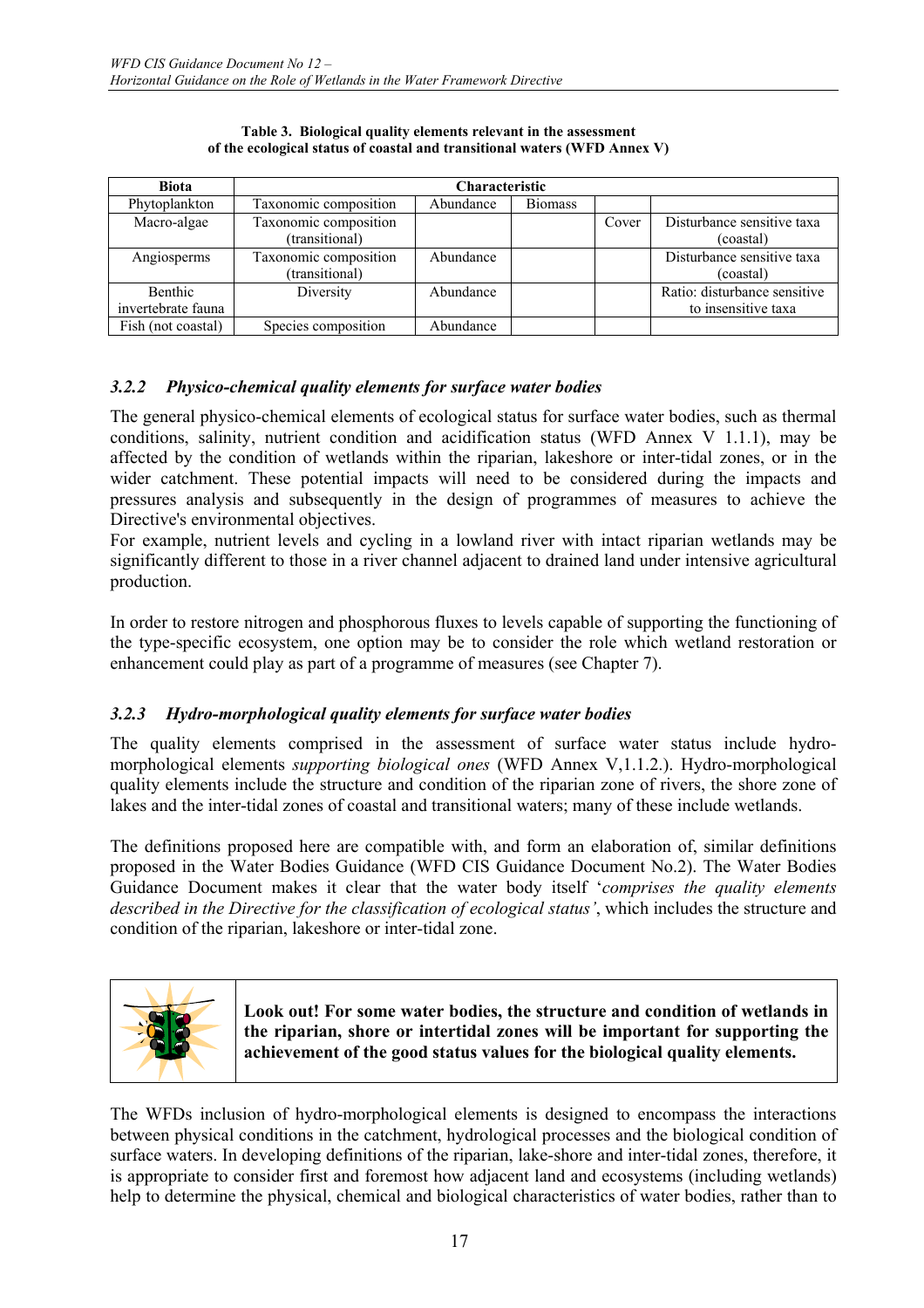rely on definitions based on size thresholds or return flood events. The definitions given here are designed to ensure that the land defined as riparian, shore or inter-tidal zone directly influences other quality elements within the WFD.

There is no requirement to map the boundaries of riparian and shore zones (nor the location of any other quality elements), however the significance of their influence on the status of water bodies should be given due consideration by Member States when assessing risks to the achievement of the WFDs environmental objectives for surface water bodies, and designing programmes of measures.

The level of effort required in determining the extent of the riparian and the shore zones should be proportional to the potential risks to the WFDs objectives caused by pressures, which may alter the structure and condition of those zones.

**Riparian zone:** Land immediately adjacent to a river, the structure and condition of which significantly influences the river's other hydro-morphological quality elements, biological quality elements and physico-chemical quality elements, and which may in turn be influenced by the river. The zone will include relevant parts of islands and floodplains. It may include a variety of wetland habitats that rely on over-bank flows for their maintenance, but which in turn influence the conditions in the river. The extent of the riparian zone will be variable depending on the significance of its influence on the biological quality elements relevant to the classification of ecological status. Rivers flowing through gorges may depend on only a very narrow riparian zone, whereas rivers in delta areas may be directly dependent on the structure and condition of a more extensive area of land.

**Shore zone**: That part of the land immediately adjacent to a lake, the structure and condition of which significantly influences the values attained by other hydro-morphological quality elements, the biological quality elements or the physico-chemical quality elements, and which may in turn be influenced by lake flooding or wave action.

The level of effort required to determine the extent of the riparian and the shore zones should be proportional to the potential risks to the WFDs objectives from pressures which may alter the structure and condition of those zones.

**Intertidal zone**: The zone between mean high water spring tides and mean low water spring tides. The zone typically includes a variety of terrestrial and aquatic ecosystems such as salt, brackish and freshwater tidal marshes, mud flats, rock pools, beaches etc. (see Section 3.4). Table 4 illustrates the Hydro-morphological quality elements of surface waters (Annex V.1.2).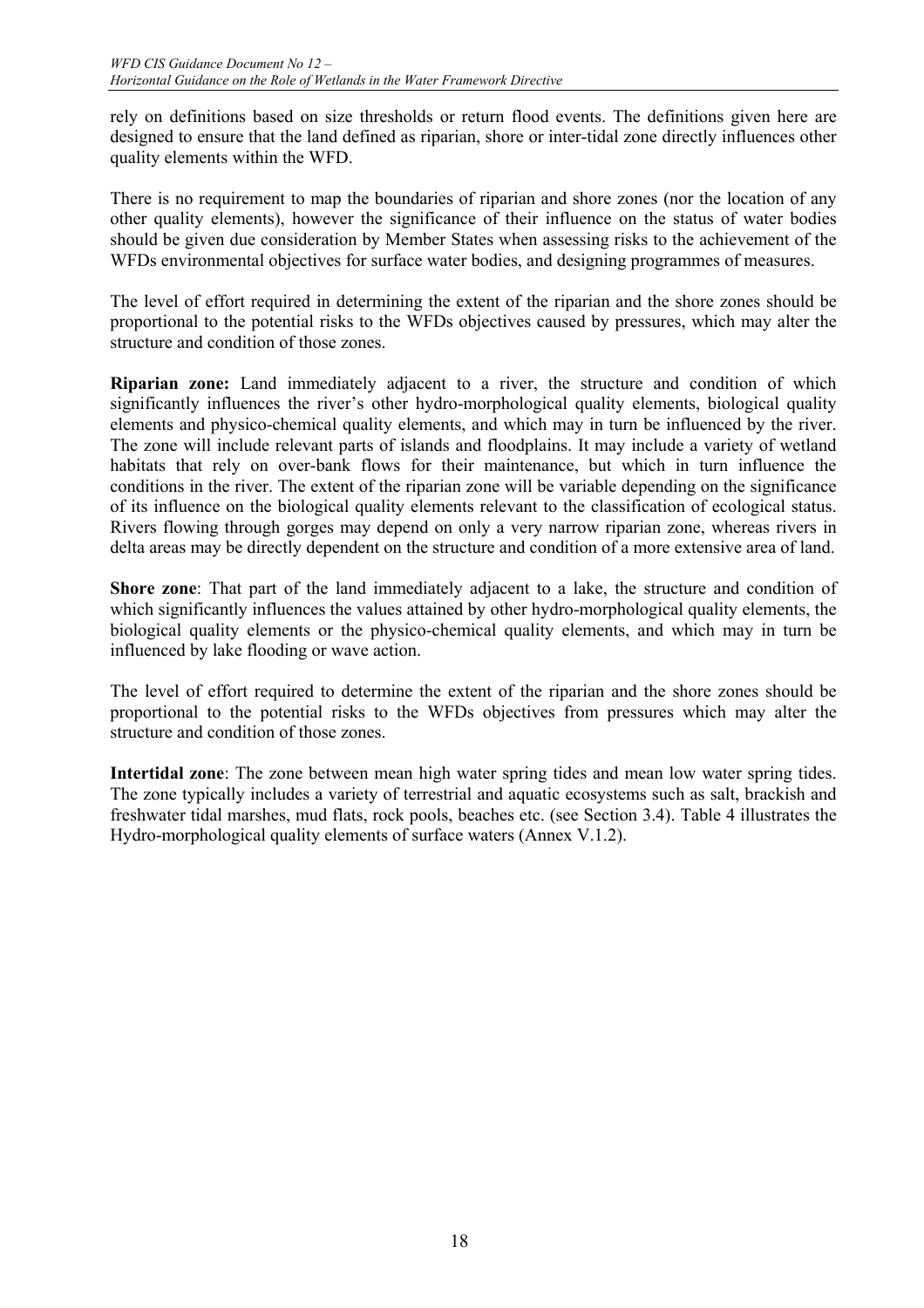| <b>Rivers</b>                           | Lakes                                                          | <b>Transitional Waters</b>  | <b>Coastal Waters</b>                   |
|-----------------------------------------|----------------------------------------------------------------|-----------------------------|-----------------------------------------|
| Hydrological regime                     | Hydrological regime                                            | Tidal regime                | Tidal regime                            |
| (flow and connection to<br>groundwater) | (flow, level, residence<br>time, connection to<br>groundwater) | (freshwater flow)           | (freshwater flow, dominant<br>currents) |
| River continuity                        |                                                                |                             |                                         |
| Morphological Conditions                | Morphological                                                  | Morphological Conditions    | Morphological Conditions                |
| (Channel patterns, width and            | Conditions                                                     | (depth variation, substrate | (depth variation, substrate             |
| depth variations, flow velocities,      | (depth variation,                                              | conditions, structure and   | conditions, structure and               |
| substrate conditions, structure         | substrate, structure and                                       | condition of inter-tidal    | condition of inter-tidal zone)          |
| and condition of riparian zone)         | condition of lake shore                                        | zone)                       |                                         |
|                                         | zone)                                                          |                             |                                         |

#### **Table 4. Hydro-morphological quality elements of surface waters**

## *3.2.4 Categories of environmental quality*

## **a) Objectives for water bodies at HES or MEP**

The provisions of the WFD for water bodies at HES and MEP differ from those for other water bodies. HES water bodies must demonstrate, for their hydro-morphology, the conditions reported in Table 5.

For the purposes of classification, the definitions of ecological status set out in Annex V (1.2.1-1.2.4) describe the values for the quality elements of ecological status for each surface water category. Where a water body is at HES, the relevant values specified for the biological, hydromorphological, and physico-chemical quality elements in these tables must be maintained to achieve the WFDs objective of preventing deterioration in status.

To prevent a water body deteriorating from HES, Member States must prevent any more than minor alterations to the water body's hydromorphological conditions, since the values of the biological quality elements on the boundary of the high good status class are defined in WFD Annex V as those that are compatible with only very minor alterations to the hydromorphological quality elements. The hydromorphological conditions include the structure and condition of the riparian, shore or inter-tidal zones. These provisions have important implications for wetlands. For a river, lake, transitional or coastal water to be at HES, adjacent land, which significantly influences its ecology (the riparian, lake or inter-tidal zone) must show no or only very minor disturbance. This may in turn, provide the conditions necessary for the development and maintenance of wetland ecosystems. In practice, this means that the WFD will help provide protection for our remaining 'natural' wetland ecosystems, where these are riparian zones, lake shores or intertidal zones of high status water bodies.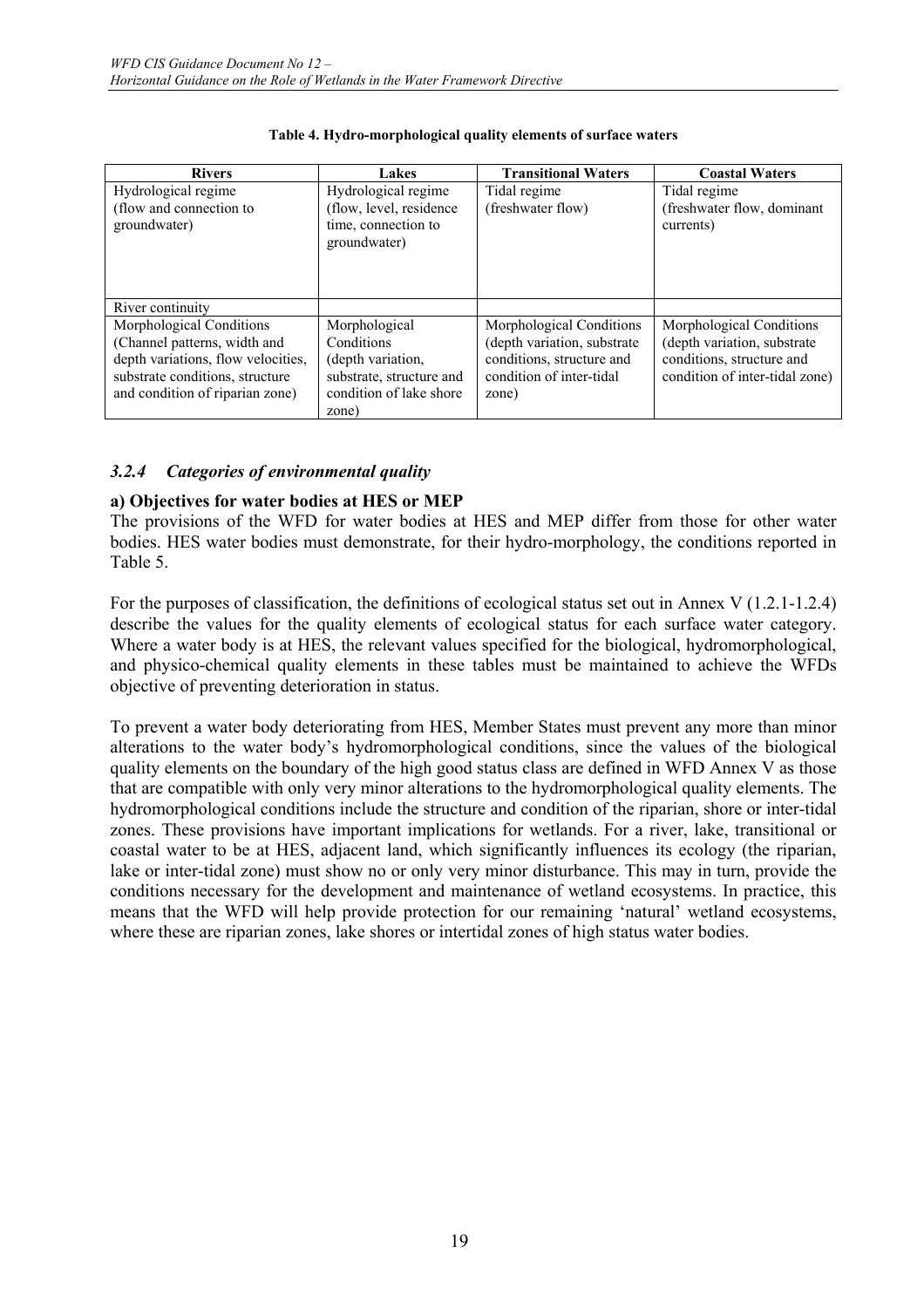| Rivers       | Hydrological Regime          | <b>River Continuity</b>   | Morphological Conditions                    |
|--------------|------------------------------|---------------------------|---------------------------------------------|
|              | The quantity and dynamics    | The continuity of the     | Channel patterns, width and depth           |
|              | of flow, and the resultant   | river is not disturbed by | variations, flow velocities, substrate      |
|              | connection to                | anthropogenic activities  | conditions and both the structure and       |
|              | groundwater, reflect         | and allows undisturbed    | condition of the riparian zones correspond  |
|              | totally, or nearly totally,  | migration of aquatic      | totally or nearly totally to undisturbed    |
|              | undisturbed conditions.      | organisms and sediment    | conditions                                  |
|              |                              | transport                 |                                             |
|              |                              |                           |                                             |
| Lakes        | Hydrological Regime          |                           | Morphological Conditions                    |
|              | The quantity and dynamics    |                           | Lake depth variation, quantity and          |
|              | of flow, level, residence    |                           | structure of the lake shore zone correspond |
|              | time, and the resultant      |                           | totally or nearly totally to undisturbed    |
|              | connection to                |                           | conditions.                                 |
|              | groundwater, reflect totally |                           |                                             |
|              | or nearly totally            |                           |                                             |
|              | undisturbed conditions.      |                           |                                             |
| Transitional | <b>Tidal Regime</b>          |                           | Morphological Conditions                    |
|              | The freshwater flow          |                           | Depth variations, substrate conditions, and |
|              | regime corresponds totally   |                           | both the structure and condition of the     |
|              | or nearly totally to         |                           | inter-tidal zones correspond totally or     |
|              | undisturbed conditions       |                           | nearly totally to undisturbed conditions.   |
| Coastal      | <b>Tidal Regime</b>          |                           | Morphological Conditions                    |
|              | The freshwater flow          |                           | The depth variation, structure and          |
|              | regime and the direction     |                           | substrate of the coastal bed, and both the  |
|              | and speed of dominant        |                           | structure and condition of the inter-tidal  |
|              | currents correspond totally  |                           | zones correspond totally or nearly totally  |
|              | or nearly totally to         |                           | to the undisturbed conditions.              |
|              | undisturbed conditions       |                           |                                             |

| Table 5. Definitions of hydro-morphological quality elements at HES (Annex V.1.2) |  |  |
|-----------------------------------------------------------------------------------|--|--|
|                                                                                   |  |  |

Concerning HMWBs at MEP, the condition of the hydro-morphological quality elements must be consistent with the only impacts on the surface water body being those which result from the artificial or heavily modified characteristics of the water body, once all the mitigation measures have been taken to ensure the best approximation to ecological continuum.

#### **b) Objectives for water bodies at good status and below**

At GES, (or for any less stringent objective) the hydro-morphological elements of a water body must be in a condition to support the values established for relevant biological quality elements (see also Art. $11.3_{(i)}$ ).

In reality, GES is unlikely to be achieved where there are substantial changes to the flow and velocity of a river, the depth and residence time of a lake, or the tidal patterns of an estuary; changes of the kind which frequently result from damage to wetlands within the riparian, lake or inter-tidal zones. The mutual dependence of water bodies and associated wetlands should be included within the impact/pressure analysis when relevant as recognised by the WFD CIS Guidance Document No. 3 (IMPRESS) Guidance (Section 2.3.7):

> *"Pressures on wetlands (for example physical modification or pollution) can result in impacts on the ecological status of water bodies. Measures to manage such pressures may therefore need to be considered as part of river basin management plans, where they are necessary to meet the environmental objectives of the Directive."*

Where pressures on the floodplain have resulted in an impact on the status of a river, for example, the restoration of the floodplain to a more natural condition may be an effective remedy. In some cases,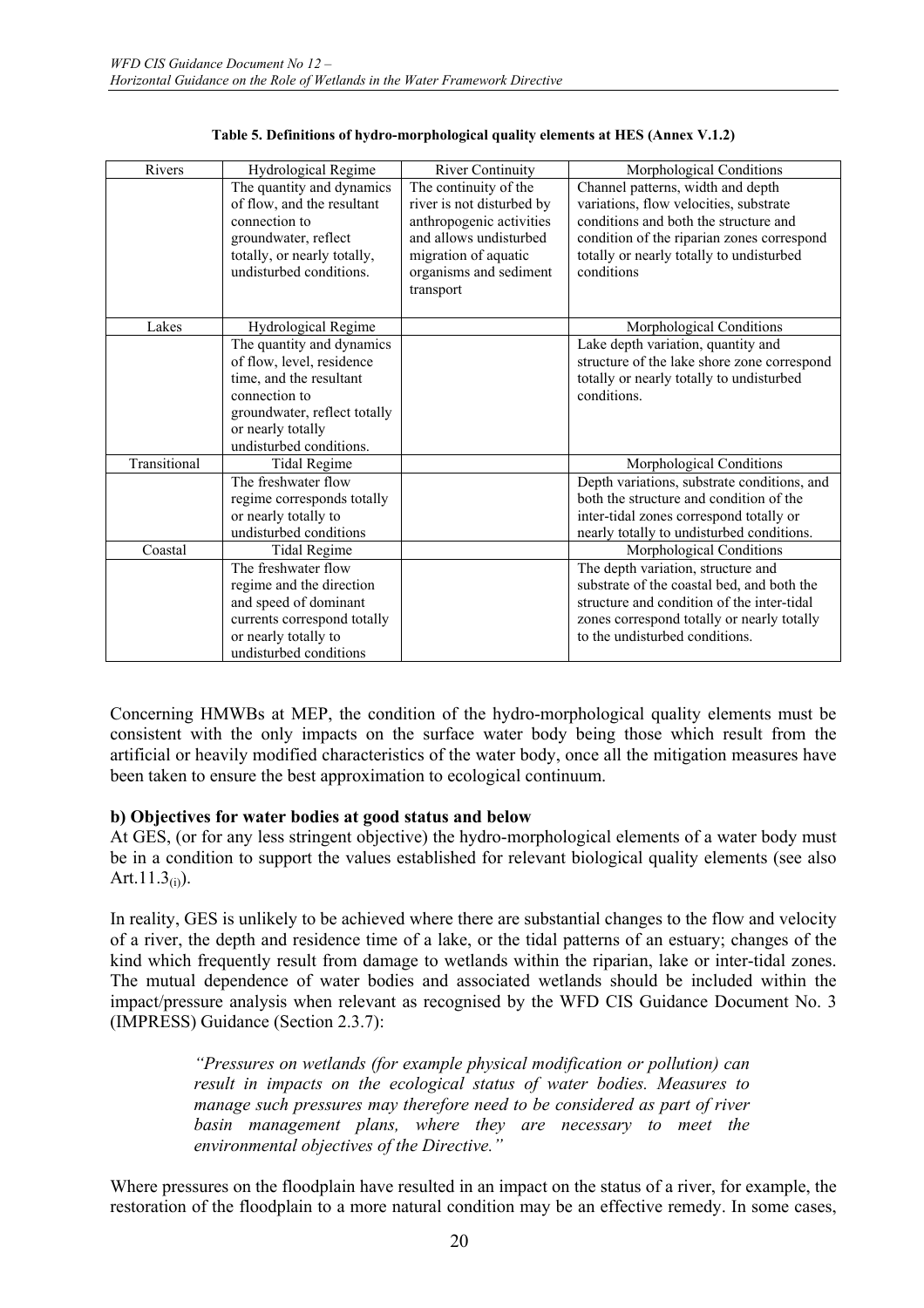such restoration may form part of a combination of measures to achieve the WFDs objectives unless economic tests demonstrate that it is not a practical or appropriate option (WFD Art.  $4.5<sub>(a)</sub>$  and Annex III).

In all cases wetland management can be proposed as a supplementary measure at the discretion of Member States to assist in achieving RBM objectives (see Chapter 7).

## **3.3 Wetlands and groundwater**

Although not all groundwater is within an aquifer, the WFDs environmental objectives for good groundwater status apply *only* to groundwater bodies identified within aquifers.

Specifically, WFD Article 2.2 defines 'groundwater' as:

*all water, which is below the surface of the ground in the saturated zone and in direct contact with the ground or subsoil*;

and 'body of groundwater' is given (Article 2.12) as:

*a distinct volume of groundwater within an aquifer or aquifers*.

The first step in identifying groundwater bodies is to determine which geological strata qualify as aquifers. Following the definitions cited above and the requirements set by WFD Article 7 and Article 1(a), Section 4.2 of the Water Bodies Guidance (WFD CIS Guidance Document No. 2) recommends (see Figure 3 below) that an aquifer is a subsurface layer or layers of rocks or other geological strata that:

> • *Is capable of supporting abstraction of 10 cubic meters per day on average or sufficient to serve 50 or more people;*

or:

• *Provides a flow of groundwater the reduction of which may result in a significant diminution of the ecological quality of an associated surface water body, or significant damage to a directly dependent terrestrial ecosystem.*

The identification of aquifers is therefore partly dependent on determining whether groundwater supports directly dependent terrestrial ecosystems. Where such ecosystems are supported by groundwater, the groundwater upon which they depend will qualify as an aquifer.



**Figure 3: Illustration of the process for determining whether a geological stratum qualifies as an aquifer reproduced from the WFD CIS Horizontal Guidance No. 2 (Water Bodies)**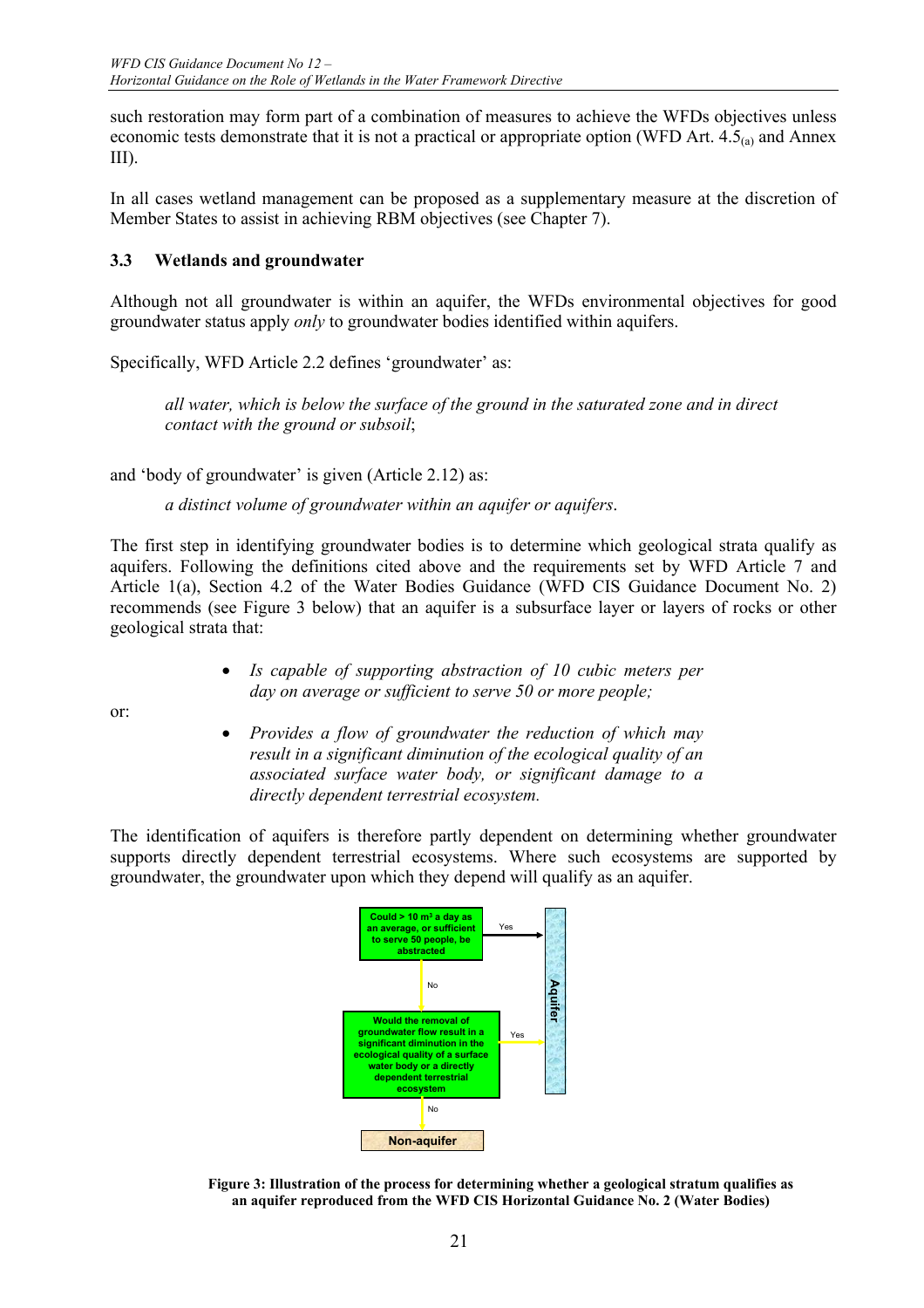Figure 4 outlines a suggested approach to determining which terrestrial ecosystems to consider in deciding if a geological strata provides significant flow to directly dependent terrestrial ecosystems, and should therefore qualify as an aquifer.



**Figure 4: Suggested approach to deciding if a geological stratum qualifies as an aquifer on the basis of the significance of groundwater flow to directly dependent terrestrial ecosystems**

The achievement of good groundwater status will require that the groundwater needs of directly dependent terrestrial ecosystems are protected, and where necessary restored to the extent needed to avoid or remedy significant damage to such ecosystems. It will also require that the groundwater needs of surface water bodies are protected and where necessary restored to: (a) ensure the achievement of relevant WFD objectives for surface water bodies; and (b) avoid significant diminution in the ecological or chemical quality of such bodies.

For groundwater quantitative status [Annex V.2.1.2], the WFD requires that:

*'the level of groundwater is not subject to anthropogenic alterations such as would result in……. any significant damage to terrestrial ecosystems which depend directly on the groundwater body.'* 

For groundwater chemical status [Annex V.2.3.2], good status requires that the concentrations of pollutants:

> '*are not such as would result in failure to achieve the environmental objectives specified under Article 4 for associated surface waters nor any significant diminution of the ecological or chemical quality of such bodies nor in any significant damage to terrestrial ecosystems which depend directly on the groundwater body.*'

These provisions protect dependent terrestrial ecosystems from significant adverse impacts resulting from a reduction in the water table or from groundwater pollution. However, they are not designed to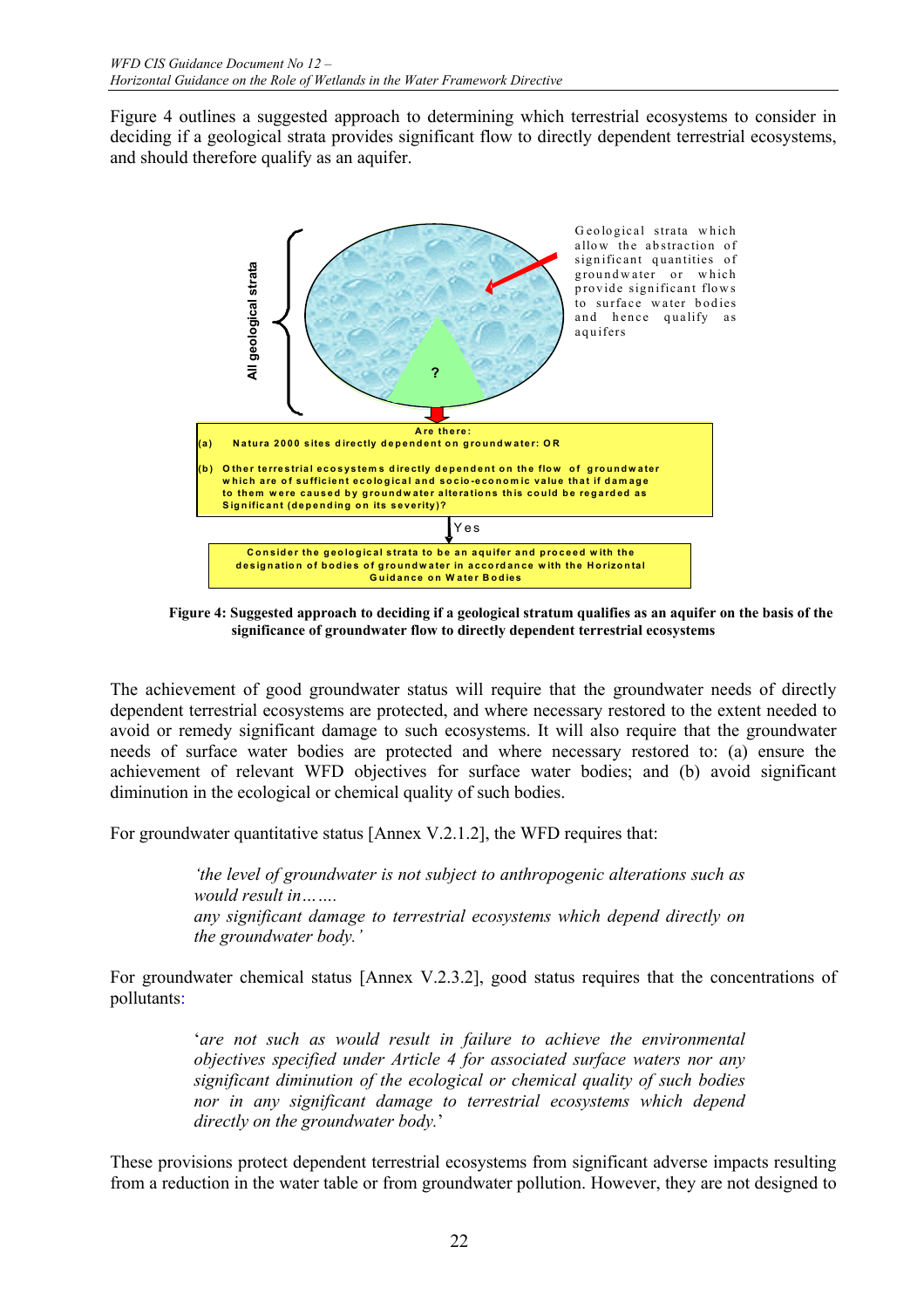protect terrestrial ecosystems directly dependent on bodies of groundwater from other sources of damage, for example: drainage.

Figure 5 illustrates the general approach, within the river basin management planning process, to considering risks of significant damage to terrestrial ecosystems directly dependent on groundwater as a result of anthropogenic alterations to groundwater quality or levels.



**Figure 5: General approach to protecting and restoring the groundwater needs of terrestrial ecosystems directly dependent on groundwater bodies** 

There are potentially very large numbers of terrestrial ecosystems that are directly dependent on groundwater within the Community. Whilst many support features of value (ecological or socioeconomic), a screening tool will be essential to focus action on the most important sites and areas, so that Member States do not face an impossible administrative burden. Member States may use their own, nationally developed criteria for identifying those dependent terrestrial systems which they believe are of sufficient importance that damage to them, as a result of anthropogenic groundwater alterations, could legitimately be described as 'significant'.

The WFD is concerned with significant damage indicating that its intent is to provide a mechanism by which Member States can protect the water needs of wetlands already protected at Community level as part of the Natura 2000 network, and the groundwater needs of other important terrestrial and wetland resources if significantly affected by anthropogenic groundwater alterations. To enable Member States to use their management resources to achieve the greatest benefits for wetland protection and improvement, the practical approach outlined in Figure 6 is recommended.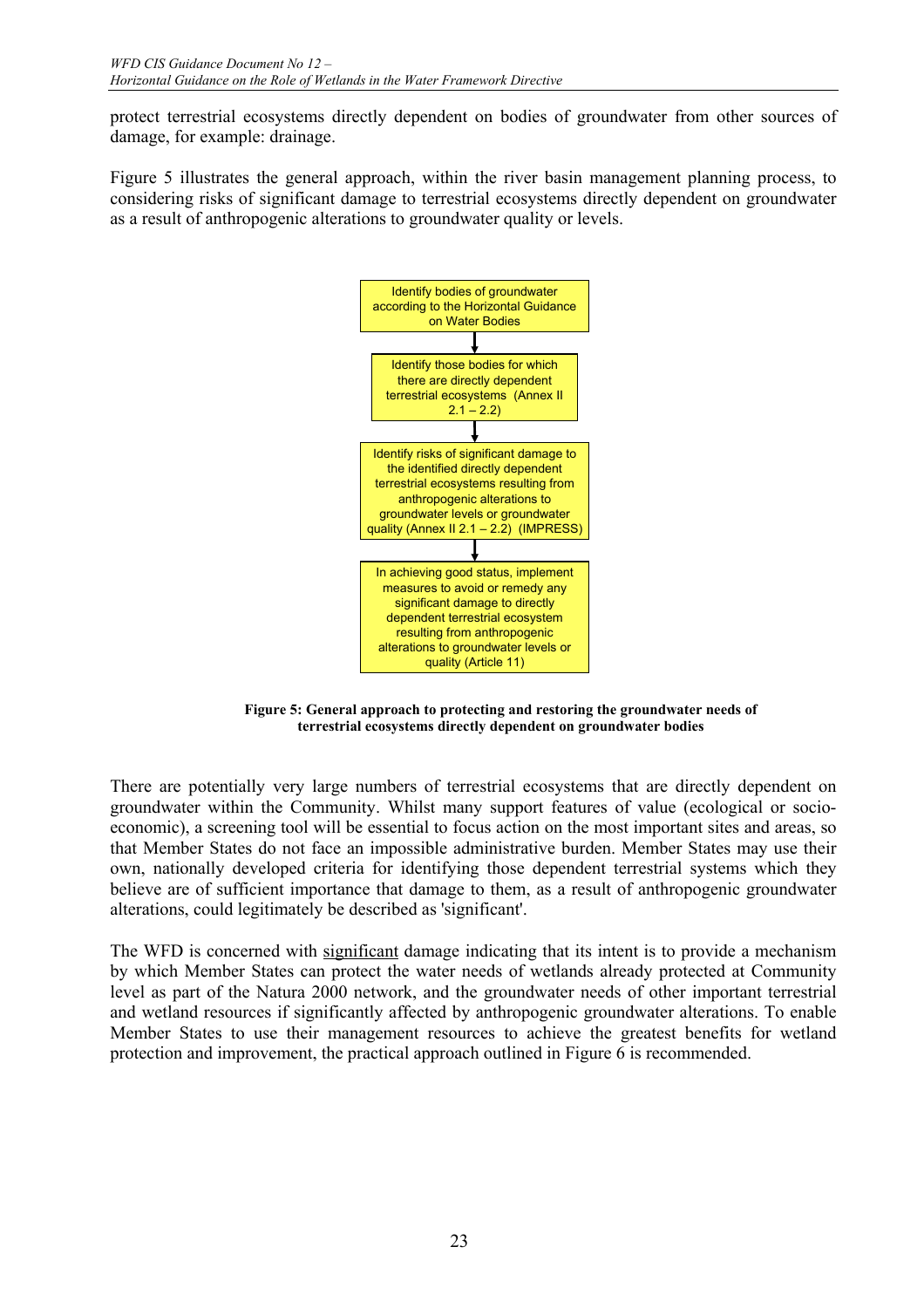

**Figure 6: Outline practical approach to identifying terrestrial ecosystems which could be significantly damaged by alterations to groundwater level or quality** 

An example of how this approach is being implemented in the United Kingdom is illustrated in Figure 7. Because of the limited time available for the 2004 pressures and impacts analysis, work will focus on identifying risks of damage to the most important terrestrial ecosystems in conservation terms. After 2004, other directly dependent terrestrial ecosystems of conservation importance will be considered.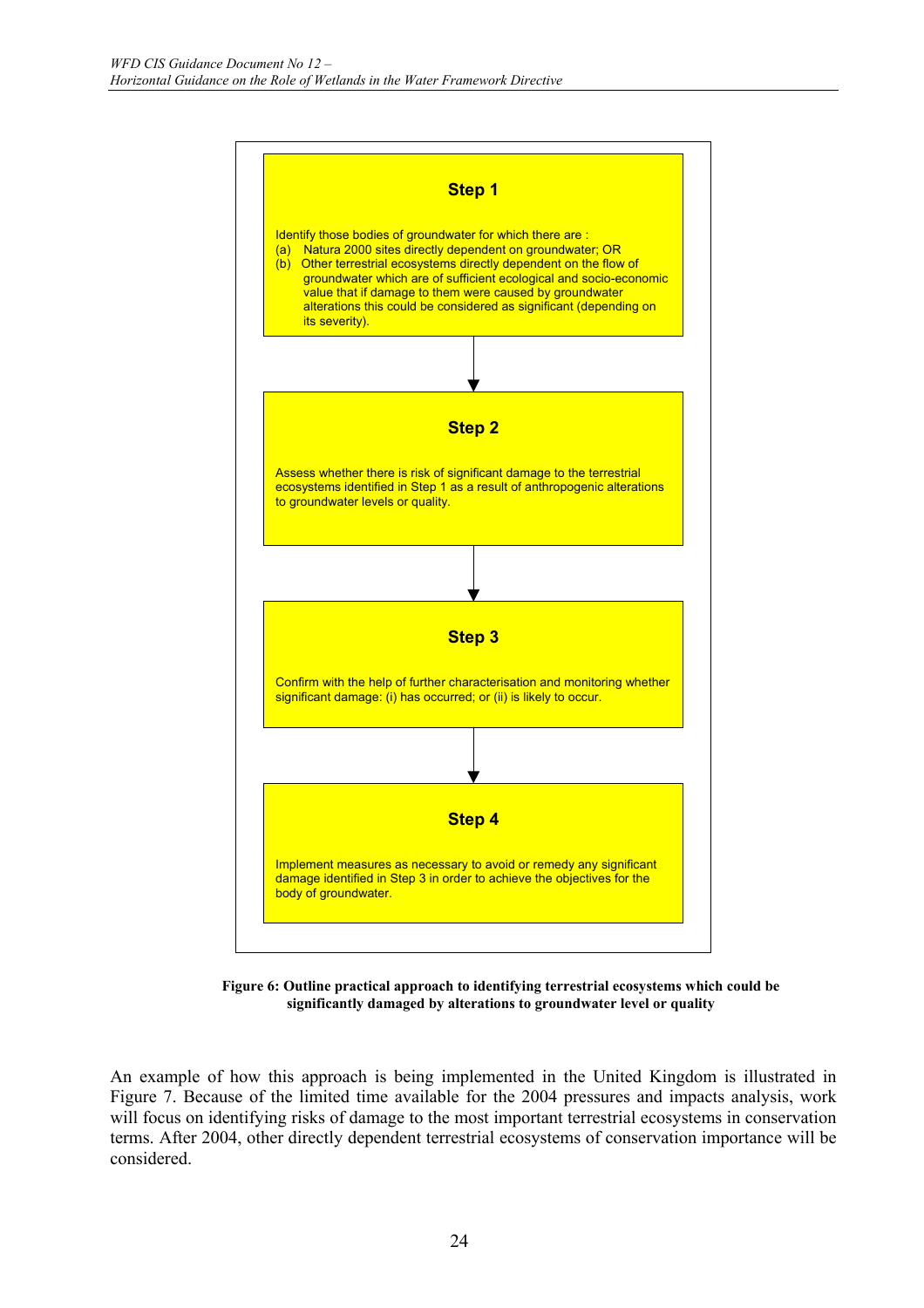

**Figure 7: Outline of phased approach being developed in the UK** 

## *3.3.1 What is significant damage and how should it be measured?*

The environmental objectives for groundwater bodies require the protection of dependent terrestrial ecosystems from *significant damage*. However, the WFD does not provide a definition of the term 'significant'. The term '*significant damage'*, should be interpreted primarily with respect to the ecological quality of terrestrial ecosystems that depends on the inter-linkage with groundwater. Beside this, other factors should be taken into account. Existing data held by Member States about the ecological and socio-economic significance of dependent systems could be used to form the basis of a 'significance test' in this context. For example, where a wetland is of conservation importance, impairment of its conservation objectives as a result of alterations to groundwater could be regarded as constituting significant damage. In such a situation Member States may need to assess the risk of incurring into significant damage by relating it to the water needs of critical species and habitats and may determine a boundary of tolerable alteration of groundwater levels defined specifically for each type of ecosystem.



## **3.4 Wetlands in relation to transitional and coastal waters**

Most brackish wetlands fall under the definition of transitional waters given in Article 2.6 of the WFD:

*Transitional waters are bodies of surface water in the vicinity of river mouths which are partly saline in character as a result of their proximity to coastal waters but which are substantially influenced by freshwater flows.*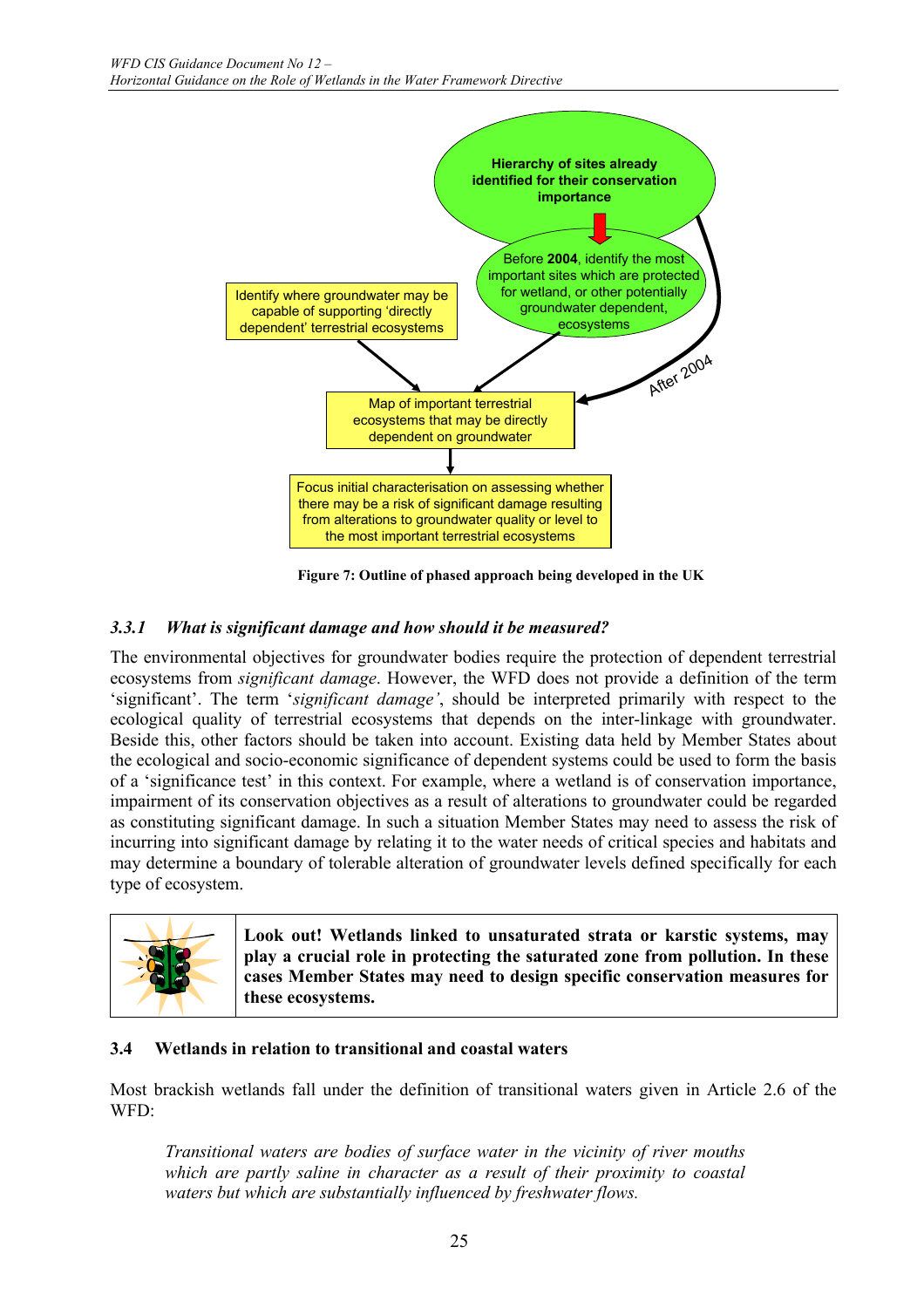The WFD CIS Guidance No. 5 (COAST) recommends that surface waters in the vicinity of river mouths that are ecologically significant in the river basin district be identified as transitional water bodies. The WFD gives no indication of the minimum size of transitional waters to be identified as separate water bodies. The expression '*discrete and significant elements of surface water'*, which is used to help identify significant water bodies (Article 2.10), can be interpreted in terms of the risk of failing to meet good ecological status following assessment by Member States.

Operational needs for the achievement of the main environmental objectives dictate whether a given transitional water should be identified as a discrete surface water body or not. The intertidal area, defined as the discrete area between the highest and the lowest astronomical tides, should be included among water bodies as recommended by Section 2.7.3 of the WFD CIS Guidance No. 5 .

In a similar way, coastal lagoons are defined in respect to the function within the river basin. They fall within transitional waters when they are found *'in the vicinity of river mouths'* and *'substantially influenced by freshwater flows'* (WFD Article 2.6). In other cases, lagoons can be identified as lakes if larger than 0.5 km². As suggested in the WFD CIS Guidance No. 5, lagoons smaller than 0.5 km² can be included by Member States in the water body definition if they are significant elements of surface water in the context of the purposes of the WFD.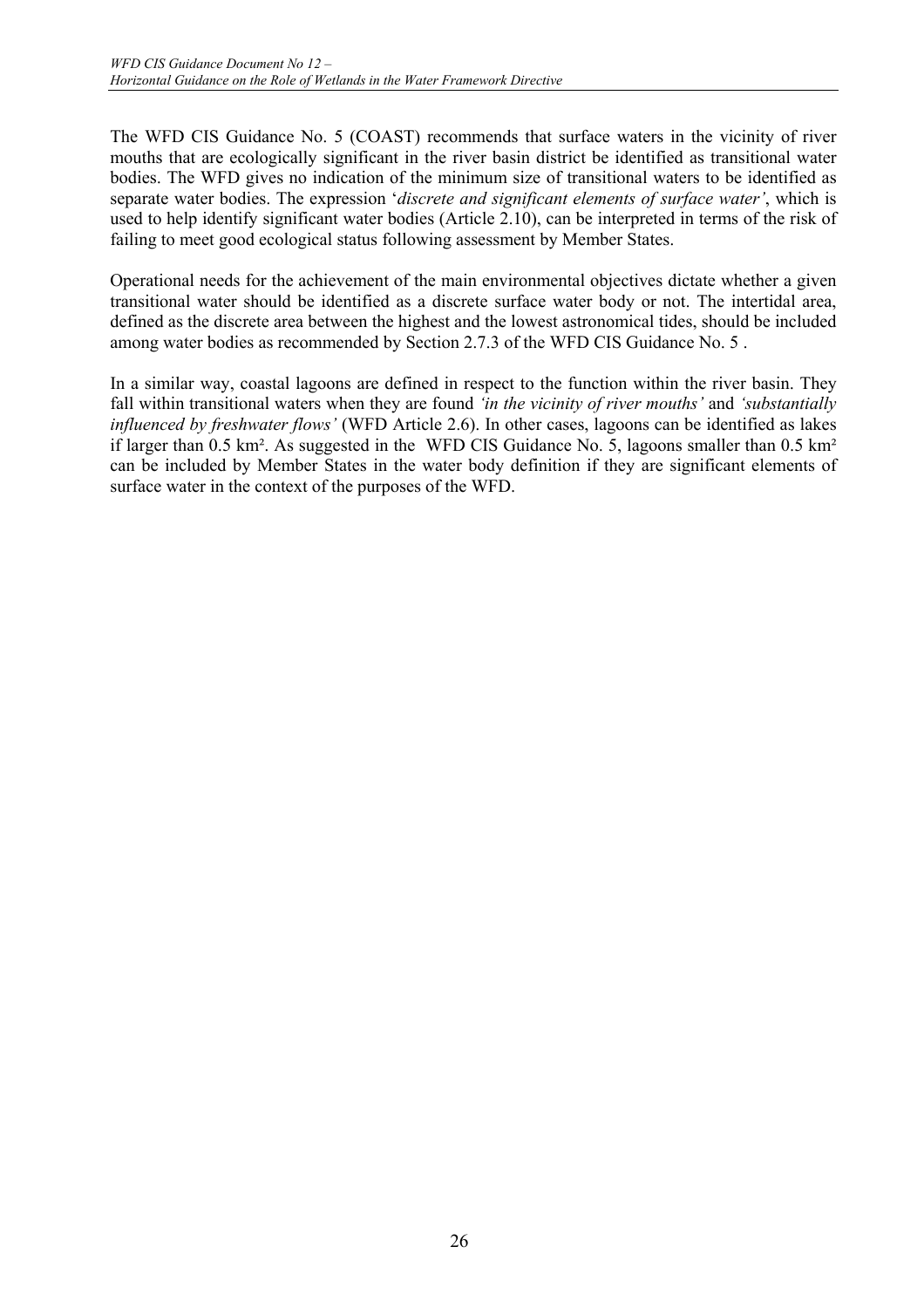## *Case Study 7. Groundwater and wetland interactions on a UK floodplain*

The River Idle washlands comprise four isolated floodplains covering 84 ha of low lying land in Nottinghamshire and South Yorkshire (UK). The washlands have been designated as a Site of Special Scientific Interest (SSSI) for the wet grassland communities and waterfowl they support.

The River Idle has been subject to modification since the 19<sup>th</sup> century culminating in the *"River*" *Idle Improvement Scheme*" that saw the construction of flood defence banks and a pumping station which allows drainage to the River Trent during periods of flood and/or high tides when, historically, hundreds of ha of land would have been flooded.

As a result of these modifications the washlands that survive today represent a tiny fragment of the historic wetland landscape and there has been a long-standing concern that even these are subject to drying and degradation.

Initial suspicion fell on the operating regime of pumping station which was thought to be drawing water levels down so quickly after storm events that the period and depth of inundation was insufficient to maintain the shallow water-table depth.

A series of shallow groundwater monitoring boreholes were installed to verify this hypothesis and develop control rules for the pumping station that would restore and maintain the wetland interest. However, the data that was gathered suggests that the shallow water table drops rapidly after flooding to levels below that of the river. This indicates that the fundamental control on the shallow water table in the washlands is the regional aquifer and not the level at which the river is maintained.

While the exact nature of the interaction between river, aquifer and washland is still being investigated, these findings have serious implications for the long-term management of the underlying aquifer, which is heavily exploited for public water supply and has water levels lying below sea level.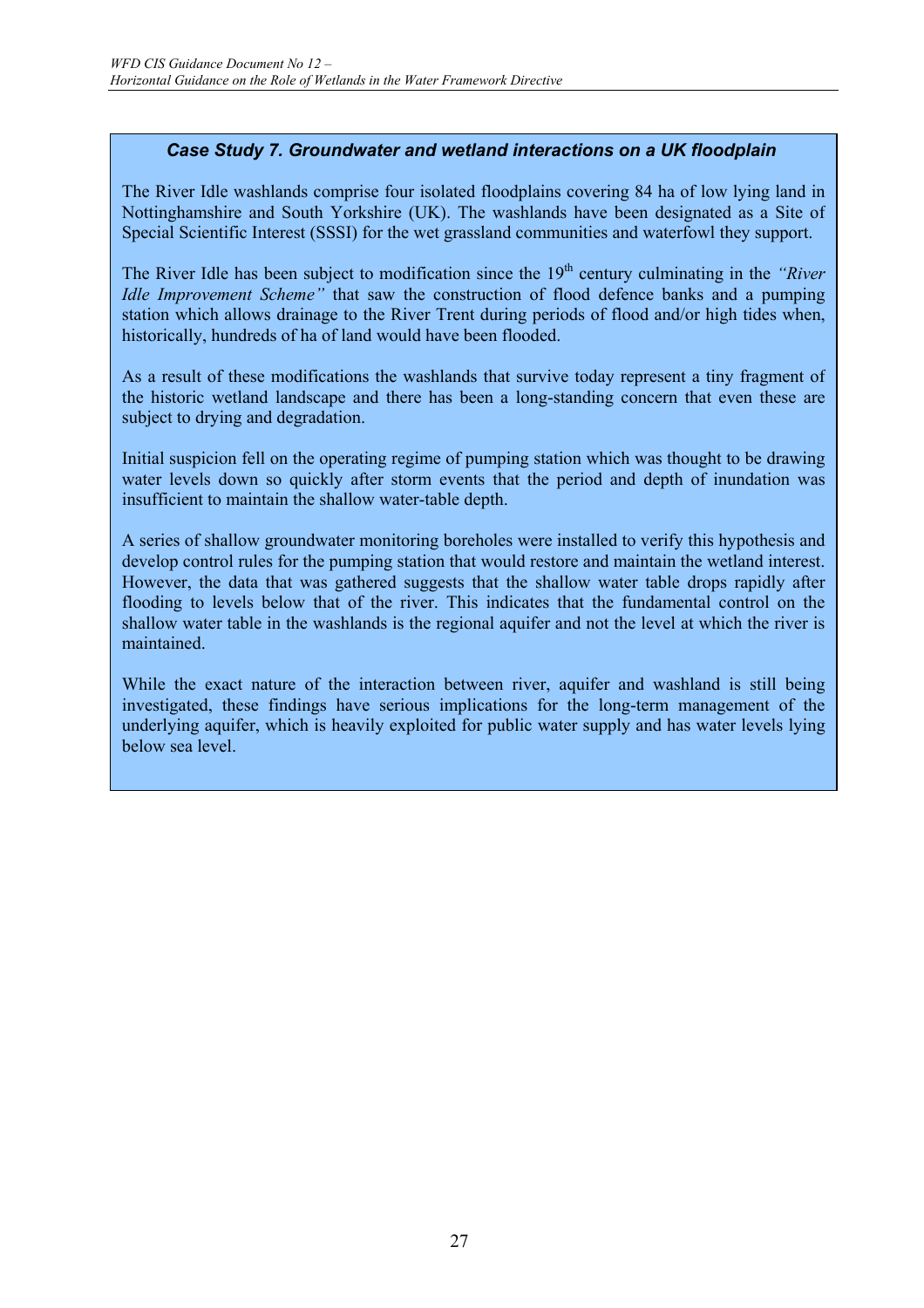#### **4 THE RELATIONSHIP BETWEEN WETLAND SYSTEMS AND HEAVILY MODIFIED WATER BODIES**

#### **4.1 Heavily Modified Water Bodies and Wetlands**

The HMWBs category of the WFD is the subject of WFD CIS Guidance Document , the principles of which underpin the following discussion (WFD CIS Guidance Document No. 4 on the Identification and Designation of Heavily Modified and Artificial Water Bodies):

> *'Heavily Modified Water Bodies are ones which as a result of physical alterations by human activity are substantially changed in character and cannot, therefore, meet the 'good ecological status' (GES).*

*In this context:* 

- *Physical alterations mean changes to the hydro-morphological characteristics of a water body; and*
- *A water body that is substantially changed in character is one that has been subject to major long-term changes in its hydro-morphology as a consequence of maintaining the specified uses listed in Article 4(3). In general, these hydro-morphological changes alter morphological and hydro-logical characteristics.'*

If the current specified uses of the water body (i.e., navigation, hydropower, water supply or flood defence) or the wider environment are significantly adversely affected by restoration measures required to achieve GES, and if no other technically feasible and cost effective environmental option exists, then these water bodies may be designated as HMWB. The environmental objectives for such water bodies imply reaching Good Ecological Potential (GEP), which may represent a less stringent requirement than achieving GES.

Riparian, lakeshore or inter-tidal zones, including the wetlands comprised within water bodies, constitute part of the hydro-morphological characteristics of a water body. Where the condition and extent of these is relevant to the achievement of the environmental objectives for the associated water body, modifications to, or destruction of, these wetlands should be taken into account in the HMWB designation process.

The identification of water bodies at risk, and the role of wetlands in this process, is described in the section of this Guidance Document on *Impacts and Pressures* (Section 6). The current chapter considers the relevance of wetlands to the HMWB designation tests and to establishing appropriate values for GEP.

Significant hydromorphological changes which may be judged as incompatible with the achievement of GES, even in the long term, and therefore could prompt HMWB designation may include structural changes such as embankments, drainage, etc., that cannot be removed without significant adverse effects on specified uses or on the wider environment (see WFD Article 4.3 $_{(a)}$ ). Actual designation is subject to a series of clear tests outlined in Article 4.3. These are outlined in the following section, along with their relevance for wetland (re)creation, maintenance or enhancement.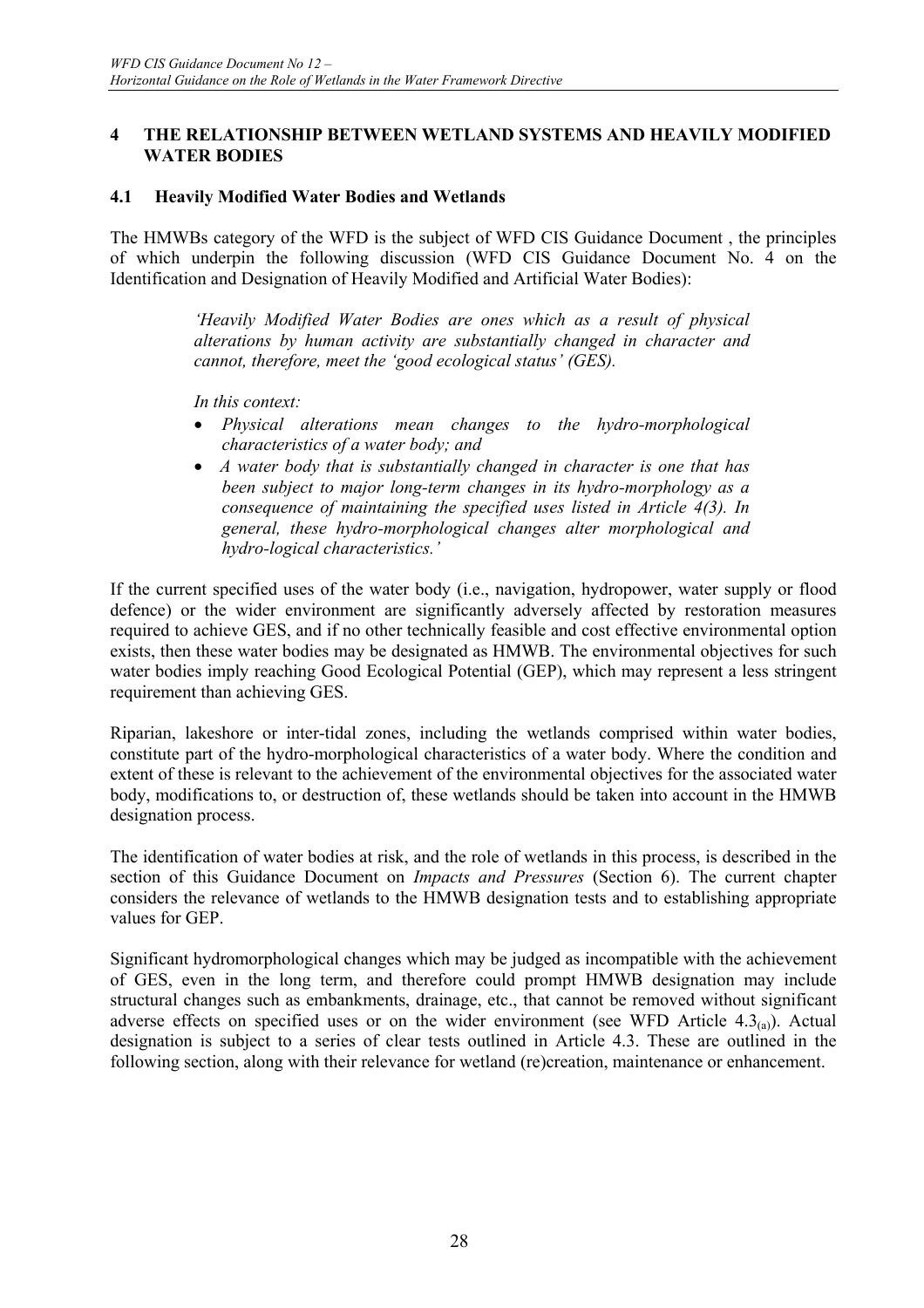## *4.1.1 Steps in HMWB Designation Process, and their possible relevance to wetlands*

There are two key 'designation tests' for HMWBs identified in the WFD and explored in the HMWB Guidance Document (WFD CIS Guidance Document No. 4).

#### **Designation test 4.3(a): Do the restoration measures necessary to achieve GES have significant adverse effects on the wider environment or the 'specified uses'?**

In some cases, impacts on wetlands in the riparian, lakeshore or intertidal zones of a water body may result in a risk of failure to achieve GES. Wetland restoration may constitute part or all of the 'measures necessary to achieve GES'. In these cases, the 'designation test' may require an assessment of whether restoration measures can take place without significant impacts on the wider environment or compromising the specified uses. Where this use is flood defence, for instance, wetland restoration linked to the provision of additional flood storage capacity may be possible without significant adverse effects and such a water body would not require designation as an HMWB.

#### **'Designation test 4.3(b): Can the beneficial objectives served by the modifications of the HMWB be achieved by other means, which are a significantly better environmental option, technically feasible and not disproportionately costly?**

There may be contexts in which the restoration or creation of wetlands can help to deliver the beneficial objectives in a way that meets the requirements of this designation test. Examples of the roles which wetlands can play in delivering flood defence benefits are described in Chapter 7.

## *4.1.2 The Establishment of Good Ecological Potential*

Following the designation process, Member States will be required to establish environmental objectives for each HMWB. This process is outlined below, identifying where and how the development of a reference condition (MEP) and an appropriate environmental objective (Good Ecological Potential (GEP)) may be relevant to wetland systems.

| <b>HMWB</b> Ecological Objectives                                                                                                  | <b>Relevance to wetlands</b>                                                                                                                                                                                                                                |
|------------------------------------------------------------------------------------------------------------------------------------|-------------------------------------------------------------------------------------------------------------------------------------------------------------------------------------------------------------------------------------------------------------|
| Establishment of MEP.                                                                                                              | ! Opportunities may exist for restoring relevant wetland function<br>without significant adverse affects on the specified uses or the wider                                                                                                                 |
| Comparison with closest comparable<br>surface water body (Annex V.1.2.5),<br>considering all mitigation measures, which            | environment. These should be investigated when identifying the closest<br>comparable surface water body.                                                                                                                                                    |
| do not have a significant adverse effect on<br>the specified uses or the wider environment.                                        | Where no comparable 'natural' system exists (which may be the case<br>when considering heavily modified rivers disconnected from their<br>floodplains), expert judgement may be used to identify the best possible<br>environmental outcome in the context. |
|                                                                                                                                    | ! An appropriate reference condition will reflect the restoration of<br>hydro-morphology, in so far as this does not have significant adverse<br>impacts on the wider environment or specified uses.                                                        |
| Establishment of GEP.<br>Only slight changes in the biological                                                                     | GEP represents only slight changes concerning biological quality<br>elements from MEP, and should therefore provide a driver for the<br>restoration of the physical condition of the water body, in so far as this                                          |
| elements found at MEP, otherwise measures<br>have to be taken to ensure GEP is achieved<br>$(Art. 4.1(a)(iii) and Annex V.1.2.5).$ | is compatible with the HMWB designation.                                                                                                                                                                                                                    |

#### **Table 6. Development of ecological objectives for HMWBs relevant to wetlands**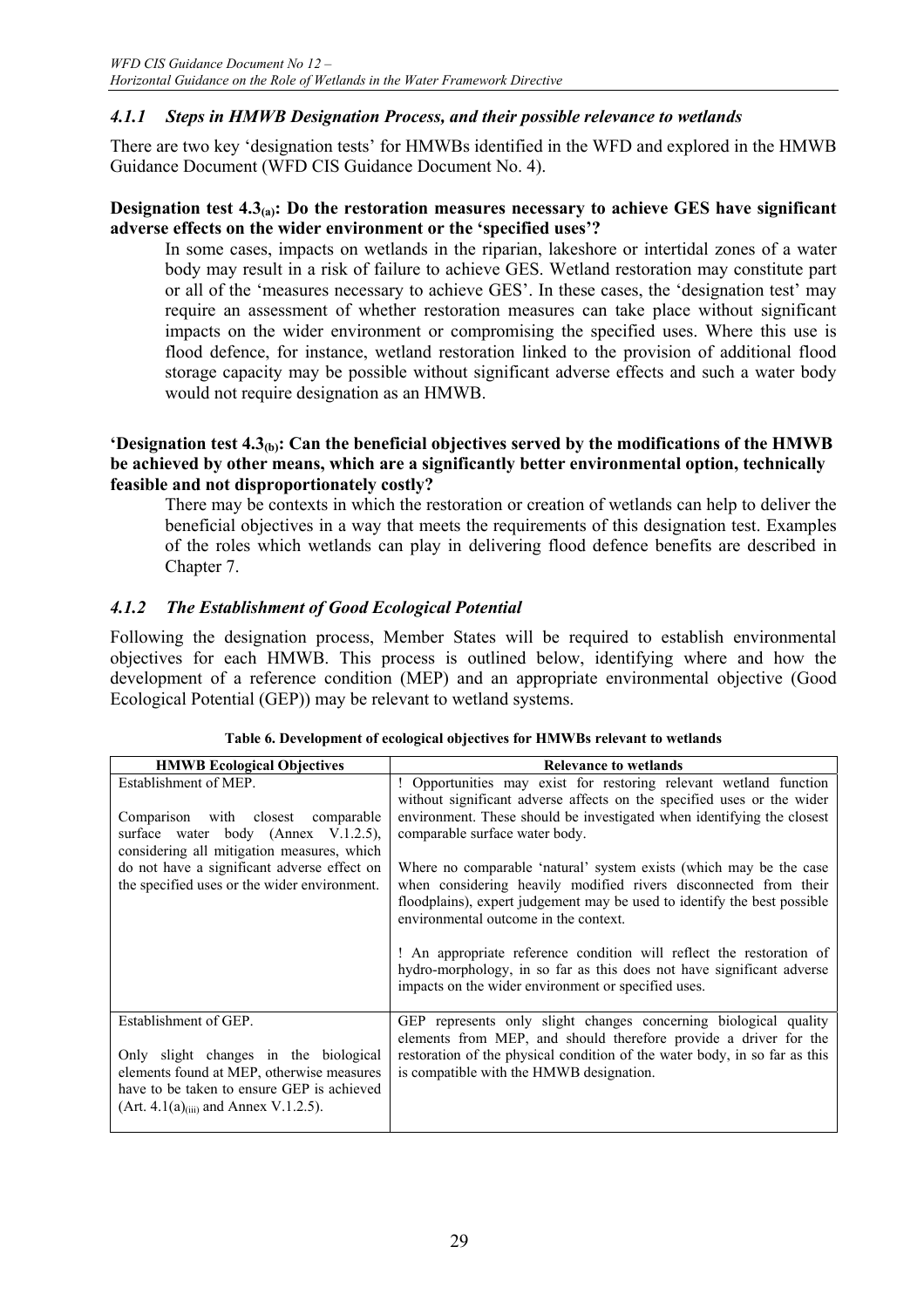## **4.2 Artificial Water Bodies and Wetlands**

According to the WFD CIS Guidance Document No. 4 (HMWBs), an artificial water body (AWB) is defined as (4.3):

*'a surface water body which has been created in a location where no significant surface water existed before and which has not been created by the direct physical alteration of an existing water body or movement or re-alignment of an existing water body.'* 

A similar, but not identical process to the identification of HMWBs applies to the identification of AWBs and the establishment of MEP and GEP. The potential relevance of this process to wetlands is identified in Table 7 below.

| Is the water body artificial?                                                                                                                                                                                                                | <b>Relevance to wetlands</b>                                                                                                                                                                                                                                                                                                                                                                                                                                                                                                                                                                                                                                                                                                                                                                                 |
|----------------------------------------------------------------------------------------------------------------------------------------------------------------------------------------------------------------------------------------------|--------------------------------------------------------------------------------------------------------------------------------------------------------------------------------------------------------------------------------------------------------------------------------------------------------------------------------------------------------------------------------------------------------------------------------------------------------------------------------------------------------------------------------------------------------------------------------------------------------------------------------------------------------------------------------------------------------------------------------------------------------------------------------------------------------------|
| Designation test $4.3(b)$ : Can the beneficial objectives<br>served by the AWB be achieved by other means,<br>which are a significantly better environmental option,<br>technically feasible and not disproportionately costly?              |                                                                                                                                                                                                                                                                                                                                                                                                                                                                                                                                                                                                                                                                                                                                                                                                              |
| Establishment of MEP.<br>Comparison with closest comparable surface water<br>body (Annex V.1.2.5), considering all mitigation<br>measures, which do not have a significant adverse<br>effect on the specified uses or the wider environment. | ! Care should be taken to ensure that in selecting a natural<br>type for comparison, hydro-morphological condition is<br>properly considered and reflected in the biological standards<br>for maximum ecological potential.<br>Thus, for a relevant lake type, the condition of the lakeshore<br>zone, and of littoral communities associated with it, should<br>help to determine MEP, if mitigation measures could enhance<br>these elements without adverse impacts on the specified uses<br>or the wider environment.<br>This might be particularly relevant to the design or<br>improvement of reservoirs.<br>An appropriate reference condition will reflect the<br>enhancement of hydro-morphology, in so far as this does not<br>have adverse impacts on the wider environment or specified<br>uses. |
| Establishment of GEP.<br>Only slight changes in the biological elements found at<br>MEP, otherwise measures have to be taken to ensure<br>GEP is achieved (Art. 4.1(a) (iii) and Annex V. 1.2.5).                                            | GEP represents only slight changes in biology from MEP,<br>and should therefore provide a driver for the enhancement of<br>the physical condition of the water body, in so far as this is<br>compatible with the AWB designation.                                                                                                                                                                                                                                                                                                                                                                                                                                                                                                                                                                            |

#### **Table 7. Identification of AWBs and their relevance to Wetlands**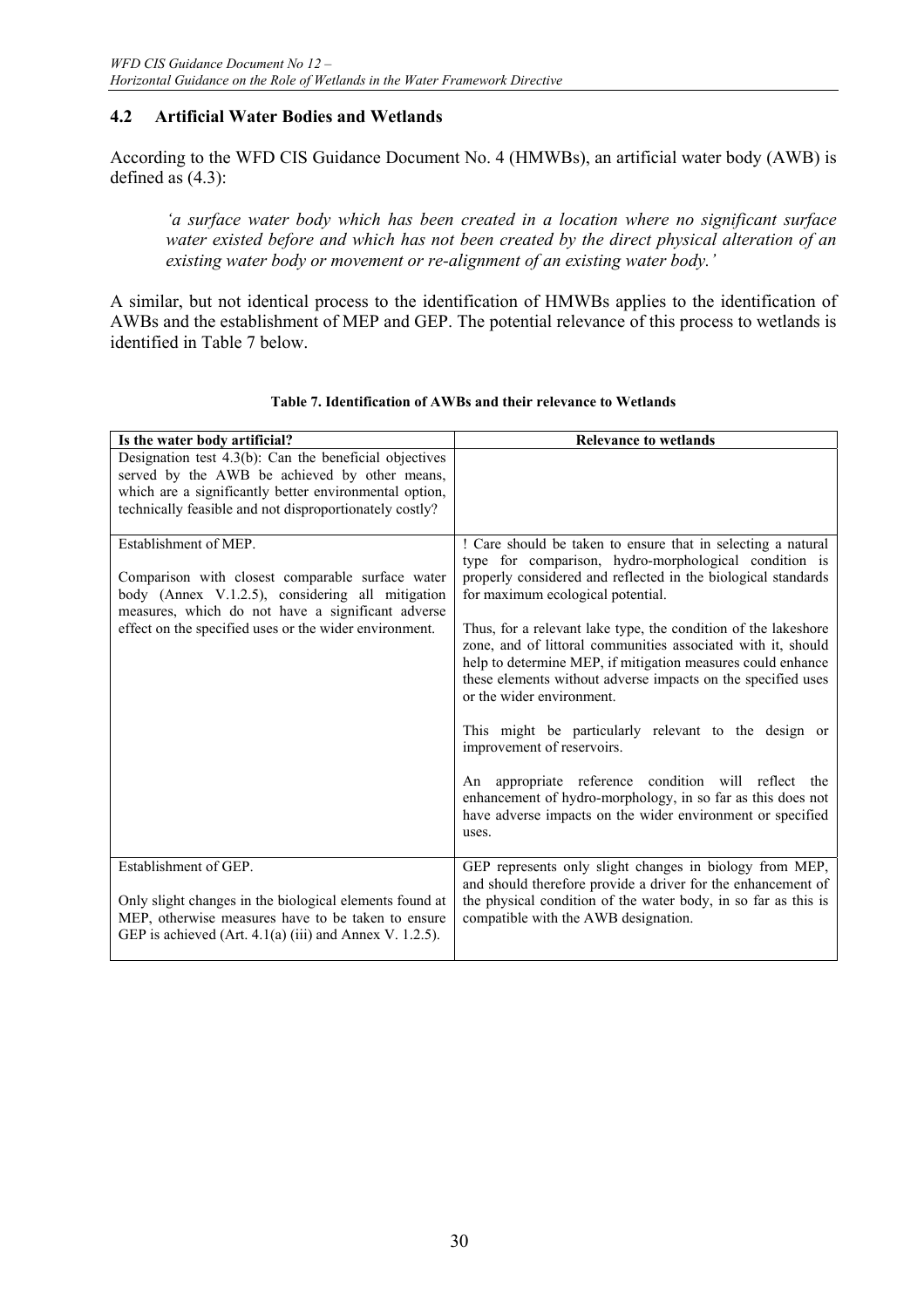## **5 PROTECTED AREAS AND THE WATER FRAMEWORK DIRECTIVE**

Article 6 of the WFD requires Member States to establish a register or registers of Protected Areas by 22/12/2004. The Register must include all areas lying within each river basin district that have been designated as requiring special protection under specific Community legislation for the protection of their surface water or groundwater and conservation of habitats and species directly depending on such water. The purpose of the Register is to ensure that the integrated river basin planning system created by the WFD helps to deliver the objectives of other water-related legislation, as it applies to environmentally vulnerable or important parts of the river basin. The Protected Areas register will include some sites designated under the Birds and Habitats Directives as part of the Natura 2000 network.

Under WFD Article  $4.1_{(c)}$ , by 22/12/2015, unless otherwise specified in the Community legislation establishing the Protected Area, Member States must achieve compliance with relevant groundwaterrelated and surface water-related standards and objectives. This requirement concerns areas identified pursuant to Article 6 and Annex IV, designated for the conservation of habitats or species for which the maintenance or improvement of the status of water is an important factor in their protection.



**Look out! Under the WFD, "Protected Areas" include areas designated for the abstraction of water intended for human consumption, recreational waters, nutrient-sensitive areas as well as areas for the protection of economically significant aquatic species and areas designated for the protection habitats or species where the maintenance or improvement of the status of water is an important factor in their protection (see Annex IV).** 

## **5.1 Ecological criteria for water dependency**

Some of these Protected Areas will include wetland habitats and species directly depending on surface water or groundwater.

A crucial part of the development of the Protected Areas Register will therefore be the identification of those habitats and species within the Natura 2000 network which qualify under WFD criteria. The following discussion and criteria offer a starting point for considering how this process might be developed.

Natura habitats include specific surface water habitats, such as oligotrophic to mesotrophic standing waters with vegetation of the *Littorelletea uniflorae* and/or of the *Isoëto-Nanojuncetea,* and Natura species include those that live in surface waters, such as lampreys and Atlantic salmon.

Other Natura habitats and species may depend on saturated conditions, groundwater at or near the surface of the ground, or frequent flooding. Others may depend directly on aquatic processes (e.g. sand dunes reliant on the movement of sediment in adjacent coastal waters) or on increased humidity associated with nearby water (Table 8).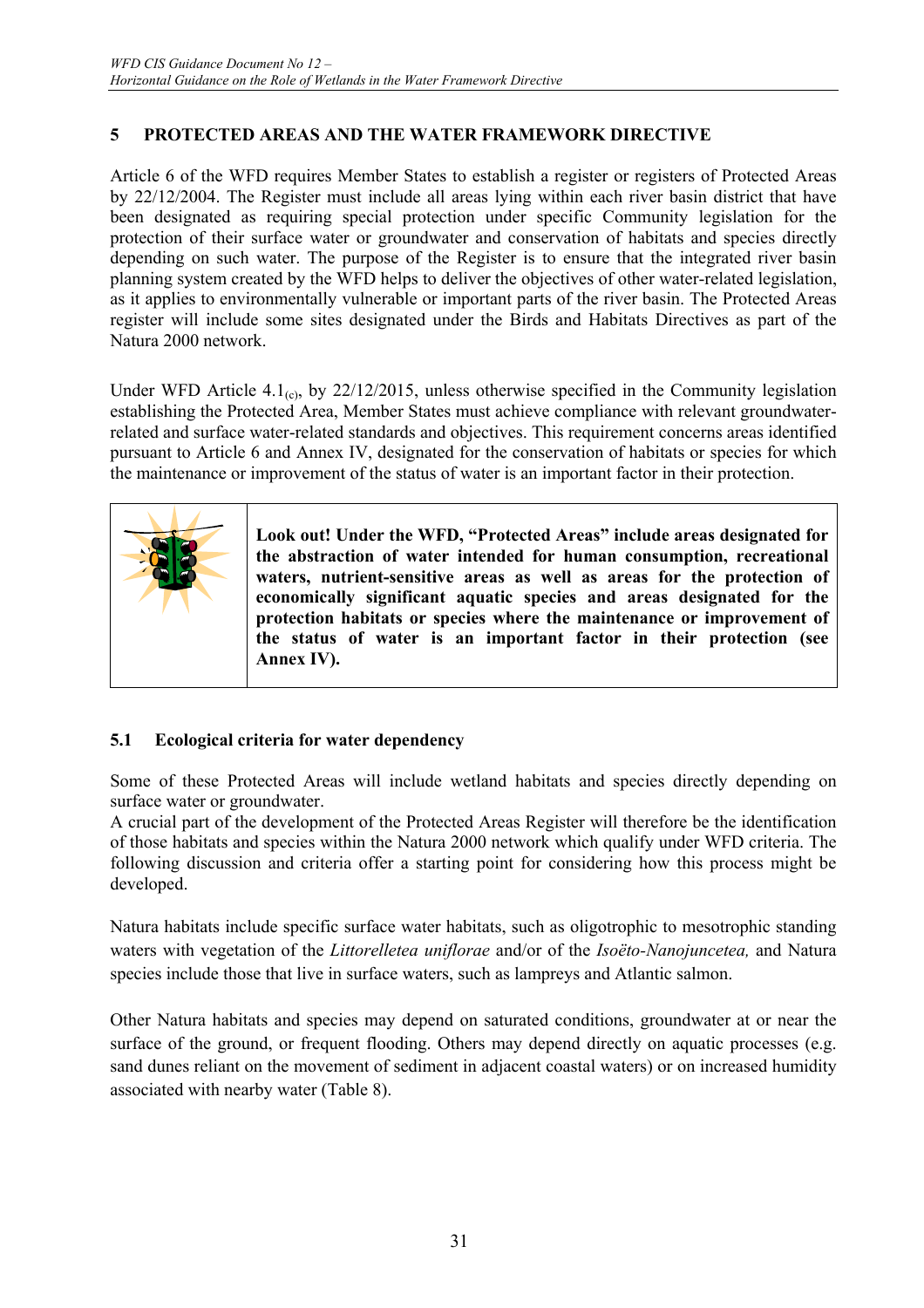| <b>Natura 2000 SPECIES</b>                                                                                                                                                                                                                     | <b>Natura 2000 HABITATS</b>                                                                                                          |
|------------------------------------------------------------------------------------------------------------------------------------------------------------------------------------------------------------------------------------------------|--------------------------------------------------------------------------------------------------------------------------------------|
| <b>1.a</b> Aquatic species living in surface waters as defined                                                                                                                                                                                 | 2.a Habitats which consist of surface water or occur entirely                                                                        |
| in Article 2 of the WFD (e.g. bottle-nose dolphin,                                                                                                                                                                                             | within surface water, as defined in Art. 2 of the WFD (e.g.                                                                          |
| freshwater pearl mussel)                                                                                                                                                                                                                       | oligotrophic waters; estuaries; eelgrass beds)                                                                                       |
| <b>1.b</b> Species with at least one aquatic life stage<br>dependent on surface water (i.e. breeding; incubation,<br>juvenile development; sexual maturation, feeding or<br>roosting - including many Natura bird and invertebrate<br>species) | 2.b Habitats which depend on frequent inundation, or on the<br>level of groundwater (e.g. alluvial alder wood, blanket bog,<br>fens) |
| <b>1.c</b> Species that rely on the non-aquatic but water-                                                                                                                                                                                     | 2.c Non-aquatic habitats which depend on the influence of                                                                            |
| dependent habitats relevant under 2.b and 2.c in the                                                                                                                                                                                           | surface water - e.g. spray, humidity (bryophyte-rich gorges)                                                                         |
| HABITATS column of this Table (e.g. Killarney fern)                                                                                                                                                                                            | should be considered                                                                                                                 |

#### **Table 8. Ecological criteria for identifying Natura Habitats and Species that are directly dependent on the status of water**

#### **5.2 Identifying relevant standards and objectives**

The WFD requires that any relevant standards and objectives for Protected Areas should be achieved by 2015, unless stated otherwise in the Community legislation under which the sites were designated. The single most significant standard for Natura 2000 sites is the achievement of Favourable Conservation Status for the designated features of interest. This will generally be expressed in biological terms and it is appropriate that this biological outcome remains the final measurement against which WFD obligations are judged. However, it is also widely acknowledged that for the purposes of the pressures and impacts analysis, and the establishment of a PoM, such standards and objectives will need, where practicable, to be understood in terms of relevant physico-chemical or hydro-morphological attributes.

A second, vital step in delivering WFD obligations towards Natura 2000 wetlands is therefore to determine the surface water and groundwater related needs of sites, to the extent required to decide if there is a significant risk of failing to achieve their water-related standards and objectives, and to ensure that measures are taken to address this. The water-related standards needed to meet the objectives for Natura Protected Areas may be more or less stringent than those required to achieve good surface water status, good groundwater status, other Protected Area objectives or other relevant objectives specified under paragraph 1 of Article 4 of the WFD. In accordance with WFD Article 4.2, the most stringent objective will apply.

RBMPs should also include any water management action required to meet the wider provisions of the Birds and Habitats Directives in relation to habitats outside the Natura 2000 network. Article 10 of the Habitats Directive states that:

*'Member States shall endeavour, where they consider it necessary, in their landuse planning and development policies and, in particular, with a view to improving the ecological coherence of the Natura 2000 network, to encourage the management of features of the landscape which are of major importance for wild fauna and flora. Such features are those which, by virtue of their linear and continuous structure (such as rivers with their banks or the traditional systems for marking field boundaries) or their function as stepping stones (such as ponds or small woods), are essential for the migration, dispersal and genetic exchange of wild species.'*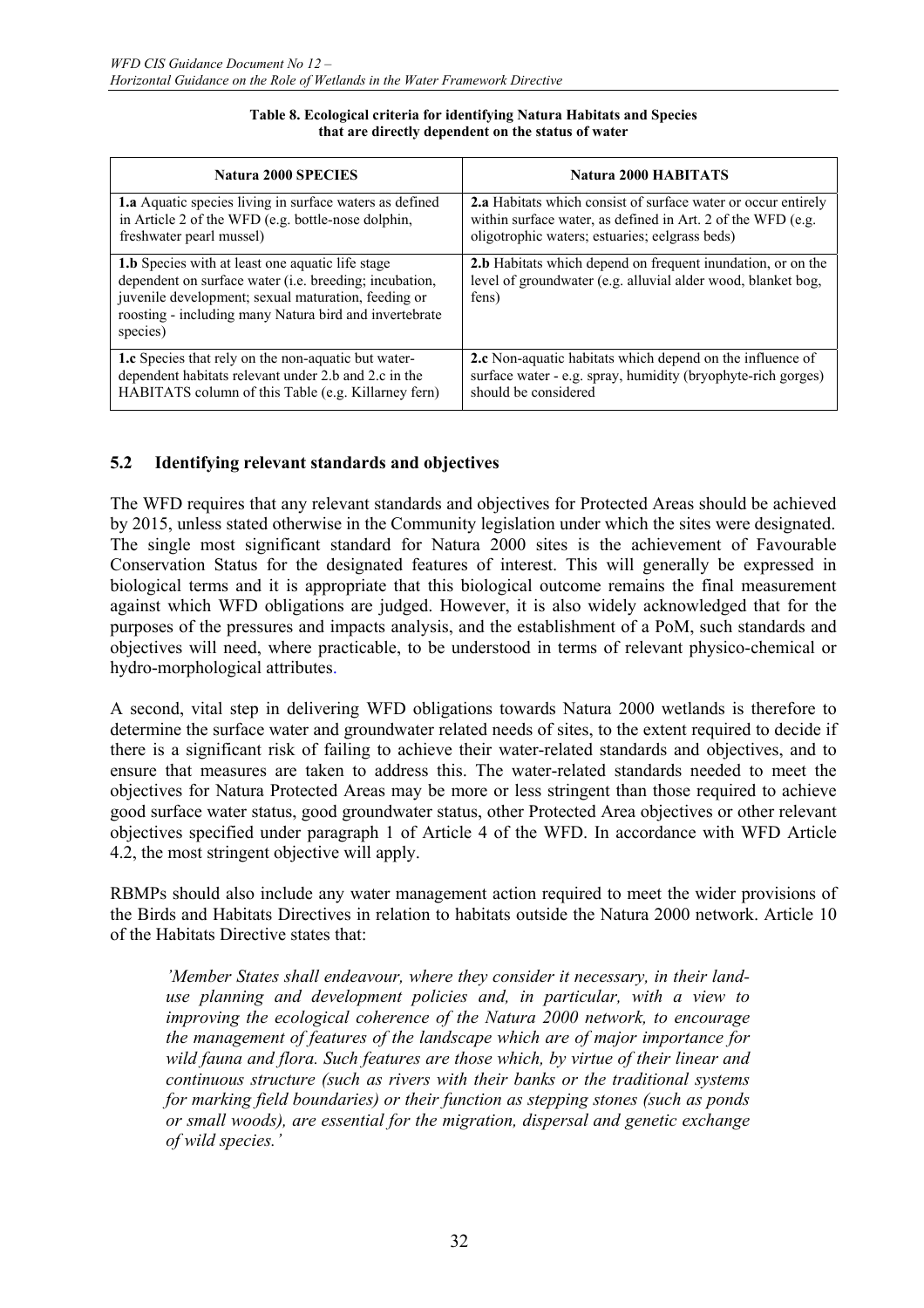Where Member States create compensatory habitat (including wetlands), as part of their action to implement the Birds or Habitats Directives, the water needs of such additional habitats will also need to be integrated into the river basin planning process.

## **5.3 Using GIS to assist with developing the Protected Areas Register**

To assist in the river basin management planning process, the register of Protected Areas could be incorporated into a GIS layer, capable of performing complex tasks needed to enhance and support decision-making. Such an approach is being developed by the Danube Ecological Expert Group (DEEG).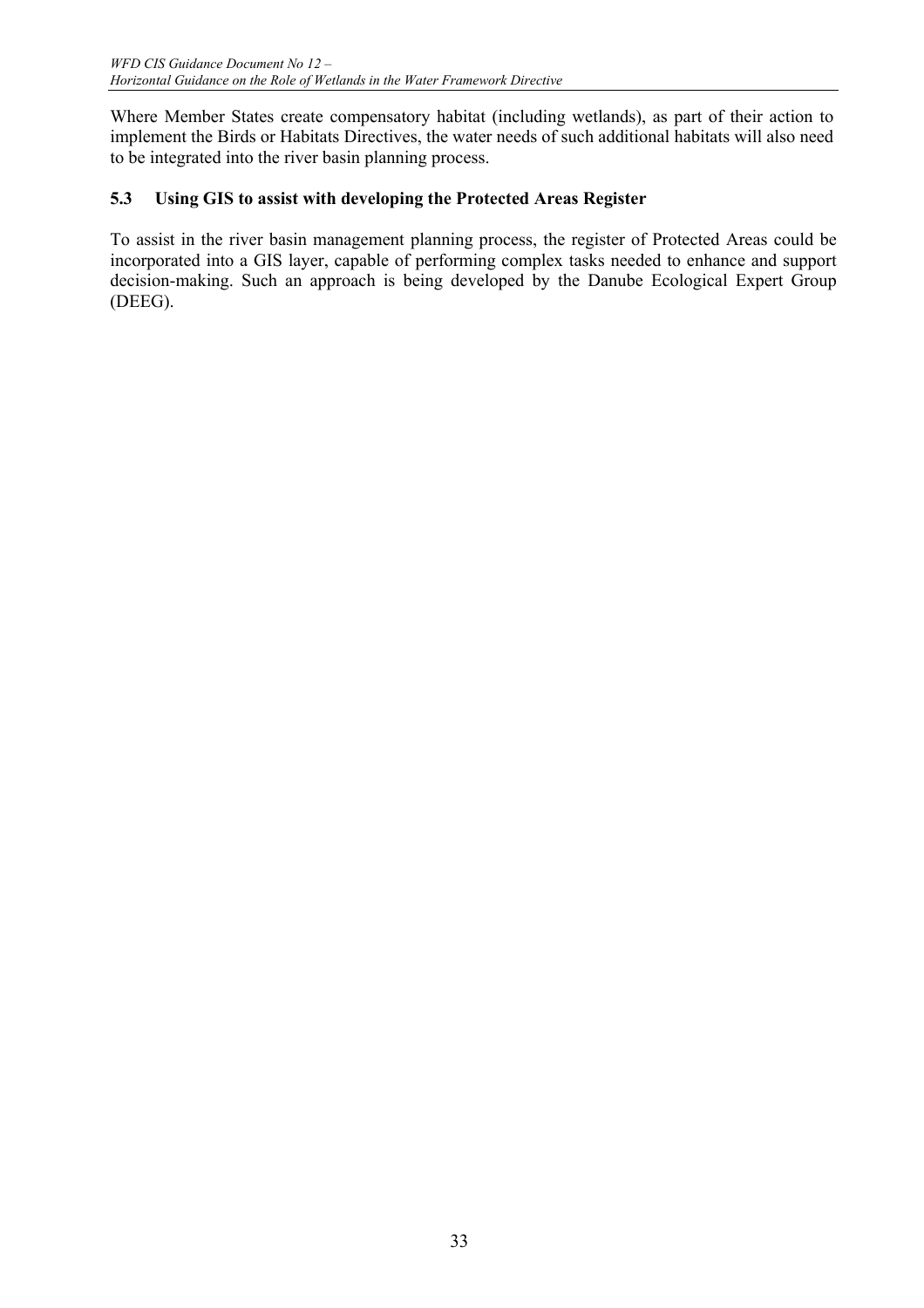## **6 WETLANDS AND THE IMPACTS AND PRESSURES ANALYSIS**

The impacts and pressures analysis required by the WFD is a key part of the River Basin Planning Cycle. The WFD CIS Guidance Document No. 3 (IMPRESS) reviews the action Member States will need to take to identify water bodies at risk of failing their WFD objectives. This section of the Wetlands Guidance builds on the IMPRESS Guidance to establish the relevance of wetlands in assessing risks to the environmental objectives of the WFD.

#### **6.1 Relevant Objectives in the Impacts and Pressures Analysis**

The following objectives (Table 9), relevant to wetlands, will be considered during the impacts and pressures analysis:

#### **Table 9. Objectives of the IMPRESS analysis (Text in italics is based on the WFD CIS Guidance Document No. 3)**

*Prevent deterioration in the status of all bodies of surface water*

This will include preventing deterioration in the hydro-morphological condition of water bodies at high status (including the condition of any wetlands in the riparian, lakeshore or intertidal zones).

Preventing deterioration in the hydro-morphological condition of water bodies at good status and below, in so far as it is necessary to support the achievement of the relevant standards for biological quality elements.

*Prevent deterioration in the status of all bodies of ground water, including preventing significant damage to any terrestrial ecosystem (including wetlands) directly dependent on the groundwater body.* 

*Protect, enhance and restore all bodies of surface water with the aim of achieving good ecological status by 2015.* 

This will include protecting, enhancing or restoring the hydro-morphological conditions of water bodies to the extent necessary to support the achievement of the relevant standards for the biological quality elements The hydrological conditions include the structure and condition of the riparian, shore and intertidal zones. These zones may include wetlands.

*Protect, enhance and restore all bodies of ground water including the reversal of significant damage to any terrestrial ecosystem (including wetlands) directly dependent on the groundwater bodies, by 2015.* 

Protect, enhance and restore all artificial and heavily modified bodies of surface water with the aim of *achieving good ecological potential and good surface water chemical status by 2015.* 

This will include protecting, enhancing or restoring the hydro-morphological conditions of artificial and heavily modified water bodies to the extent necessary to support the achievement of the relevant standards for the biological quality elements required at good ecological potential. The hydromorphological conditions include the structure and condition of the riparian, shore and intertidal zones. These zones may include wetlands.

NOTE: WFD CIS Guidance Document No. 4 on HMWB states that Member States would not be expected to assess risks to the achievement of GEP in HMWBs before the end of 2004.

*Compliance with the standards and objectives for Protected Areas by 2015 at the latest, including the objectives for areas designated for the abstraction of drinking water under Article 7.* 

This will include standards and objectives for wetlands included within the Natura 2000 network, identified in order to implement the Habitats and Birds Directive; similarly consider regulations prescribed by the Drinking Water Directive (see Chapter 5).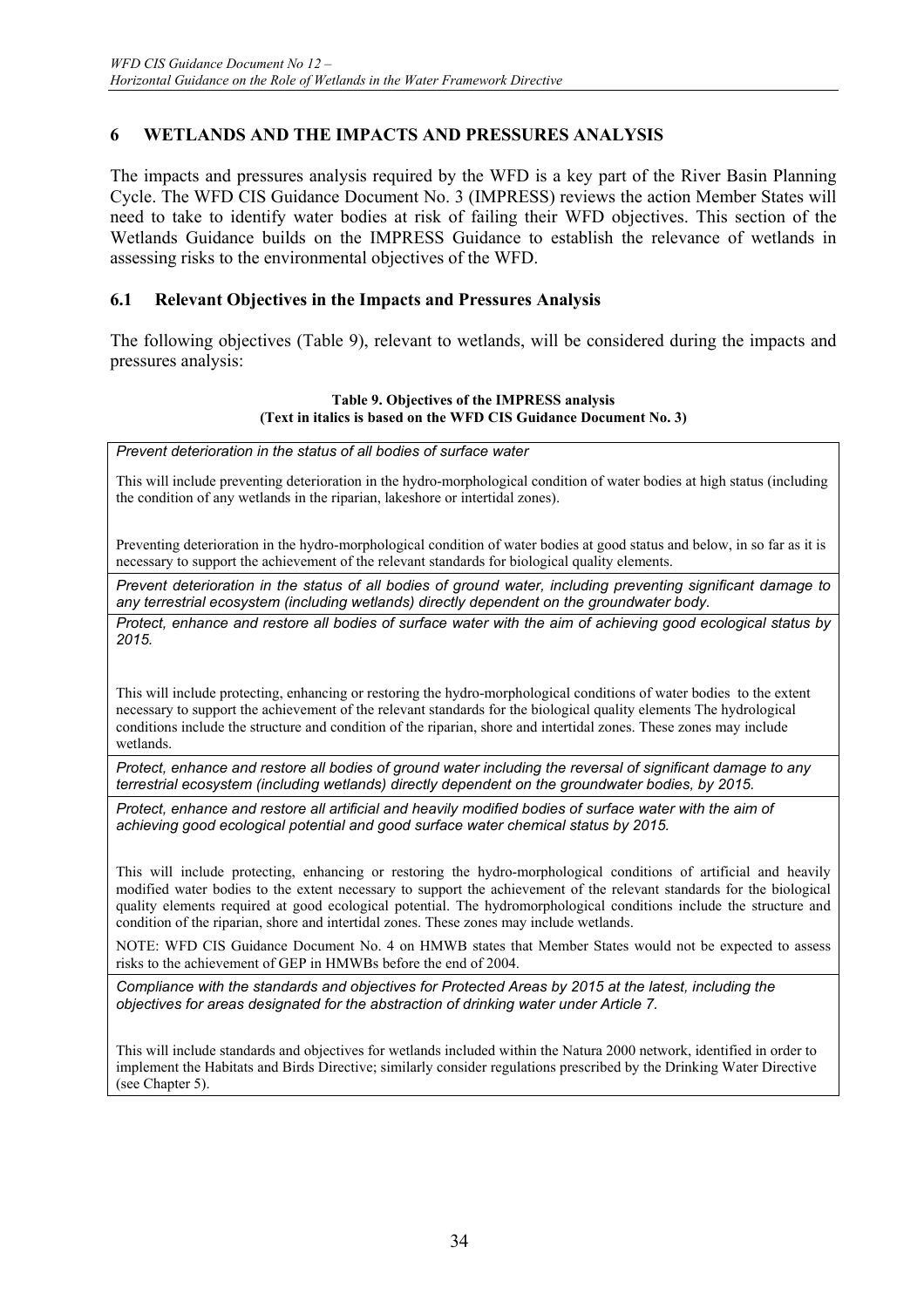## **6.2 Understanding relevant pressure-impact relationships**

The IMPRESS Guidance (WFD CIS Guidance Document No. 3) points out that the achievement of the broad range of objectives established by the WFD will require an understanding of a greater number of impact/pressure relationships than has been required by previous European legislation, or is common practice in most Member States.

*'The objectives include new ecological objectives, the achievement of which may be compromised by a very wide range of pressures, including point source discharges, diffuse source discharges, water abstractions, water flow regulation, morphological alterations and artificial recharge of groundwater. These and any other pressures that could affect the status of aquatic ecosystems must be considered in the analyses.'* 

This is particularly relevant to understanding pressures on wetlands, and their relevance to WFD objectives. Whilst the IMPRESS Guidance (WFD CIS Guidance Document No. 3) recognises that the initial characterisation process (deadline 2004) may rely heavily on existing data, it also emphasises the need for Member States to ensure that this can be refined and supplemented during the river basin planning cycle(s) which follow. Less significant elements of surface waters such as small streams, canals and wetlands, often form networks which play a relevant role in sustaining catchment stability acting as pressure indicators; impacts on these may reveal existing pressures increasing catchment vulnerability.

Table 10 identifies some of the key driver/pressure/impact (DPI) relationships that may need to be better understood, to meet the objectives relevant to wetlands.

| <b>Pressure</b>                           | Impact                                                                                                                            | <b>Information</b>                                                                                                                         | <b>WFD</b>                                       |
|-------------------------------------------|-----------------------------------------------------------------------------------------------------------------------------------|--------------------------------------------------------------------------------------------------------------------------------------------|--------------------------------------------------|
|                                           |                                                                                                                                   |                                                                                                                                            | relevance                                        |
| of<br>Drainage<br>floodplain<br>wetlands. | biological<br>physical<br>Changes<br>extent,<br>to<br>composition of water body.<br>Changes to condition of the riparian zone and | Understanding of the interaction<br>floodplain<br>between<br>wetland<br>condition<br>and the<br>physical,<br>chemical<br>and<br>biological | Objectives<br>for<br>surface<br>water<br>bodies. |
|                                           | its vegetation.                                                                                                                   | condition of the water body.                                                                                                               |                                                  |
|                                           | to other<br>hydro-morphological<br>Changes<br>elements of the water body, including flow<br>regime, depth, substrate.             |                                                                                                                                            |                                                  |
|                                           | Changes to the physico-chemical and chemical<br>quality of water reaching water bodies.                                           |                                                                                                                                            |                                                  |
| Flood<br>embankments<br>resulting in      | Changes to physical extent,<br>biological<br>composition of water body.                                                           | Understanding of the interaction<br>between floodplain extent and<br>connectivity and the physical,                                        | Objectives<br>for<br>surface<br>water<br>bodies. |
| reduction of<br>floodplain.               | Changes to condition of the riparian zone and<br>its vegetation.                                                                  | chemical<br>and<br>biological<br>condition of the water body.                                                                              |                                                  |
|                                           | to other<br>hydro-morphological<br>Changes<br>elements of the water body, including flow<br>regime, depth, substrate.             |                                                                                                                                            |                                                  |
|                                           | Changes to the physico-chemical and chemical<br>quality of water reaching water bodies.                                           |                                                                                                                                            |                                                  |

#### **Table 10. DPI relationships and wetlands**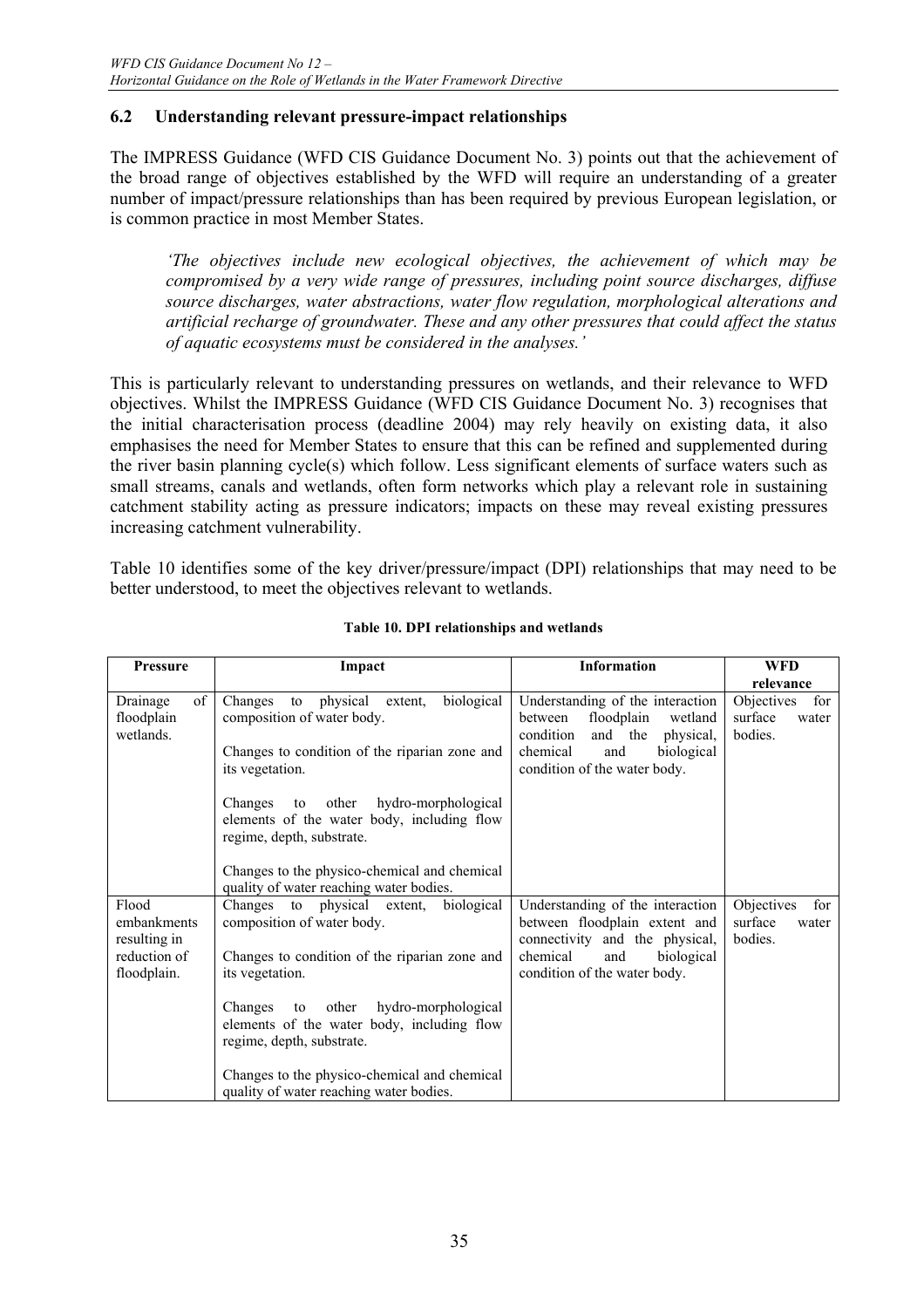| <b>Pressure</b>                                                                                 | Impact                                                                                                                                                                                               | <b>Information</b>                                                                                                                                                | <b>WFD</b><br>relevance                                                                      |
|-------------------------------------------------------------------------------------------------|------------------------------------------------------------------------------------------------------------------------------------------------------------------------------------------------------|-------------------------------------------------------------------------------------------------------------------------------------------------------------------|----------------------------------------------------------------------------------------------|
| Drainage or destruction<br>of peatlands and other<br>wetland systems in the<br>wider catchment. | Changes to catchment hydrology<br>affecting the quality and quantity<br>of flow reaching downstream<br>water bodies.                                                                                 | Understanding the interactions<br>between wetlands in the wider<br>catchment, hydrological regimes<br>of water bodies, and the elements<br>making up good status. | Objectives for<br>surface<br>water<br>bodies.                                                |
| Groundwater abstraction.                                                                        | Reduction in water available to<br>support wetland ecosystems.                                                                                                                                       | Hydrological regime necessary to<br>support relevant components of<br>wetland ecosystems.<br>Interactions between groundwater<br>bodies and wetland hydrology     | Preventing<br>deterioration<br>and achieving<br>good status for<br>groundwater<br>bodies.    |
| Groundwater pollution.                                                                          | Deterioration of quality of water<br>dependent terrestrial<br>reaching<br>ecosystems, including wetlands.                                                                                            | Water quality necessary to support<br>relevant components of wetlands<br>ecosystems.<br>Interactions between groundwater<br>and surface water quality.            | Preventing<br>deterioration<br>achieving<br>and<br>good status for<br>groundwater<br>bodies. |
| Abstraction from surface<br>water bodies.                                                       | Reduction in amount of water<br>available<br>the<br>to<br>support<br>of<br>achievement<br>relevant<br>for<br>objectives<br>conservation<br>wetland sites in the Natura 2000<br>network.              | Understanding of the water needs<br>2000<br>of<br>Natura<br>wetlands.<br>including<br>interactions<br>with<br>relevant water bodies.                              | Objectives<br>for<br>Protected<br>Areas.                                                     |
| Pollution<br>of<br>surface<br>water bodies.                                                     | Reduction in the quality of water<br>the<br>available<br>support<br>to<br>$\sigma$ f<br>achievement<br>relevant<br>objectives<br>for<br>conservation<br>wetland sites in the Natura 2000<br>network. | Understanding of the water quality<br>needs of Natura 2000 wetlands,<br>including<br>interactions<br>with<br>relevant water bodies.                               | Objectives<br>for<br>Protected<br>Areas.                                                     |

#### **Table 10 (continued). DPI relationships and wetlands**

#### **6.3 Understanding the impact of future pressures**

A key requirement of the impacts and pressures analysis will be to identify future activities in the river basin which may put at risk the achievement of WFD objectives (WFD CIS Guidance Document No. 3 - IMPRESS, Policy Summary):

*'Accordingly, in assessing risks to the achievement of these objectives, the analyses of pressure and impacts must identify:* 

- *Existing pressures and impacts (identified in 2004) likely to be causing the status of water to be lower than good;*
- *How pressures would be likely to develop prior to 2015, in ways that would cause a failure to achieve good status if appropriate programmes of measure were not designed and implemented.*

These observations also apply to any plan or project likely to cause deterioration in status, from the date at which the 'no deterioration' objective is deemed to apply.

This is particularly relevant when considering the possible impacts on water status of major hydromorphological modification projects, for example to support agricultural production or the construction of transport infrastructure. Pressure-impact relationships between wetlands and water bodies will need to be investigated, as part of the assessment of such future pressures, if river basin planning is to secure the long-term ecological status of water. The relevance of this point to the protection of Europe's few remaining pristine or near pristine floodplain environments cannot be over stated.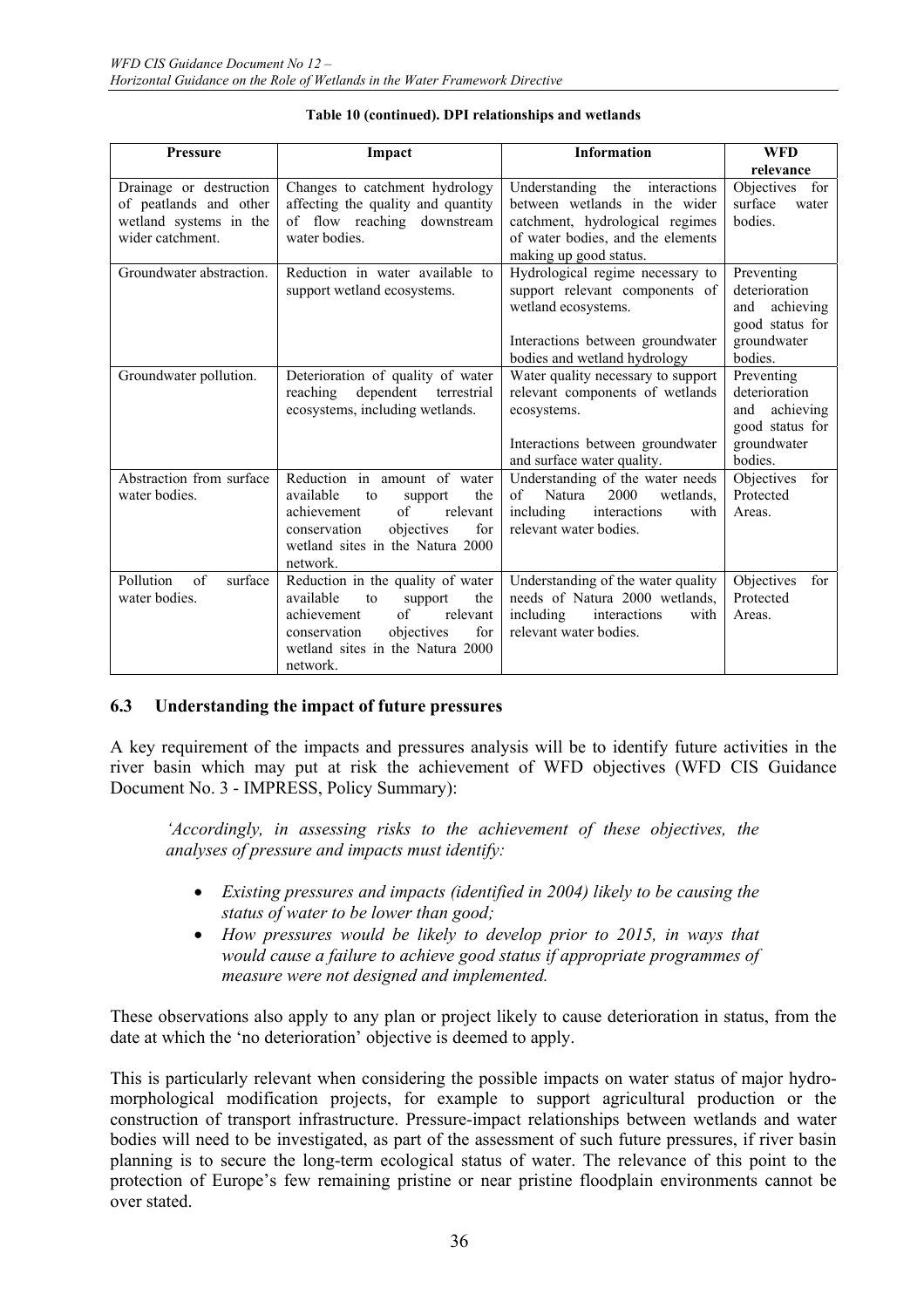## **6.4 Pressure screening and threshold values**

In order to undertake the analysis of impacts and pressures in a cost effective manner, the IMPRESS Guidance (WFD CIS Guidance Document No. 3) recommends that screening criteria are used in relation to particular pressures. This will lead to the gradual 'narrowing' down of the analysis to those water bodies whose risk of failure is subject to greatest uncertainty, and where it is therefore appropriate to invest resources in investigating pressure-impact relationships.

Member States need to consider risks to the achievement of the Directive's objectives resulting from impacts on hydromorphological quality elements in undertaking the pressure and impacts analysis. This should include consideration risks of deterioration in the type-specific hydromorphological conditions of high status water bodies.

Member States may also find that data acts as a useful bench-mark, from which to develop threshold criteria for the assessment of water bodies likely to fail to achieve GES as a result of hydromorphological modifications (this is proposed in links between the IMPRESS and HMWB Guidance Documents (WFD CIS Guidance Documents No. 3 and 4 respectively)). These threshold criteria will include a measure of acceptable deviation from reference condition for any wetlands included within the riparian, lakeshore and intertidal zones.

Wetlands outside of these zones will be under pressures that impact on the status of water bodies, broader threshold criteria for assessing such pressures will be needed to undertake a comprehensive impacts and pressures analysis. Wetlands functional evaluation is useful to highlight pressure on the river basin as illustrated in the case study below.

#### *Case Study 8. Impact assessment through wetland functional evaluation: the Cheimaditida case*

Functional evaluation, using appropriate physicochemical and biological indicators, may identify the degraded processes, the possible sources of degradation, and the functions that should be restored. The impact assessment through functional evaluation is taking into account the characteristics of the entire watershed, not just the degraded wetland. Activities throughout the watershed can have adverse effects on the aquatic resources. A single wetland management project may not be able to change conditions in the whole watershed. Several methods of functional evaluation have been developed, these are: (a) cost effective, in proportion to the value of information derived; (b) easily interpreted, provide unambiguous information and are easily understood; and (c) policy relevant, address key environmental issues. These methods are used to assess the impacts on wetland ecosystems and furthermore to evaluate proposed management solutions.

Lake Cheimaditida in Greece is a characteristic case where the functional evaluation at watershed level was used for impact assessment and development of a sustainable restoration plan. Ground water recharge and water storage were found degraded due to water abstraction for agricultural purposes. Although the wetland hosts several rare bird species, the functional evaluation revealed that the foodweb support function was not performed to the desirable degree and biodiversity problems were to arise in the near future if no measures were taken. The poor performance of the above mentioned functions resulted in: i) drop of groundwater levels; ii) shortage of irrigation water; iii) loss of wetland habitats; and iv) gradual decrease of biodiversity. These environmental problems had direct impacts on the local economy. Reduced crop production and deterioration of fisheries led to lower family income and higher social instability. In order to cope with the abovementioned problems, wetland evaluation was used to set a sustainability reference levels for wetland restoration. Today a program for the restoration of the degraded wetland is under way.

*Zalidis G., B. Takavakoglou, and Th. Lazaridou, is part of the work: Zalidis et al., 2001. Study and proposals for restoring the functions of Cheimaditida and Zazari wetaland. Aristotle University of Thessalonki, pages 231,Thessaloniki. (In Greek).*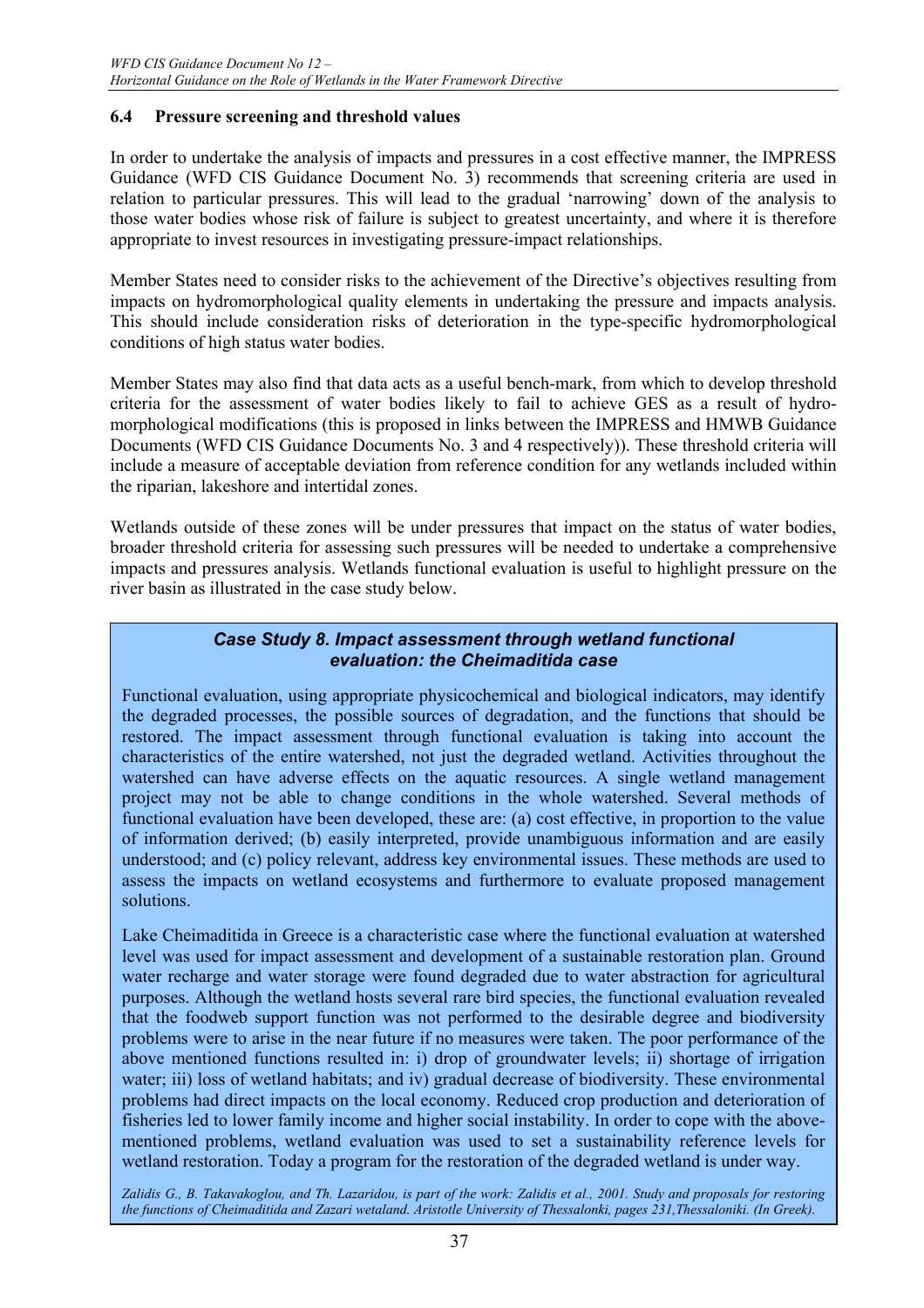Assessment of wetland function can be performed by means of specific tools and spatial analysis such as the Wetland Evaluation Decision Support System illustrated in Case Study 9.

## *Case Study 9. A wetland evaluation tool: WEDSS*

One of the key outputs of the EVALUWET project is the development of a Wetland Evaluation Decision Support System (WEDSS) (Mode *et al.*, 2002; www.rhbnc.ac.uk/rhier/evaluweb/index. shtml). In simple terms the WEDSS links a functional assessment knowledge base with methods of socio-economic valuation within a GIS environment. The knowledge base carries out assessments of hydrological, biogeochemical and ecological wetland functions using data which can be rapidly gathered in desk studies or field visits. The WEDSS is supported by a simple user interface with input data and outputs being displayed as GIS layers (see Figures below). Users will be able to access the WEDSS online so that they are not required to invest in expensive GIS software. The use of a GIS environment permits decision support at the various scales, from individual wetlands up to catchments. By integrating functional and valuation information within a single tool, decision makers can consider all of the relevant information within wetland management and can fully consider wetlands within integrated catchment management. In this way, the WEDSS will facilitate wetland management in the context of the WFD and support the implementation of other national, European and international policies such as the Habitats Directive, Birds Directive, Convention on Wetlands (Ramsar), Convention on Biodiversity (CBD) and Convention on Sustainable Development (CSD). The WEDSS will be tested in each of the seven study catchments, which represent a variety of wetland types and climatic regions. The WEDSS can be used for a variety of purposes, such as targeting sites for restoration or establishment of buffer zones, comparison of wetland sites and testing of management scenarios.



*Figures: WEDSS input layer (left) showing wetland hydrogeomorphic units (HGMUs) to be assessed (blue areas) and output layer (right) showing degree of denitrification occurring in HGMUs (denitrification is an important process improving or maintaining water quality and has higher rates in darker areas).* 

*E Maltby, D V Hogan & R J McInnes (1996). Functional Analysis of European Wetlands Ecosystems .Phase I (FAEWE). Ecosystems Research Report No 18, European Commission Directorate General Science, Research & Development, 448 pp ISBN: 92-827-6606-3 Brussels;* 

*Mode M., Maltby E. & Tainton V. (2002), WEDSS: Integrating Wetlands into River Basin Management to Support the Implementation of the WFD In Ledoux L & Burgess D. (Eds.) Proceedings of Science for Water Policy: The implications of the Water Framework Directive, University of East Anglia, Norwich, UK.*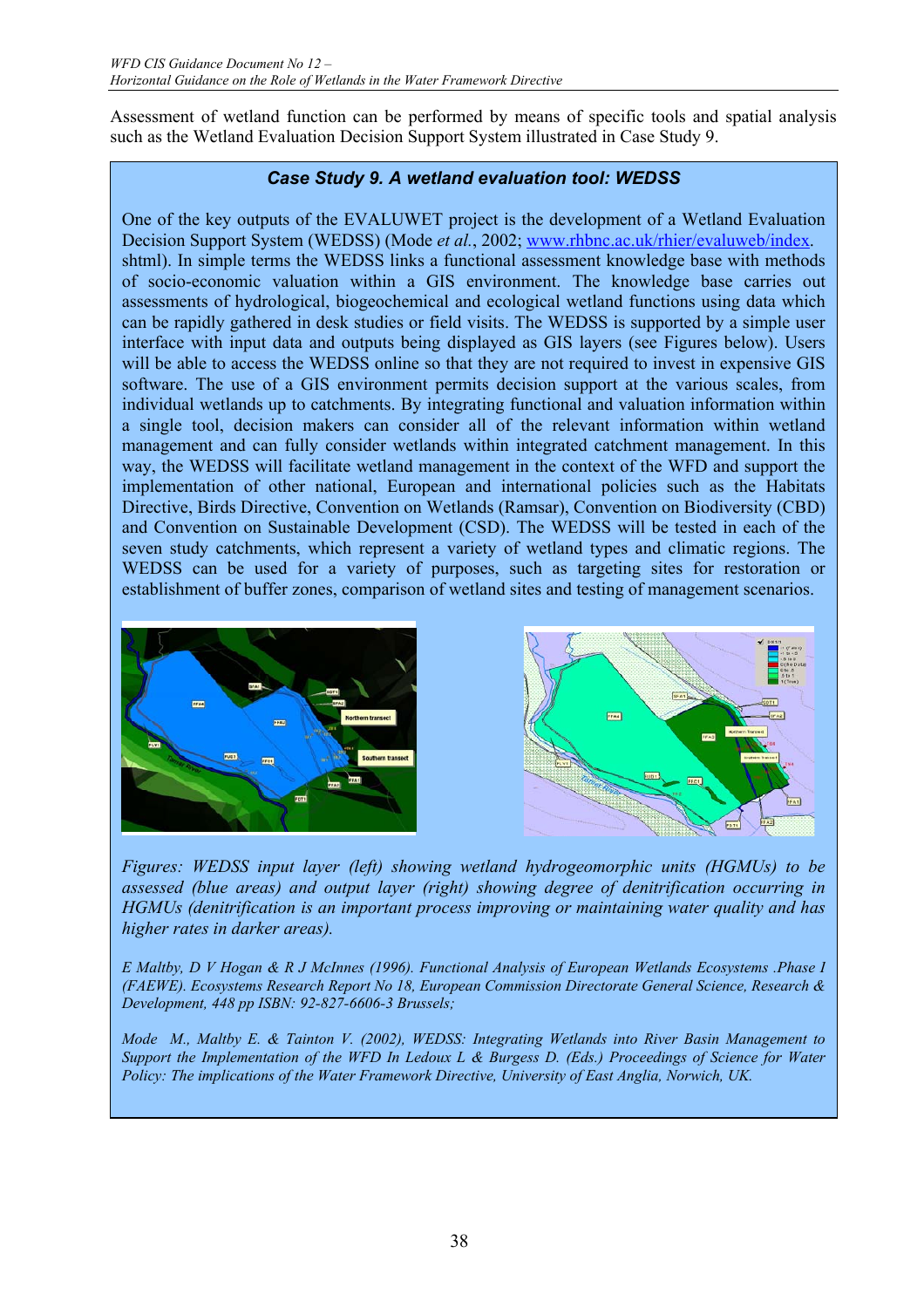## **7 THE PROGRAMME OF MEASURES AND WETLANDS**

Article 11 of the WFD requires Member States to establish a PoM in order to achieve the objectives stated under Article 4.

As part of the PoM, wetland creation, restoration and management, may prove a cost-effective and socially acceptable mechanism for helping to achieve the environmental objectives of the Directive [WFD Article 11.4; Annex VI, Part B(vii)].

Wetlands have the potential to offer benefits in terms of flood prevention, nutrient and pollutant load abatement, wildlife protection, tourism and recreation. This Section of the document examines the role which wetlands can play in the PoM, in helping to achieve the WFDs environmental objectives.



**Look out! The greatest value of measures involving wetland enhancement (creation, restoration, management) is in the multi-purpose solutions they offer.** 

## **7.1 Basic and Supplementary Measures**

Each programme of measures must include 'basic' measures, which are described in detail in Article 11.3, and, where necessary, 'supplementary' measures (see WFD Article 11. 2).

## *7.1.1 Wetlands and Basic Measures*

Basic measures may include action directly to protect, enhance or restore wetlands, where:

- the wetland is a terrestrial ecosystem that is directly dependent on groundwater (Article 1(a), and the achievement of good groundwater status requires measures to ensure that anthropogenic alterations to groundwater levels and chemical quality are not such as would result in significant damage to that wetland (Annex V.2.1.2 and 2.3.2);
- the wetland concerned is a river, lake, transitional or coastal water body (Article 4.1(a));
- the wetland is part of a hydromorphological quality element of a surface water body and requires protection, enhancement or restoration to ensure that the hydro-morphological conditions of the water body are consistent with the achievement of the relevant good status values for the biological quality elements (Annex V.1.2); and
- the wetland is a Natura 2000 Protected Area and depends, in part, for the achievement of its standards and objectives, on appropriate measures to protect, enhance or restore a surface water body or groundwater body in accordance with Article 4.1(c).

Some measures described in WFD Article 11 might gain benefit from wetland management such as those included under the combined approach principle illustrated in Article 10 (see Section 7.3).

#### *7.1.2 Wetlands and Supplementary Measures*

Supplementary measures are those designed and implemented in addition to the basic measures, with the aim of achieving the objectives of the WFD (see Article 11, paragraph 4). Part B of Annex VI of the WFD provides a non-exclusive list of such measures, including *the recreation and restoration of wetland areas*.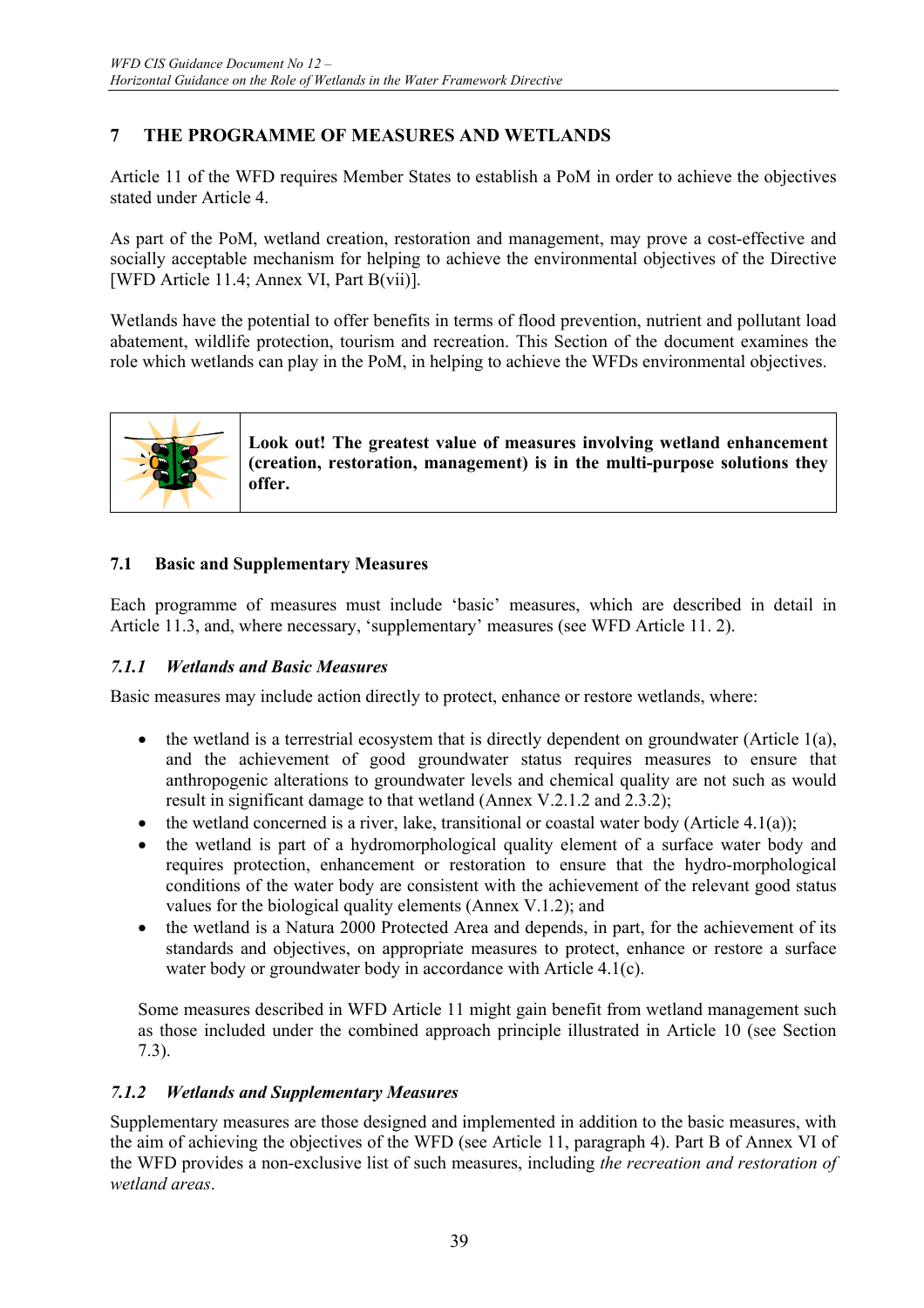In some circumstances, wetland management may be a necessary measure to achieve the objectives of the WFD. In such cases, wetland restoration and recreation may be obligatory. In other circumstances, Member States may choose to use wetland management measures if they judge it would help ensure the most cost-effective approach, or otherwise most appropriate combination of measures. At their discretion, Member States may also choose to use supplementary measures to provide for any additional level of protection or improvement of surface waters or groundwater over and above that required by the WFD.



**Look out! Supplementary measures are not always discretionary. Where the achievement of the objectives of the WFD can only be secured with the help of supplementary measures, Member States will be obliged to use them.** 

## **7.2 Wetlands and the Concept of Cost Effectiveness**

The economic analysis required under Article 5 and Annex III is designed to help Member States make judgements about the most 'cost effective combinations of measures' to achieve the Directive's objectives. The analysis itself should contain enough information in sufficient detail (taking account of the costs of collecting information) to make considered judgements about cost-effectiveness, with a principal focus on basic measures. The comparison of the costs and benefits (including environmental costs and benefits) of measures involving the creation and restoration of wetlands with other options for achieving the WFDs Article 4 objectives may therefore form part of the assessment of cost effectiveness.

In many instances, the appropriate evaluation and costing of wetland management measures may reveal the great value of goods and benefits provided by wetlands. This is illustrated in many of the case studies included in this Chapter of the Guidance.

## **7.3 Using Wetlands in Programmes of Measures**

This Section of the document describes the practical role of wetlands in managing pressures on the water environment. Where wetlands are relevant to the application of a particular basic measure (see Section 7.1 above), the section headings refer to the appropriate provisions of Article 11.3. Otherwise, section headings refer to the *functions* of wetlands, which may help in controlling significant pressures on the water environment (including pollution and the depletion of groundwater resources) and hence assist in the achievement of the WFDs environmental objectives outlined in Article 4.

Throughout, case studies are used to illustrate the role which wetlands can play in managing water status within the river basin.

## *7.3.1 Measures required to implement Community legislation*

WFD Article 11.3(a) refers to measures required to implement Community Legislation for the protection of water, including those specified in Article 10, for instance the use of wetlands to improve water quality (see Section 7.3.4), and part A of Annex VI, which includes the Birds and the Habitats Directives relevant to wetland protection and wetland management.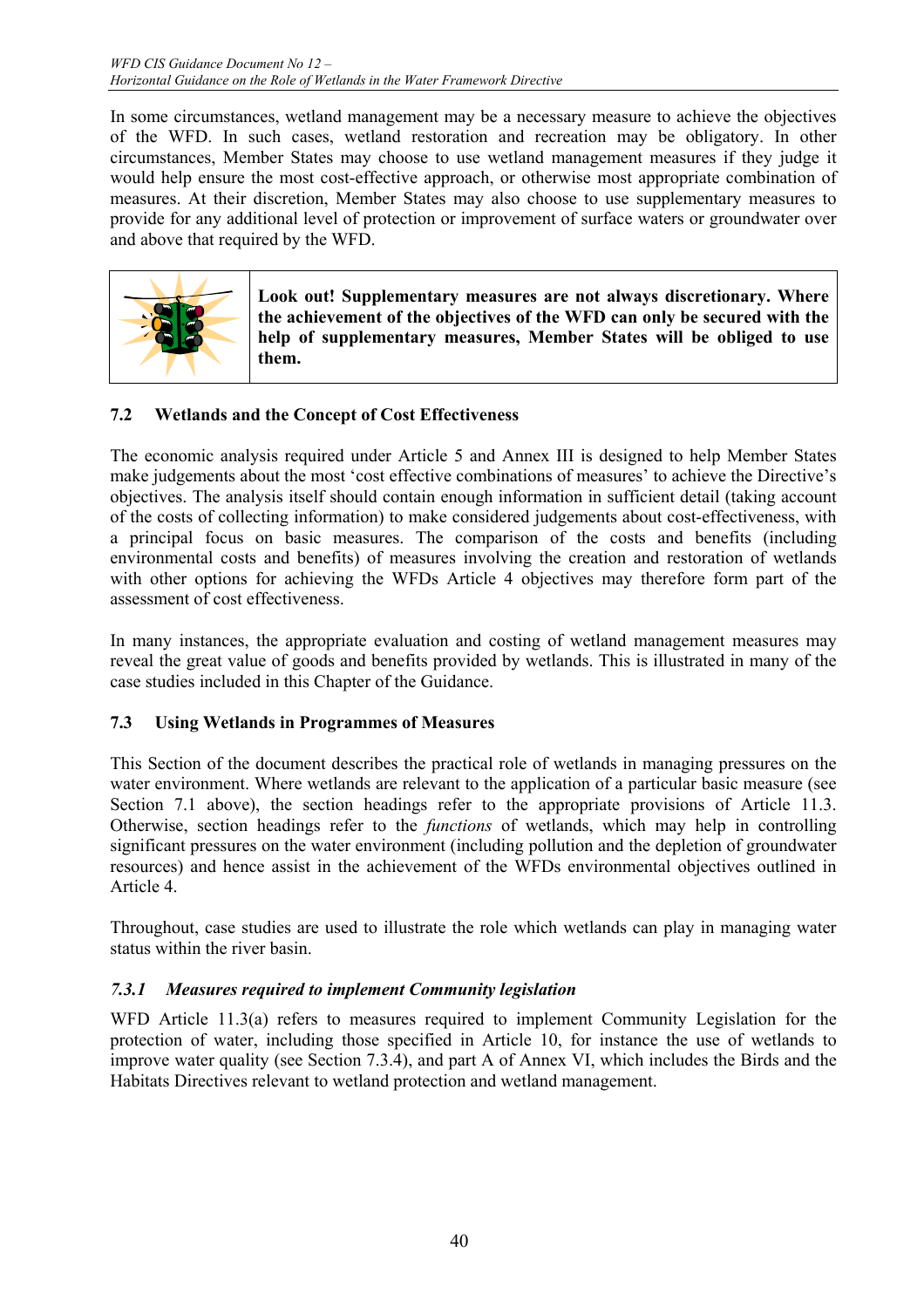## *7.3.2 The role of Wetlands in Cost recovery*

WFD Article 11.3 (b) states that basic measures will include those:

#### *deemed appropriate for the purposes of Article 9*

Article 9.1 requires Member States to take account of the principle of the recovery of the costs of water services, including environmental and resource costs, and to ensure, by 2010, that:

- Water pricing policies provide adequate incentives for users to use water resources efficiently;
- An adequate contribution of the different water uses to the recovery of the costs of water services.

Water services are defined in Article 2.38 as all services which provide for households, public institutions or any economic activities:

- a) Abstraction, impoundment, storage, treatment and distribution of surface water or groundwater;
- b) Waste water collection and treatment facilities which subsequently discharge into surface water.



**Concerning methods on how to determine the environmental and resource costs readers should refer to the drafting group under WG 2B on Environmental Costs.**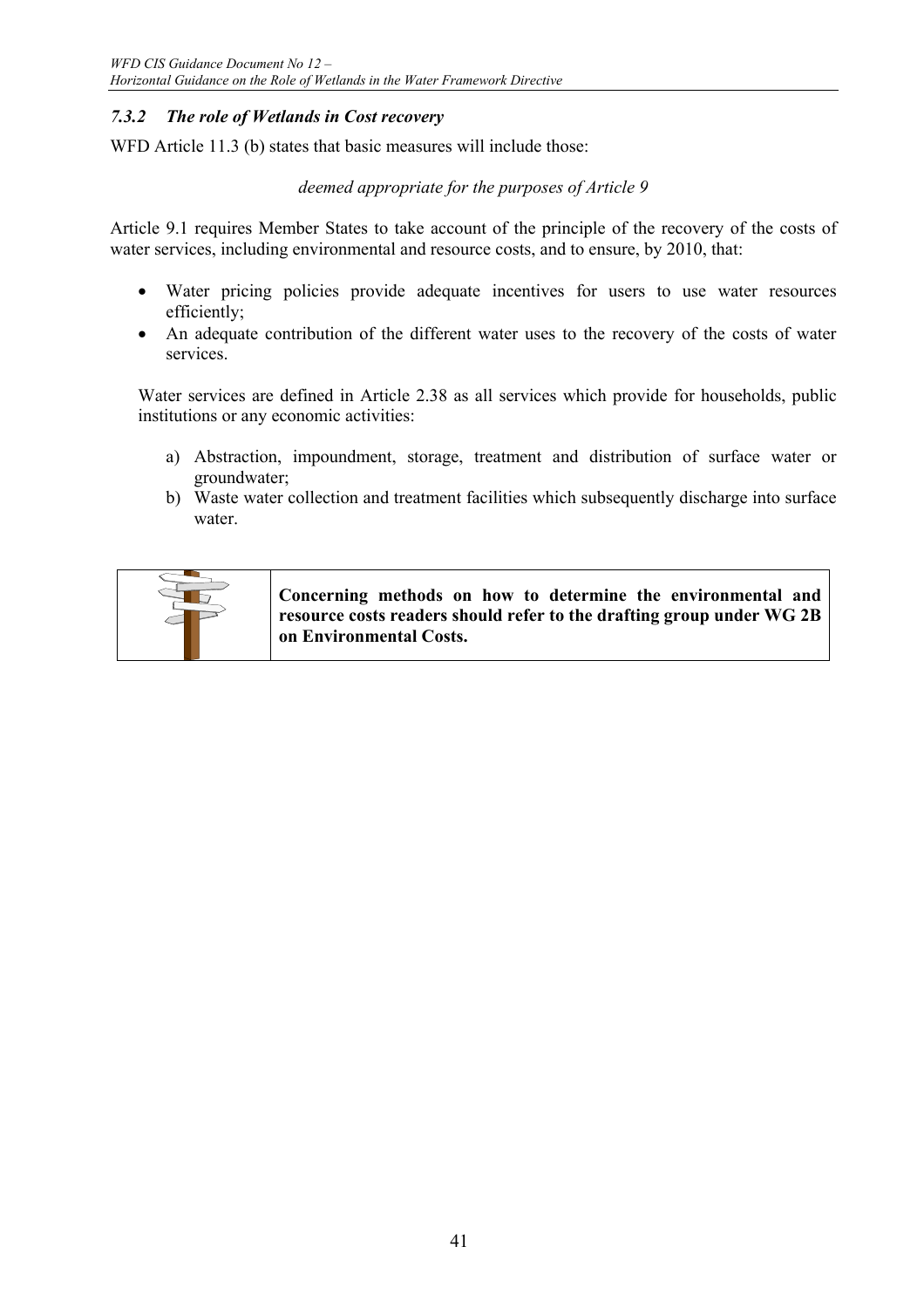#### *Case Study 10. The "wet farm" Cassinazza: interaction between agriculture and water policy*

The Cassinazza estate covers approximately 400 ha within the Po floodplain, at the southern edge of the Milan district. Traditional farming patterns included rice, winter cereals, maize, soya beans and sunflowers. Since 1996 intensive production has given way to extensive land management systems aimed at revitalising the natural environment. Under the CAP (Common Agricultural Policy) agri-environment instruments: Regulation 2078/92, the recent Rural Development Regulation 1257/1999, and with the support from the Italian Ministry of Agriculture, a biodiversity enhancing agricultural landscape has been achieved over just 7 years. The farm consists of: marshland (50 ha), wet grassland (15 ha), meadow (100 ha) and woodland (70 ha). Agricultural fields are crossed by a network of streams and 75 km of hedgerows with shrubs and trees planted in double or triple rows. A large pond  $(11$  ha) stores more than 200.000 m<sup>3</sup>. Agricultural infrastructures for rice production (dams, bridges, roads) have been restored for agriculture and alternative use. Fifty-nine ha are under traditional farming, while 38 ha developed into "integrated farming". The Figure below illustrates gross margins related to commodities and agri-environment provisions in 2002.



Significant returns are achieved through the sale of small quantities of hay and rice supported through Regulation 1257/99. In comparison to traditional intensive rice cultivation, the Cassinazza rice paddies are smaller in size and contained within hedgerows thus reducing agroenvironmental impacts. Under the perspective of direct economic returns extensive rice production revealed to be overall more profitable than intensive farming and than solutions aiming at reducing diffuse pollution supported through 'set-aside' incentives or new Action F.

In November 2002 part of the wet farm was used as a flood prevention basin to collect the stormwater and reduce risk of flooding at a nearby village. Estimated potential storm damages greatly overcome the public funds invested in wetland management at the farm.

CAP agri-environment measures have potential to be much more progressive towards the protection and improvement of water quality and landscape. On the basis of those principles a project called Energy Agriculture and Environment is funded by the Lumbardy Administration to develop an "assembly line", sited at Cassinazza, including wetland recreation from rice fields, cultivation and energy production from biomass. The project wants to overcome typical farmers attitudes whereby "tidiness" equals efficiency, while uncropped areas are seen as wastelands.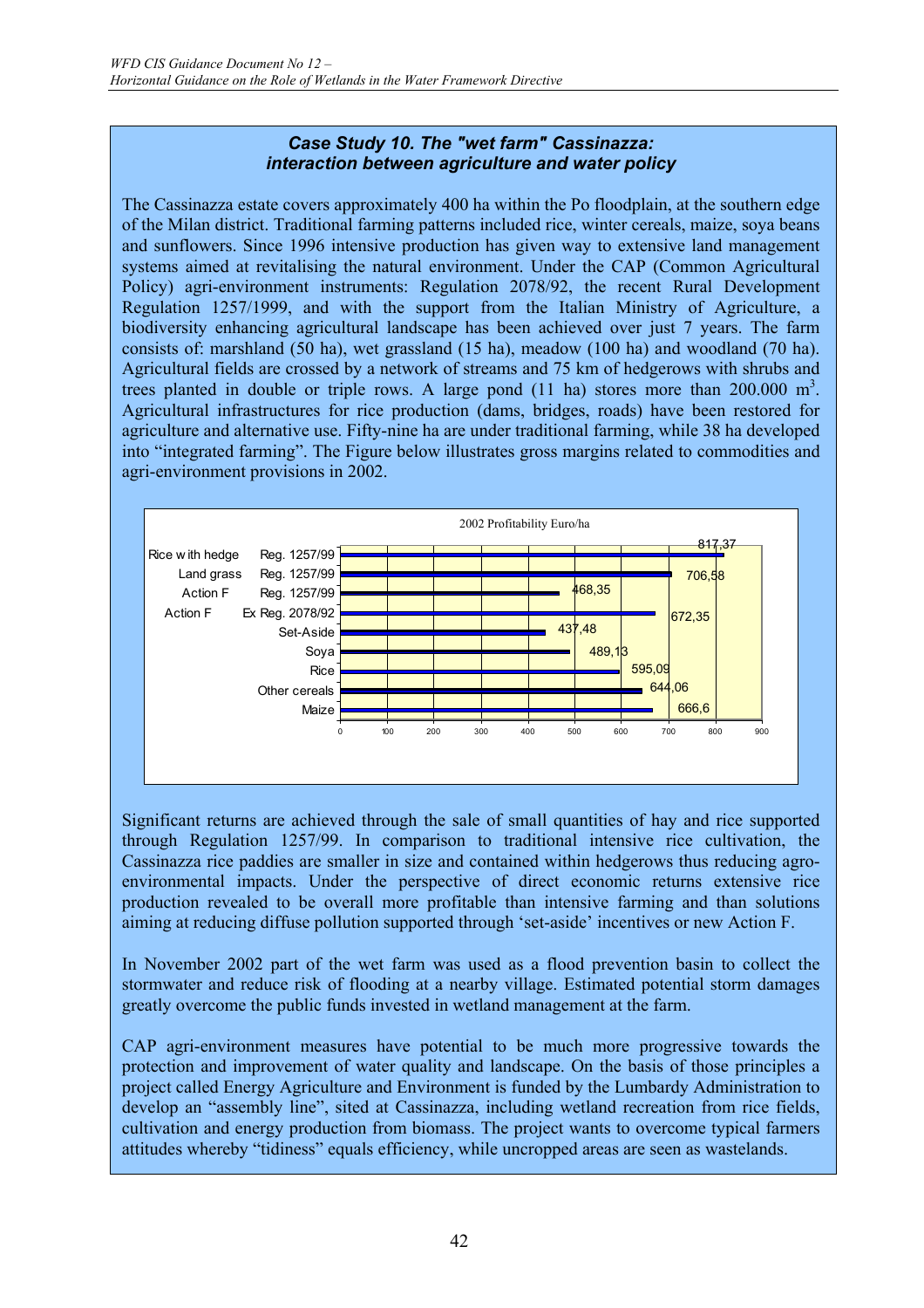The nature of environmental and resource costs, and methods to include them in economic analysis, are highlighted in the WFD CIS Guidance Document No. 1 (WATECO), and discussed in detail in its Annex IV.I, 'Estimating Costs (and Benefits)<sup>4</sup>'.

Where wetland management forms part of a programme of measures, or wetlands are impacted by programmes of measures, relevant environmental and resource costs relating to their functions and values may need to be included in the economic analysis proposed under the WFD.

## *7.3.3 Managing hydro-morphological impacts*

## *Case Study 11. Heritage value of UK wetlands*

The archaeological resource of England's wetlands alone is estimated at 13,400 monuments, of which 11,600 can be found in lowland wetlands (Van der Noort *et al*., 2001). The value of wetlands to England's inhabitants, as far back as the Mesolithic Age, is demonstrated by the large numbers of ritual deposits and monuments they contain (e.g. Roos Carr, Seahenge, Flag Fen, Fiskerton). The anaerobic wetland environment preserves evidence of human activity that is normally lost, particularly the organic remains of buildings and artefacts. Wetlands also preserve long palaeo-environmental sequences. These are the year-by-year accumulations of plants and micro-fauna which tell us how past environments were affected by human influences and climatic change. This rich archaeological storehouse is highly vulnerable, both to habitat destruction and drainage. Even seasonal drying can cause the rapid decay of organic evidence. It is difficult to give statutory protection to archaeological sites in wetlands, because they are hard to locate without disturbing the very environment that preserves them.

Wetlands are a vital component of the evolution of our cultural and historical landscape. This principle has been advocated by the Assynt Crofters Trust's objection to the establishment of forestry on their hard-won in-bye land. In restoring wetland ecosystems, this inheritance should be acknowledged as part of the history of the intimate connections between people, the water cycle and the wetland environment.

The cultural value of wetlands is more than historical. People who live and work around wetlands today celebrate them in the arts, drama, literature, poetry, and folklore, and use them as a valuable educational tool. The recent "Confluence" project, organised by Common Ground for the River Stour in Dorset, promoted the awareness of the importance of rivers and wetlands to the everyday lives of thousands of residents in the Stour catchment from Stourhead to Poole Harbour.

WFD Article 11.3(i) requires controls over any other significant adverse impacts on the status of water bodies not covered by Articles 11.3(a) to (h). In particular, it requires measures to ensure that the hydro-morphological conditions of water bodies are consistent with the required ecological status objectives. Mechanisms for controlling pressures on wetlands within the riparian, lakeshore and inter-tidal zones may be a basic measure where alterations to such wetlands cause a significant adverse impact on the status of water.

The relationship between wetland ecosystems, hydro-morphology (including the condition of the riparian, lake and inter-tidal zones) and ecological status is described in Section 3.2.3.

In order to determine an appropriate controls regime to comply with Article 11.3(i), Member States will need to consider the major pressures on hydro-morphology which may create a risk failing to meet the environmental objectives of the WFD. Assistance in this process is provided in the

 $\overline{a}$ 

<sup>4</sup> Note: WATECO Annexes were not adopted by the Water Directors.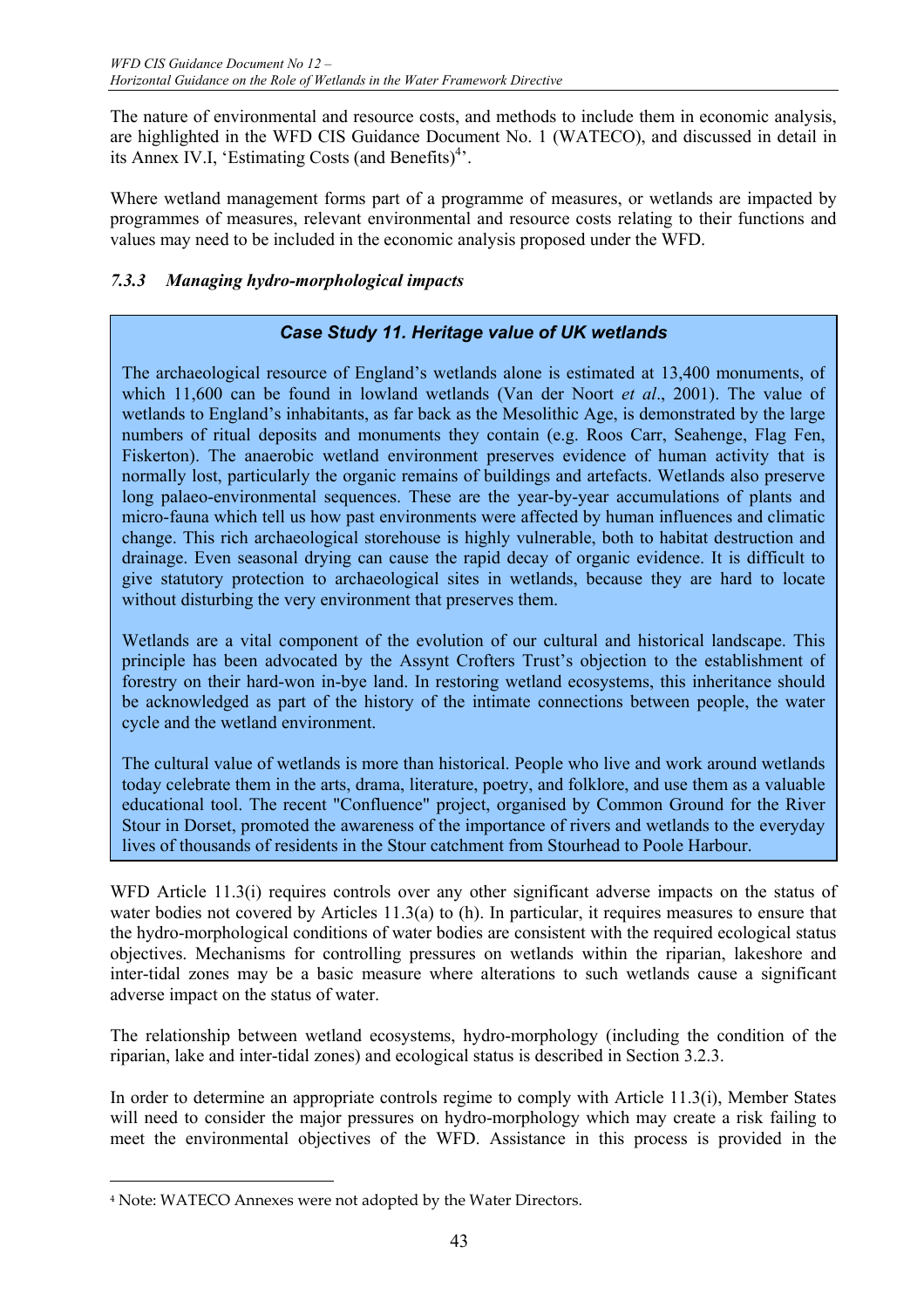IMPRESS Guidance (WFD CIS Guidance Document No. 3). The following check-list of hydromorphological pressures is provided in Chapter 4 of the cited Guidance Document. Many of the pressures identified could affect the structure and condition of the riparian shore or inter-tidal zones of water bodies, and that of the wetlands those zones contain.

| Flow regulation hydroelectric dams                     | Fisheries enhancement                              |
|--------------------------------------------------------|----------------------------------------------------|
| Water supply reservoirs                                | Land infrastructure (road/bridge construction)     |
| Flood defence dams                                     | Dredging                                           |
| <b>Diversions</b>                                      | Estuarine/coastal dredging due to transitional and |
|                                                        | coastal management                                 |
| Weirs                                                  | Marine constructions, shipyards and harbours       |
| Physical alteration of channel due to river management | Land reclamation and polders                       |
| Engineering activities                                 | Coastal sand suppletion (safety)                   |
| Agricultural enhancement                               | Other morphological barriers                       |

#### **Table 11. Indicative lists of hydro-morphological pressures relevant to the application of Article 11. 3(i)**

This list of potentially significant pressures includes traditional 'hard' engineering solutions to flooding and drought problems (such as the canalisation of rivers, and the construction of walls, culverts and reservoirs), which may have significant impacts on the hydro-morphology of water bodies. They may also prove unsustainable in the long-term on the scale necessary to support people, property and the environment in the context of increased population growth and accelerating climate change. The role which wetland creation can play in offering alternatives to such 'hard' solutions is increasingly recognised, and is illustrated in the case studies 12 to 14 below.

## *Case Study 12. Wetlands for flood mitigation: the Lafnitz River, Austria*

The Lafnitz is one of the few remaining natural lowland rivers in Austria. Since the mid 1980s about 220 ha of agricultural land have been purchased and managed more extensively. Another 610 ha have been taken out of intensive agricultural production through compensation payments to landowners. The area is used for natural flood storage. The original plan was to build dams along the river, but this would have caused a higher flood risk for the villages further downstream and it would have been more expensive.

Extensive agricultural management on land surfaces prone to flooding is part of risk avoidance strategies practiced by floodplain peoples since ancient times. Such "soft" solutions are being revived by integrating high quality agricultural products grown under an extensive fashion with integrated river basin management and hold the promise of contributing to a more sustainable future cultural landscape.

The recent update of the UN/ECE *Guidelines on Sustainable Flood Prevention* (*2000*) presented at the Water Directors meeting in Athens, June 2003, provides numerous best practices on flood prevention, protection and mitigation. Non-structural measures such as the storage effect of vegetation, soil, ground and wetlands are vital to mitigate effects of medium scale floods and beneficial in reducing sediment yield. The conservation, protection and restoration of degraded wetlands and floodplains, including river meanders, oxbows, and especially reconnecting rivers with their floodplains is a main preventive non-structural measure.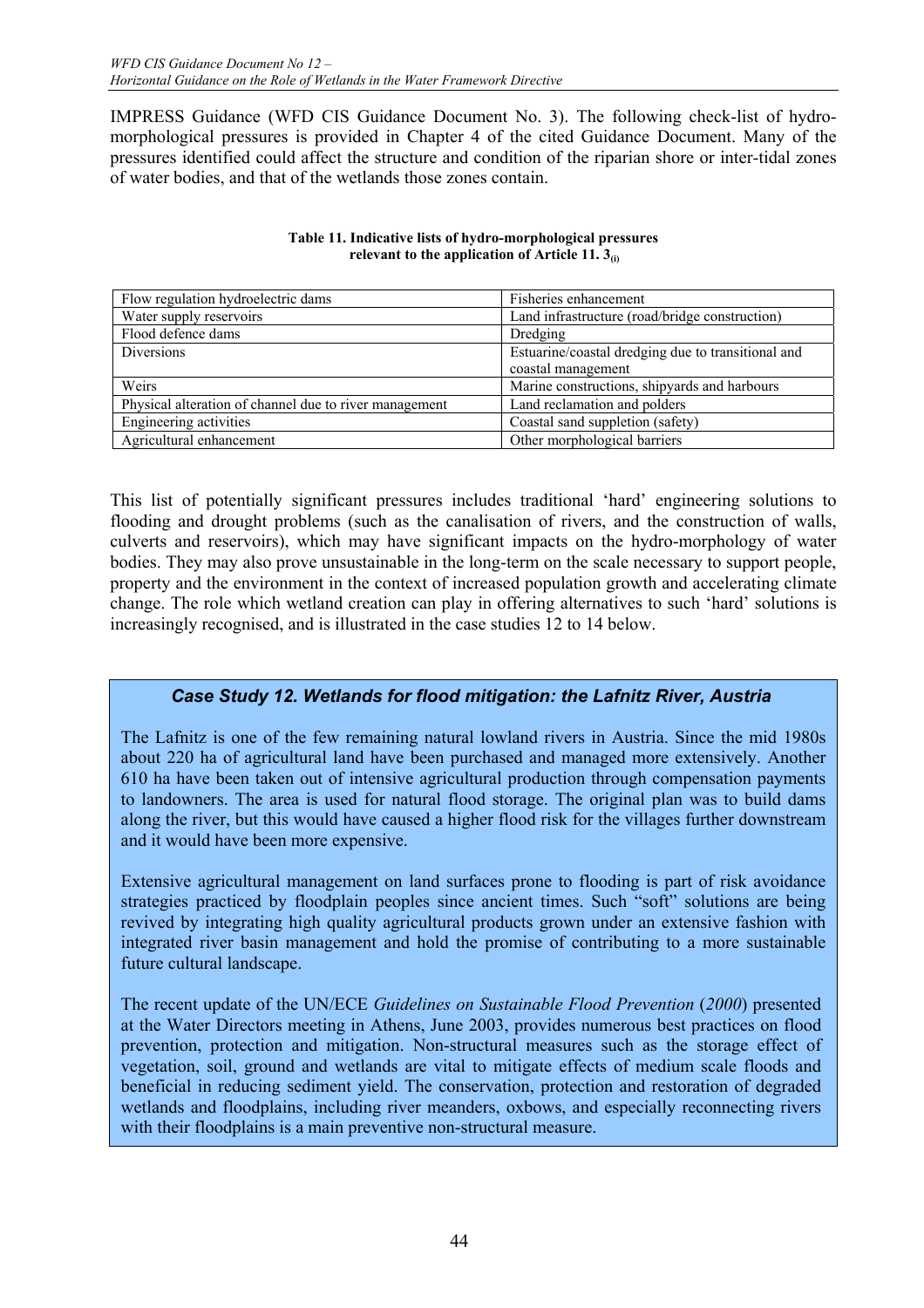#### *Case Study 13. Enhancing the effectiveness of coastal flood defence through inter-tidal habitat creation*

The Environment Agency of England and Wales assessed the economic impacts of inter-tidal habitat creation in relation to coastal flood defences. 'Managed re-alignment' is the term used to describe the deliberate breaching of current sea defences to allow flooding to a new line, landward of the present structures. The newly created salt marsh or inter-tidal flats can act as a 'buffer' between the sea and the land during high tides and storm floods, dissipating wave energy and allowing the coast to respond more naturally to changes in sea-level.

The economic advantages of managed re-alignment are significant. Re-alignment to rising ground will usually result in a lower and/or shorter length of flood defence, and therefore reduced maintenance costs. In addition, there may be longer-term savings where a natural defence is provided by the newly created area of inter-tidal land. The Environment Agency estimate that where there is an 80 metre width of saltmarsh fronting a flood defence, maintenance costs would be reduced in the order of £3,000 (4,700 euro approximately) per kilometre. This is due to the buffering effects of the inter-tidal habitat in attenuating wave action.

*Seas of Change, A report by the RSPB, January 2002. www.rspb.org.uk* 

Consideration of how wetlands can be used to manage floods and droughts in a manner compatible with WFD objectives could greatly assist Member States with implementation, and in integrating flood management strategies with RBMPs. It is highly likely that a mixed range of flood management options will be part of sustainable flood management in the future.

## *Case Study 14. Retention zones in Twente, Netherlands*

The Twente rural estates located in the basins of the rivers Regge and Dinkel, drain into the Overijsselse Vecht, a transnational river (Germany and the Netherlands) have high cultural historical and natural value. Urbanisation and river channelization have accelerated the discharge of the water. During heavy precipitation, rising water levels, cause flooding in nearby cities; conversely in summer the farmland tends to suffer from drought. A current restoration project aims to store water during periods of heavy precipitation, restore the streams network, control drought, develop natural landscape features, and restore rural estates to their historical condition.

## *7.3.4 Wetlands and Pollution Control*

Achieving the environmental objectives of the WFD will require Member States to take action to control significant impacts of both point source and diffuse pollution pressures on water bodies (Article 10).

It has long been recognised that wetland vegetation and soil processes can play an important role in cycling nutrients, retaining pollutants and trapping suspended solids that 'carry' pollutants into aquatic environments. The reductions in clean-up costs, along with the added biodiversity and leisure benefits accruing from wetland creation, should be considered when assessing the financial viability of options for water treatment in case of both point and non-point source pollution. When considering this function of wetlands, it is also important to safeguard the wildlife and cultural value of existing sites, which might be compromised if these wetlands were treated as nutrient sinks. 'Created' wetlands (constructed wetlands), on the other hand, may provide greater opportunities for nutrient cycling, with areas of increasing nature conservation value potentially 'zoned' around the areas carrying the greatest pollutant loads.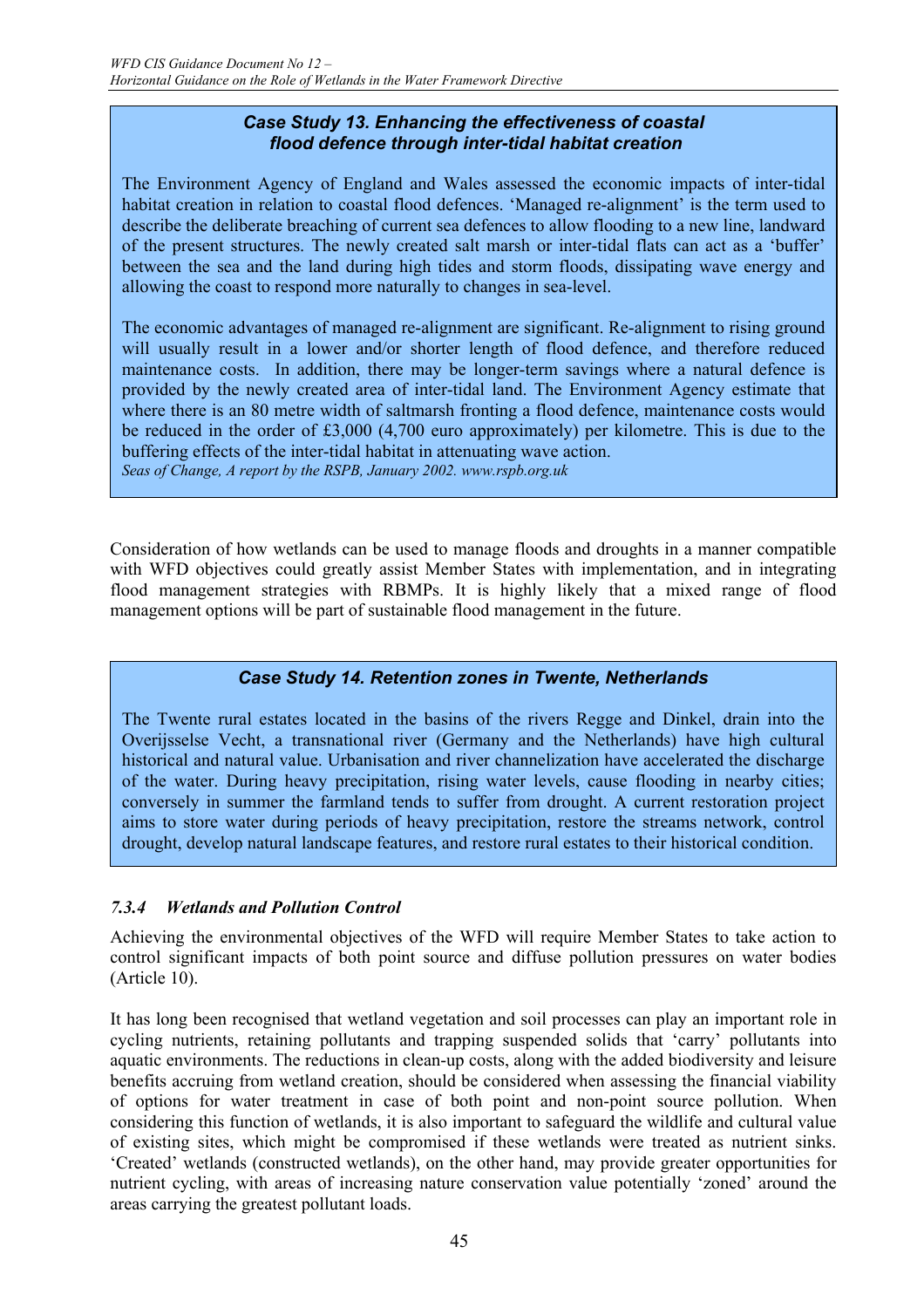The potential role of wetlands in respect to water supply and pollution management is highlighted in the *Common Text on Wetlands* agreed by the Water Directors in November 2002 and in the 1995 Commission Communication on the *Wise Use and Conservation of Wetlands* to the European Council and Parliament.

The case studies given in this document illustrate the important contribution offered by wetlands in reducing the technical and financial burden of pollutants removal (in particular nutrients).

## *Case Study 15. Nutrient retention value of the lower Morava River*

The Morava River is one of the main tributaries of the Danube, extending for some 328 km. Its lower reaches pass through Austrian (right bank) and Slovak (left bank) territory. Of the original 160 km2 of floodplain on the Slovak side, only about 25% remains, with much of this being under arable agriculture. GIS analysis of historical maps showed that the area of arable land in the functional floodplain had doubled between 1920 and 1999, leading to a corresponding 50% reduction in semi-natural meadows with declines in flora and fauna and in the floodplain nutrient abatement value.

Traditional meadow management in the lower Morava floodplains had an indicative nitrogen retention value of 434 t per year. The monetary value of this natural nutrient removal is equivalent to the operating cost of a wastewater treatment plant for a city of 216,000 citizens – approximately 700,000 Euro per year. Moreover, the initial cost of building such a treatment plant would be around 7 million Euro. These results provided a powerful economic argument in favour of restoring 140 ha of former arable land into meadow. The overall economic investment required in floodplain restoration is far below that for conventional water treatment.

Ongoing restoration of the Morava meadows is enhancing the status of several habitats and species which have declined across Europe, it is improving flood storage through the reestablishment of a more natural flood regime and it fosters tourism/recreation opportunities. Farmers producing hay from the Morava meadows find a ready market across the border in Austria, where the demand for organic products is not currently satisfied by domestic production.

 *Šeffer, J. and Stanova, V., 1999, Morava River Floodplain Meadows: importance, restoration and management. DAPHNE – Centre for Applied Ecology, Bratislava*



**Look out! It is recommended that wetlands should be protected from pollution in order to maintain their value. The discharge of anthropogenic wastewaters has to be prevented to maintain the appropriate quality status of wetlands and connected aquatic ecosystems. Such areas should not be compromised by the imposition of an inappropriate pollution control function.**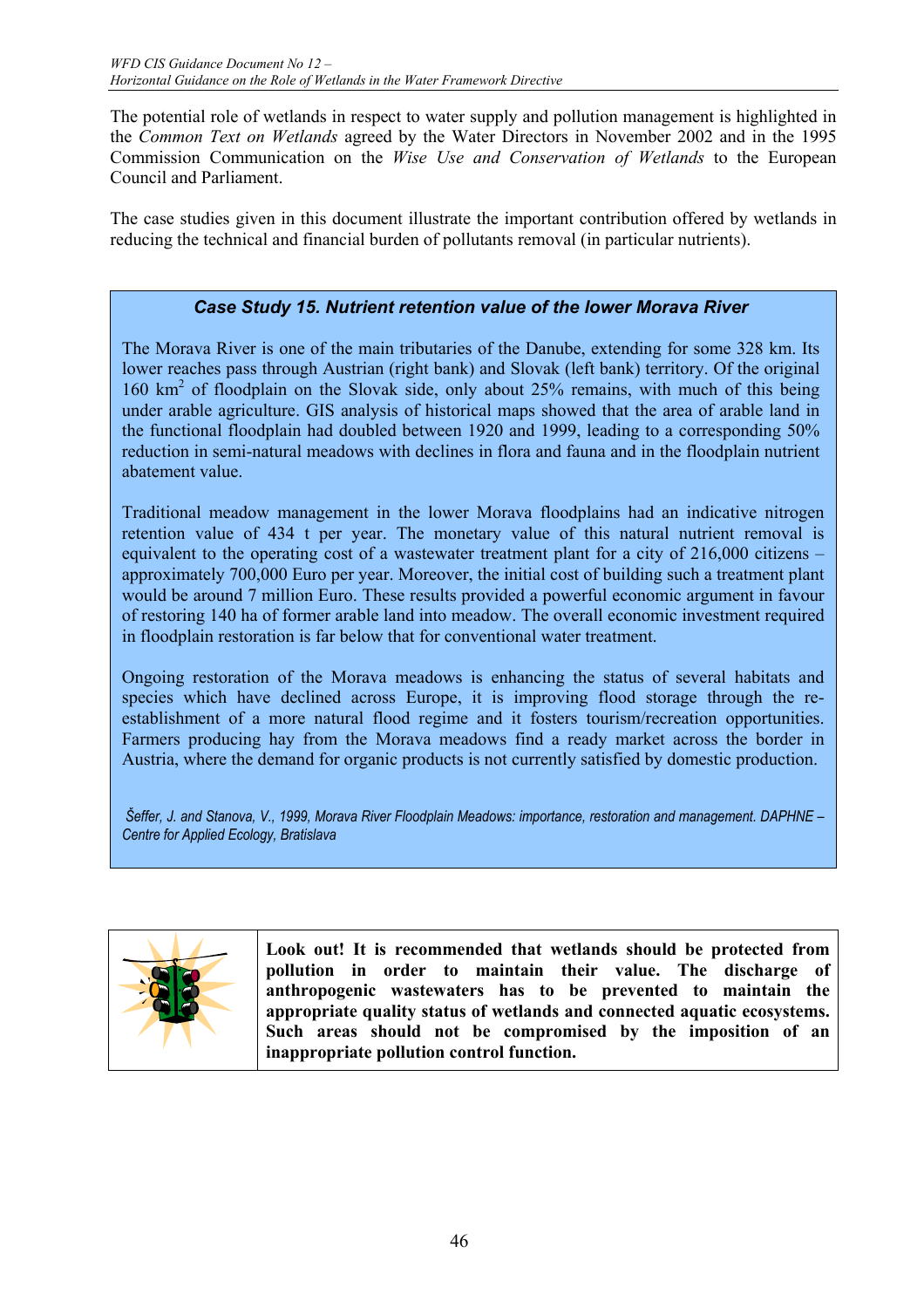## *Case Study 16. Le Meleghine, a reconstructed wetland for pollution control*

Natural wetlands receive and transform, through biogeochemical processes, large fluxes of water carrying concentrated loads of dissolved and suspended pollutants. In many instances the most efficient way to improve pollution abatement consists of measures aiming at restoring the natural self-purification capacity of the rivers.

Situated in the lower Po valley, near the city of Modena, Le Meleghine consists of 36 ha of shallow ponds and vegetated marshland. The reconstructed wetland, functional since 1994, receives water from the Canalazzo main artificial drainage channel characterised by an average flow of  $0.37 \text{ m}^3$ /s, draining 8,380 ha of intensively cultivated farmland. The main artificial pond extends over 18 ha with an average depth below 1m.

Before extensive drainage, the area used to host vast marshlands accumulating hydromorphic clayey soils. Today the surrounding farmland has low agricultural potential and can be easily converted into a reconstructed wetland due to a natural impermeable substrate consisting of a 4 m thick layer of impermeable clay deposits which separate surface waters from the underlying shallow sandy alluvial aquifer connected to the Po River system. Spontaneous vegetation includes associations dominated mainly by *Phragmites communis*, species of *Typha, Carex, Scirpus* and alluvial forest. Bird counts totalled 138 including 30 species nesting within the reconstructed wetland.

Ideal conditions for nutrient load abatement are provided by modulating water residence time (nominal maximum residence time is about two weeks) and expanding the vegetated surface. Overall nutrient retention was shown to vary significantly along with changes in hydrological and climatic conditions; nonetheless the wetland demonstrated a distinct capacity to control peaks in nutrient loading due to strong concentration variability at the inlet.

Intensive monitoring programmes show that the wetland is very efficient in reducing nutrient fluxes especially through nitrification and denitrification, as shown in the table below.

|                               | Load abatement |
|-------------------------------|----------------|
| Ammonia                       | 75%            |
| Dissolved Inorganic Nitrogen  | 64%            |
| <b>Total Phosphorus</b>       | 63%            |
| <b>Dissolved Phosphorus</b>   | 94%            |
| <b>Chemical Oxygen Demand</b> | 40%            |
| <b>Total Suspended Solids</b> | $63\%$         |

This reconstructed wetland is the only effective instrument that could have been deployed to control diffuse pollution produced by farming, treated and untreated industrial discharges (including food processing activities) and effluents produced by sewage treatment plants discharging into Canalazzo which drains into the Po River and then further into the highly euthrophic north Adriatic Sea (sensitive area according to Directive 91/271/EEC).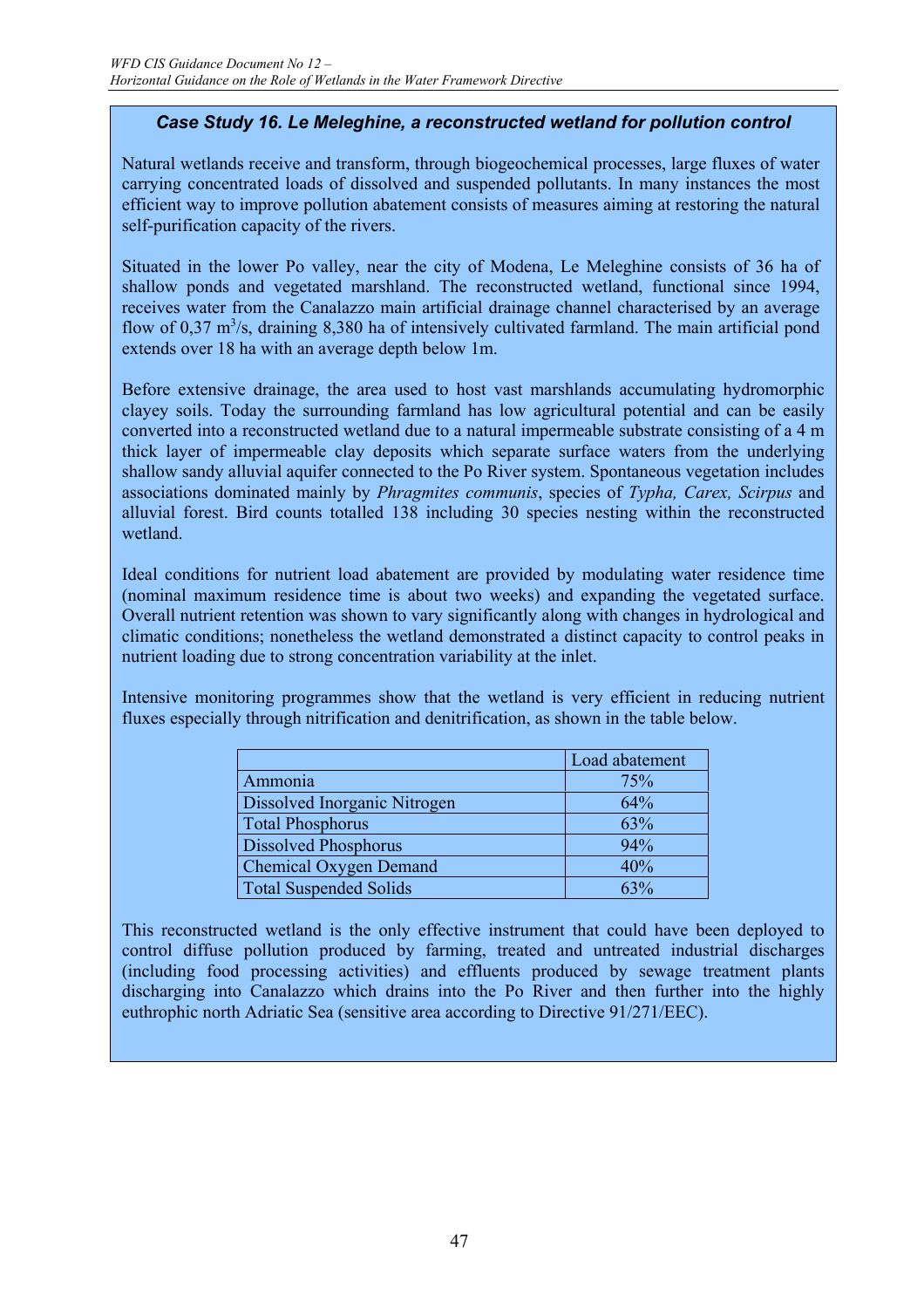#### *7.3.5 Using wetlands to enhance groundwater recharge.*

The achievement of good groundwater status includes requirements to protect and restore the quantitative status of aquifers, in some cases this may be facilitated through the protection and restoration of wetlands.

## *Case Study 17. Drinking Water from the Danube National Park*

The water quality in 45 km stretch of the Danube riverine fringe is high and can provide 250,000 people with clean drinking water. If this area were dammed for hydropower (as was and is suggested), the cost of compensating for the loss in water quality could amount to 6.3 million Euro per year.

*(Technical University Vienna 1995)*

The winter storage capacity of wetlands can contribute to aquifer recharge. Wetlands retain more water than, for instance, arable land, which is often drained as quickly as possible to aid crop growth. Water from the wetland is thus able to re-infiltrate the aquifer over a longer period, achieving greater re-charge than would be likely where land-drainage and soil conditions direct water rapidly and in greater quantity into main river systems. Infiltration of this kind takes place via infiltration areas in most direct connection to the underlying aquifer, such as ditches, trenches, ponds and lagoons. In this way, wetland creation on flood plains could contribute to improving the quantitative status of alluvial aquifers, as well as alleviating the impacts of flood peaks in winter. It is also possible that small-scale wetland creation in chalk uplands could create a more amenable environment for percolation, and hence aquifer recharge. Further benefits could accrue where more surface water was available in wetlands adjacent to arable land, limiting the agricultural demand for groundwater.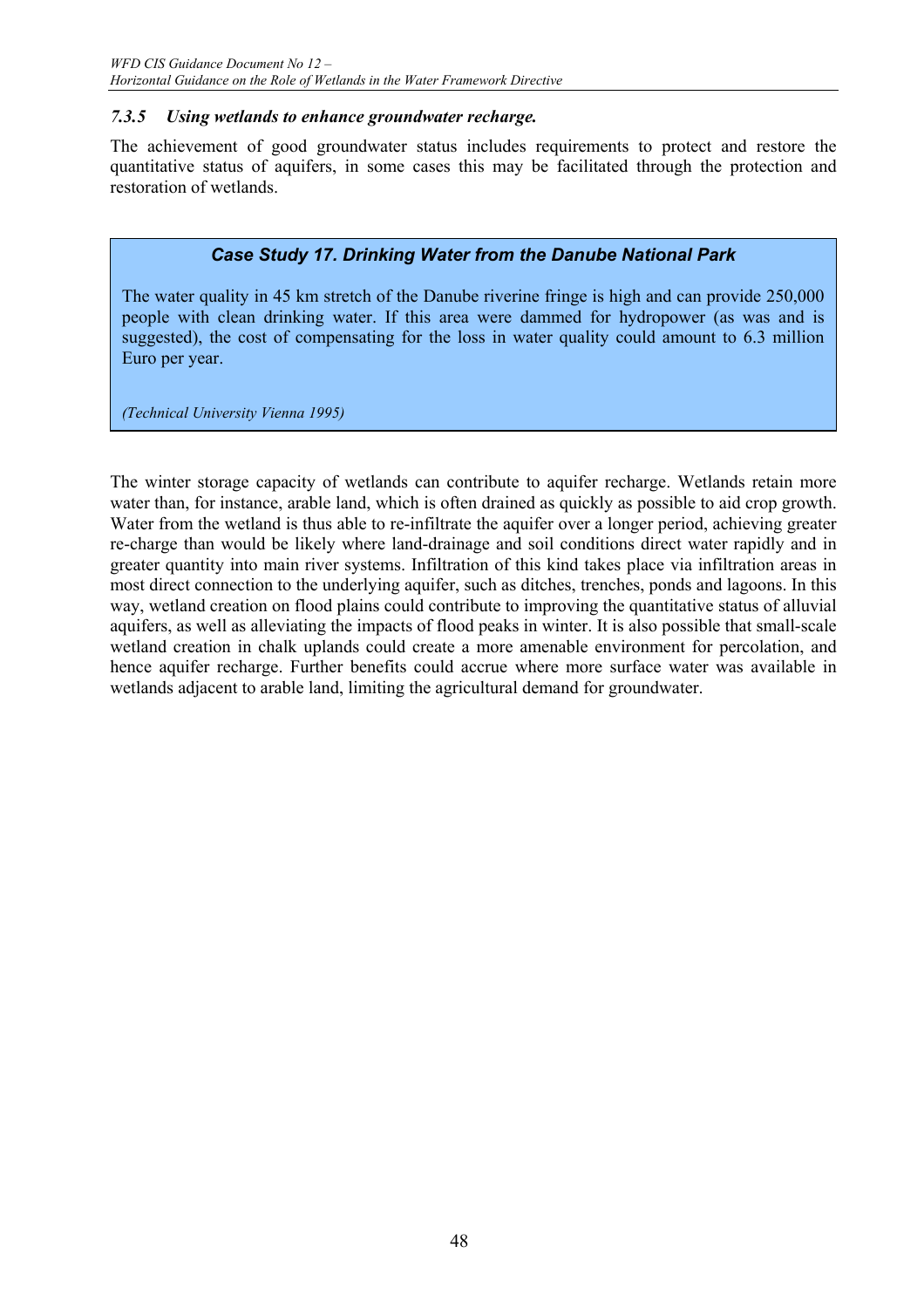## *Case Study 18. Wetlands providing drinking water for the Netherlands*

As from the 1960s, when most of the rivers in the Netherlands progressively became too polluted to provide sources of drinking water at an acceptable cost; the Dutch government started looking into natural water purification strategies by letting streamwater percolate through sand dunes. The main processes include mechanical filtration through the sand and bacterial remediation within the aquifer. In this way natural landscape features significantly contribute in reducing the technological and financial burden involved in drinking water preparation. Drinking water for the city of The Hague is still pretreated using sand dune infiltration; the same used to occur for the drinking water for Amsterdam until year 2000 when large reservoirs were built.

In some parts of the country such as the South of the Holland Province, there are no sand dunes suitable for water purification. Here the main source is the river Meuse (Maas); a river characterized by an erratic discharge with low summer minima. The natural morphology of the Meuse estuary region was definitely changed by the building of the large Haringvliet dam constructed in 1970 as part of the Delta Plan. A large freshwater basin interrupted the gradual succession between inland freshwater and coastal saline habitats, significantly affecting the estuarine flora and fauna. The project contributed to extend the accessibility of land and water to human uses.

Further inland from Haringvliet, water managers decided to store water to supply the city of Dordrecht and further reclaim land for agriculture. The Biesbosch district, once upon a time a wild shallow coastal zone characterized by estuarine islands, was chosen for the siting of three shallow reservoirs covering an area of 673 ha. Flowing from one reservoir to next, the river water reduces its suspended and dissolved load, reaching values, in the last reservoir, that are close to water fit for human consumption. Today the Biesbosch is a National Park extending over some 7100 ha which forms a very popular recreation resort and artificial aquatic habitats providing a precious resource for wildlife. The reservoirs supply an abundant and high quality source of drinking water.

As part of the Rhine "vision", a look ahead at the condition of the river in a generation's time, the Dutch government is undertaking a series of collaborative projects involving a large number of public organizations. New plans aim at recreating a brackish water zone between the estuary of the Rivers Rhine and Meuse and the North Sea partially restoring a tidal environment in the former sea inlet and in the Biesbosch tidal area which lies behind it. By ultimately opening a third of the Haringvliet sluices permanently, plants and animals that live in fresh and brackish water tidal environments will be able to flourish again and migratory fish such as salmon will be able to swim unhindered from the sea to their spawning areas along the rivers.

Plans are underway in the Netherlands to give the river more space, primarily in the existing and restored winter beds. These recreated wetlands are an opportunity for the development of flood retention areas, water purification schemes, nature conservation areas and other functions provided by natural and restored wetlands.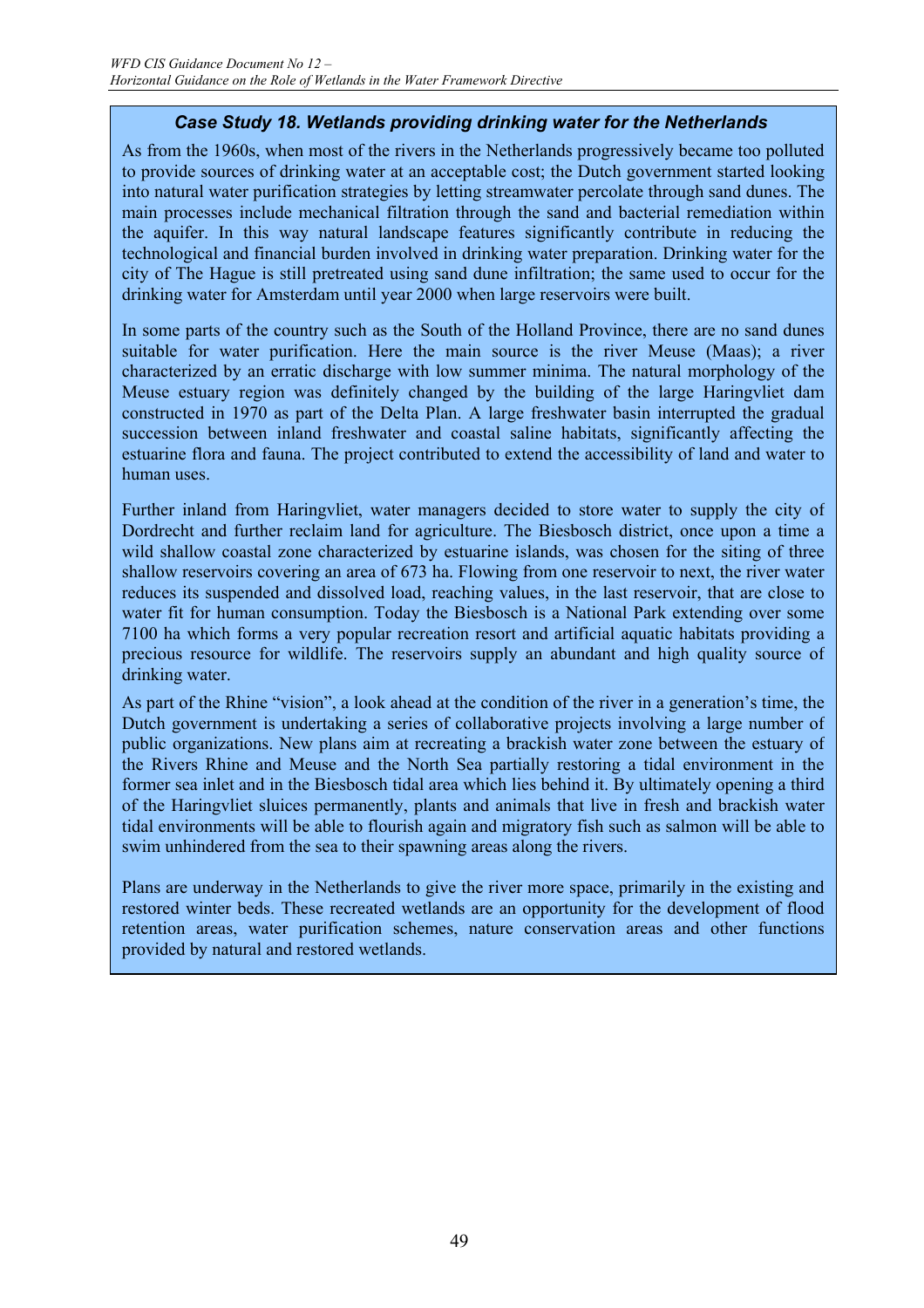## **8 MONITORING AND WETLANDS**

Article 8 of the WFD requires the establishment of monitoring programmes (in accordance with Article V) in order to progressively reach a comprehensive overview of water status within each river basin district. The WFD calls for the monitoring of surface water, groundwater and Protected Areas.



Section 2.6 of the Monitoring Guidance (WFD CIS Guidance Document No. 7), mentions the relevance of wetlands for the achievement of the Directives environmental objectives but does not focus on wetland monitoring specifically

On the basis of characterisation and impact assessment, Member States are required to set up surveillance and operational monitoring programmes and eventually conduct investigative monitoring activities. Definitions are summarized in Table 12 below, and further details are described in the Monitoring Guidance (WFD Guidance Document No. 7).

| Monitoring    | Reference      | Objective                                                                                                                                                                                                                                                                                                                                                                                                                                                                                  | Relevance                                                                                                                                                                                                                                                                        |
|---------------|----------------|--------------------------------------------------------------------------------------------------------------------------------------------------------------------------------------------------------------------------------------------------------------------------------------------------------------------------------------------------------------------------------------------------------------------------------------------------------------------------------------------|----------------------------------------------------------------------------------------------------------------------------------------------------------------------------------------------------------------------------------------------------------------------------------|
| Surveillance  | Annex V, 1.3.1 | Provide information for:<br>supplementing<br>and<br>validating<br>the<br>assessment procedure (Annex II);<br>the efficient and effective design of future<br>monitoring programmes;<br>the assessment of long-term changes in natural<br>conditions;<br>the assessment of long-term changes resulting<br>from widespread anthropogenic activity.                                                                                                                                           | Water bodies, at risk and not at<br>impact risk, of failing the objectives.                                                                                                                                                                                                      |
| Operational   | Annex V, 1.3.2 | Undertaken to:<br>establish the status of those water bodies<br>identified as being at risk of failing to meet their<br>environmental objectives;<br>assess any changes in the status of such bodies<br>from the programmes of measures.                                                                                                                                                                                                                                                   | Water bodies identified as<br>being at risk of failing the<br>environmental<br>objectives<br>under Article 4, for those<br>bodies of water into which<br>priority list substances are<br>discharged and bodies at risk<br>of<br>significant<br>hydro-<br>morphological pressure. |
| Investigative | Annex V, 1.3.3 | Required to be carried out:<br>where the reason for any excedences is unknown;<br>where surveillance monitoring indicates that the<br>objectives set under Article 4 for a body of water<br>are not likely to be achieved and operational<br>monitoring has not already been established, in<br>order to ascertain the causes of a water body or<br>water bodies failing to achieve the environmental<br>objectives;<br>to ascertain the magnitude and impacts of<br>accidental pollution. | Case by case.                                                                                                                                                                                                                                                                    |

#### **Table 12. Definitions of surface water monitoring according to Annex V.**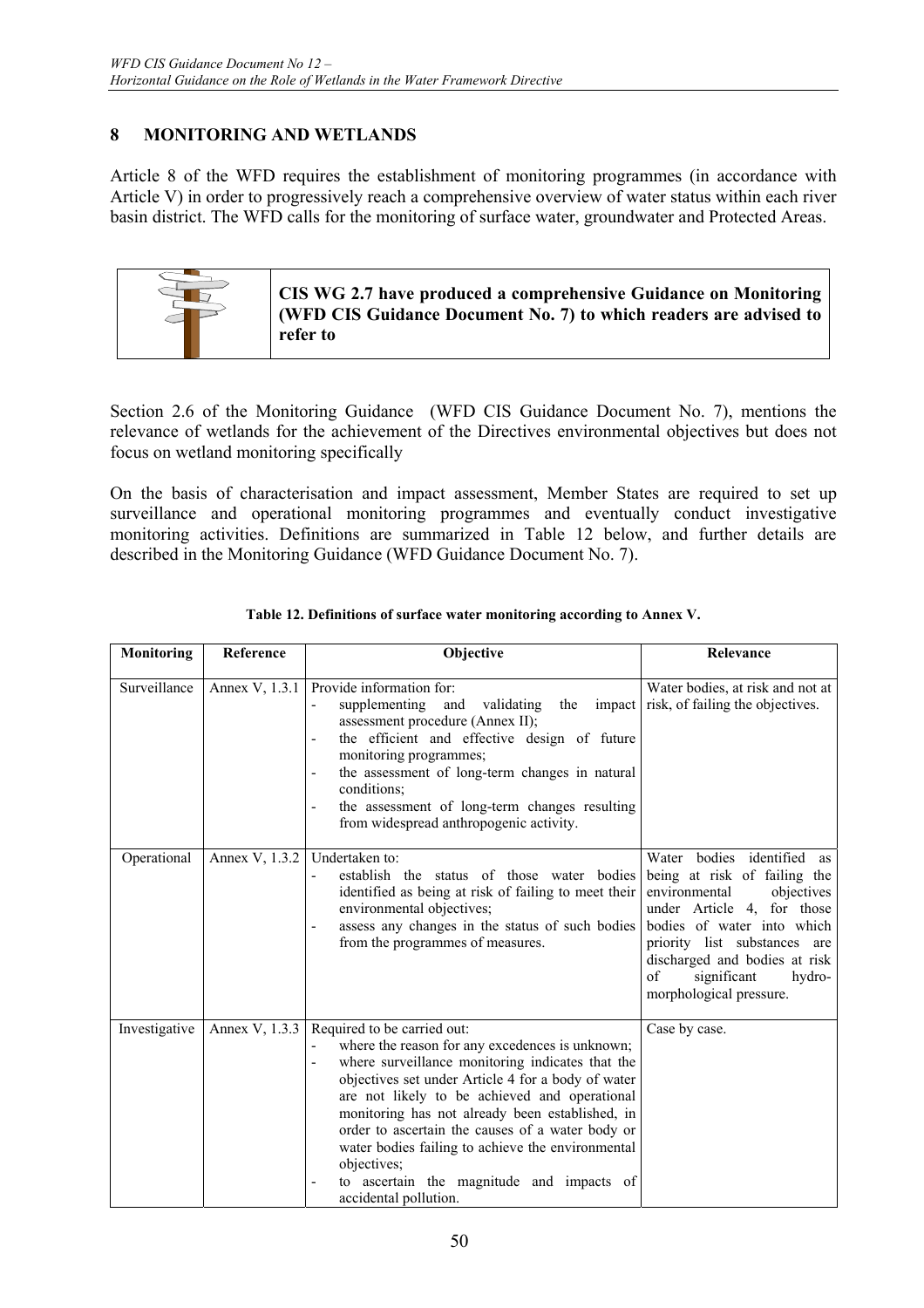For surface waters, the results of well designed surveillance, operational and investigative monitoring programmes should help improve understanding of the relationship between the hydromorphological quality elements (including the structure and condition of the riparian, shore and intertidal zones) and the condition of the biological quality elements. This will enable increased confidence in the results of future pressures and impacts analyses, and improvements to the design of programmes of measures.

The scope of the monitoring programmes applies to wetlands which are designated as water bodies or form part of them (see Section 2.3), as well as for those included in the Register of Protected Areas. Monitoring requirements concerning Protected Areas (*sensu* Annex IV) are to be carried out according to the requirements set by the specific legislation establishing each area.

Wetlands which are river, lake, transitional or coastal water bodies or form part of them (see Section 2.3), as well as for those identified as Protected Areas (see Chapter 5) fall within the scope of the Directive's monitoring programmes. Monitoring requirements concerning Protected Areas (*sensu* Annex IV) are to be carried out according to the requirements set by the specific legislation establishing each area. The amount of monitoring in relation to surface water bodies that is necessary will depend on the information needed to assess risks to, design measures for, and monitor the achievement of, the WFDs environmental objectives.

The monitoring of other wetlands is not required as part of the surface water monitoring programmes. However, in case of uncertainty about water body ecological status, the assessment of the ecological health and functioning of dependent wetlands may be useful in helping to evaluate the likelihood of failing to meet the WFDs objectives.

#### **8.1 Monitoring groundwater bodies and dependent ecosystems**

In order to assess groundwater status, information will be required about groundwater levels and quality needed to prevent significant damage to terrestrial ecosystems directly dependent on groundwater (Annex V.2). Once these water needs have been defined, monitoring results for groundwater levels and quality can be used to determine whether the needs of the ecosystems are being met. In many cases an investigation of the typical water requirements of different wetland types and critical species, which are not as yet clearly understood, may be needed. This will mean monitoring wetland habitats and species directly to determine their response to groundwater levels and quality variations, where suitable information to make such estimates is not already available.

Defining the groundwater needs of directly dependent terrestrial ecosystems is likely to require an initial assessment of the typical water requirements of different wetland types and critical species. In many cases, these needs are not yet fully understood. The lack of understanding means that, where a risk has been identified, a direct assessment of the condition of a terrestrial ecosystem may be required to help design appropriate measures for controlling alterations to groundwater quality and levels, and to confirm whether these measures are being effective in avoiding or remedying significant damage to the terrestrial ecosystem (see Figure 8).

Investigations of specific water requirements of individual wetlands are strongly recommended where a body of groundwater is at risk of failing its objectives because of impacts on the water needs of these ecosystems. For example, agricultural drainage disrupting surface water supply to wetlands may significantly reduce recharge in the near groundwater preventing the groundwater body from reaching its environmental objectives. This obligation depends on the potential risk of water needs not being met.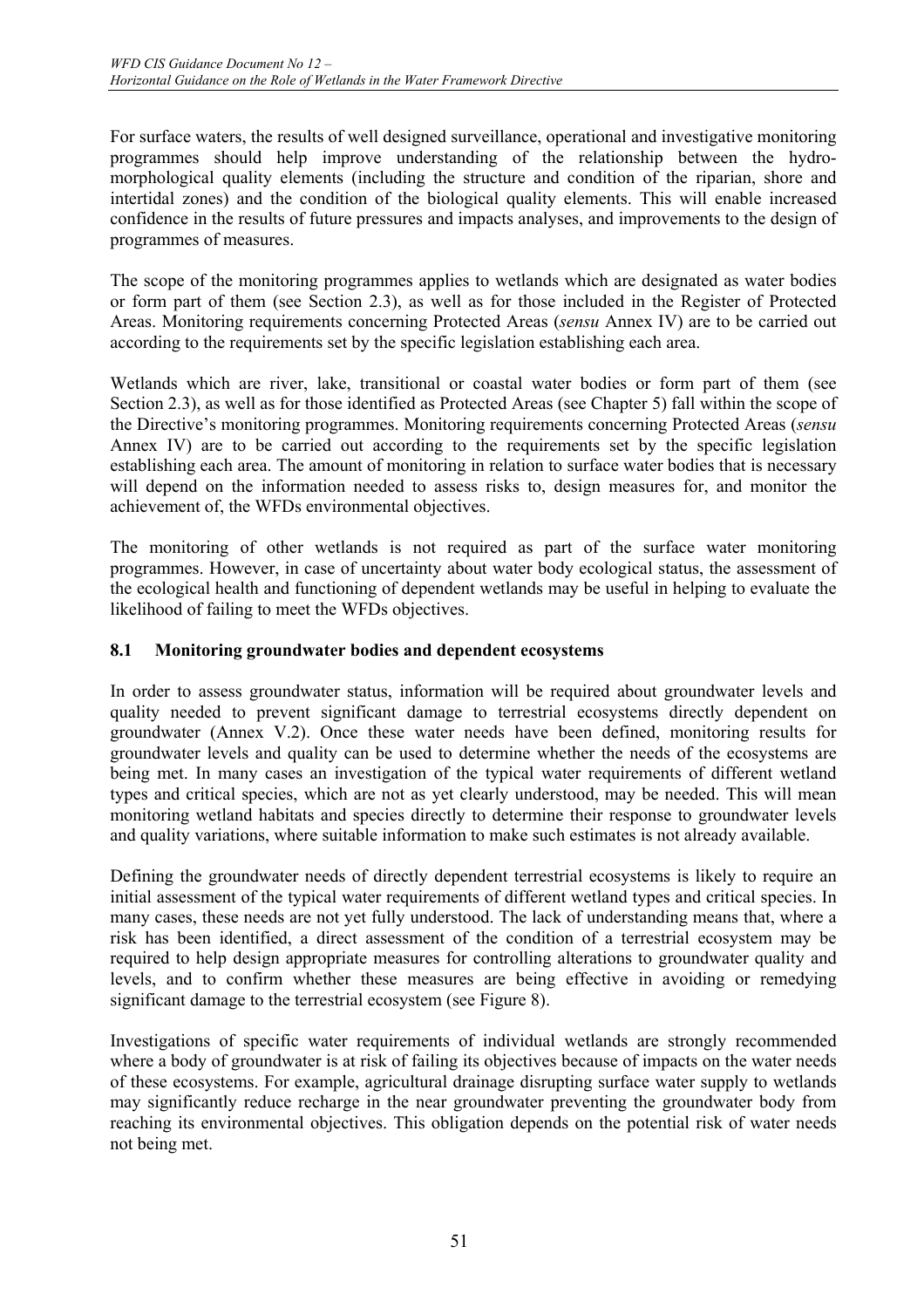

**Figure 8: General principles for the design of a monitoring programme and for the assessment of status in relation to the interaction of groundwater and directly dependent terrestrial ecosystems** 

In the Technical Report on Statistical Aspects of the Identification of Groundwater, Pollution Trends, and Aggregation of Monitoring Results (WFD CIS Technical Report No.1 ), Annex 2 (Section 6.3) the following elements are listed as essential factors to be considered in the interpretation of groundwater quality data, for the characterisation of groundwater bodies or groups of groundwater bodies (as requested in WFD Annex II):

- Depth to groundwater;
- Annual groundwater level amplitude;
- Hydraulic conductivity;
- Recharge situation;

These indicators are relevant to wetland function and are likely to reveal impacts on wetlands.

Collection of information is required under Annex II of the Directive during the initial characterization and impact assessment phases for the establishment of reference conditions for surface water body types and to describe hydro-morphological quality elements for sites (including riparian, lake and inter-tidal zones) at HES and MEP (Reference Sites). Obtaining information about wetlands may be warranted to improve the understanding of catchment system functions which is a prerequisite for a successful impact and pressures study as highlighted by Section 3.3.2 of the IMPRESS Guidance (WFD CIS Guidance Document No. 3). Targeted monitoring of specific wetland characteristics and ecological processes (nutrients uptake, floodwater retention etc) within reasonable cost, is considered good practice especially in cases when links are not clear and when wetlands protection and restoration is carried out as a supplementary measure.

For water bodies at GES or GEP and below, the WFD will require information about hydromorphology, where a water body is at risk of failing its biological objectives because of impacts on these quality elements.

Although not specifically requested by the WFD, an investigation of hydrological connectivity, may be useful and could be carried out at the discretion of Member States. Case study 7 in Section 3.4 illustrates this point. In case of evident potential damage to dependent ecosystems or to the degree of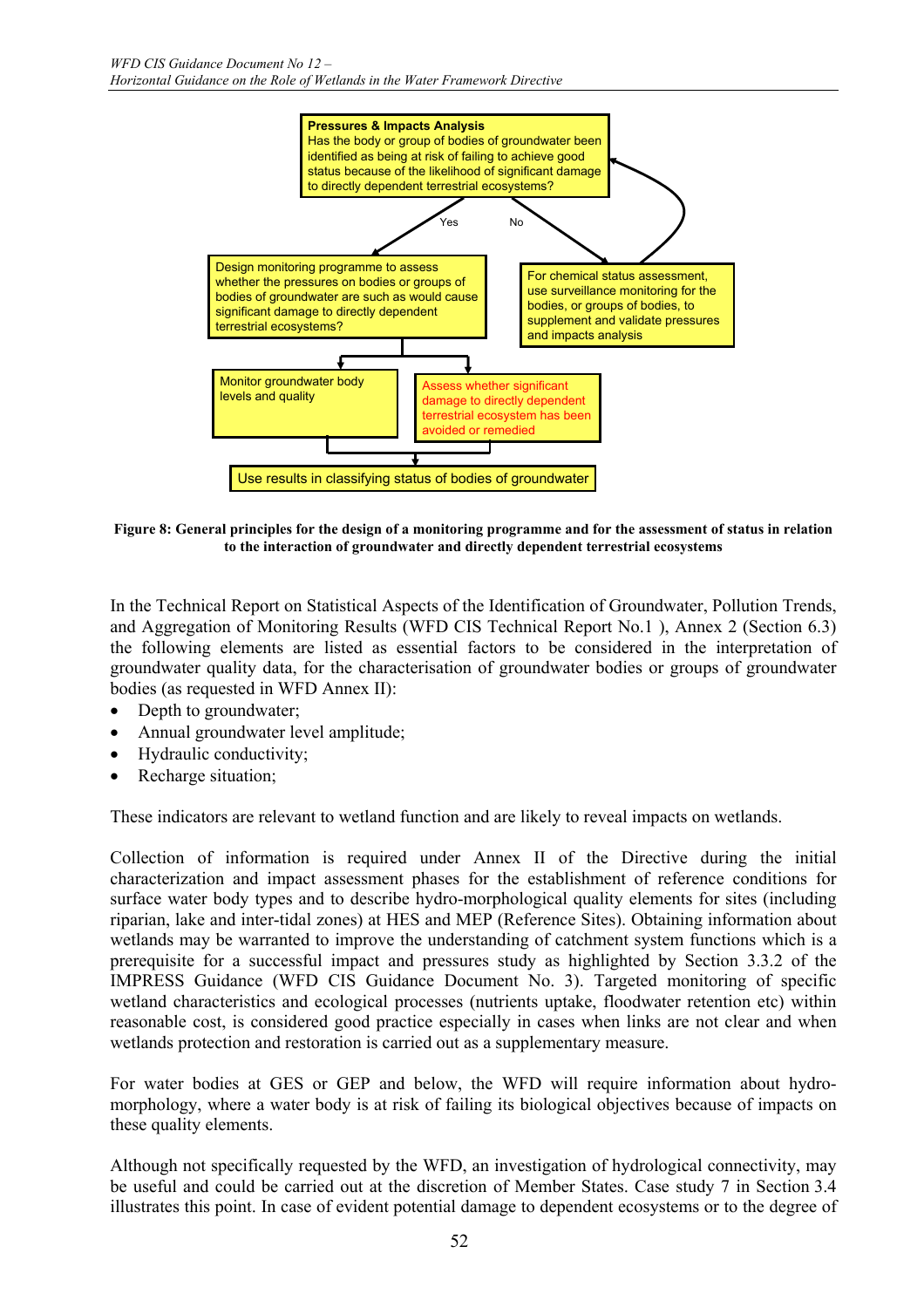connection between these and water bodies, detailed targeted investigations are advisable. The effort required in any assessment should be proportionate to the difficulty in understanding and managing the risks to the WFDs objectives.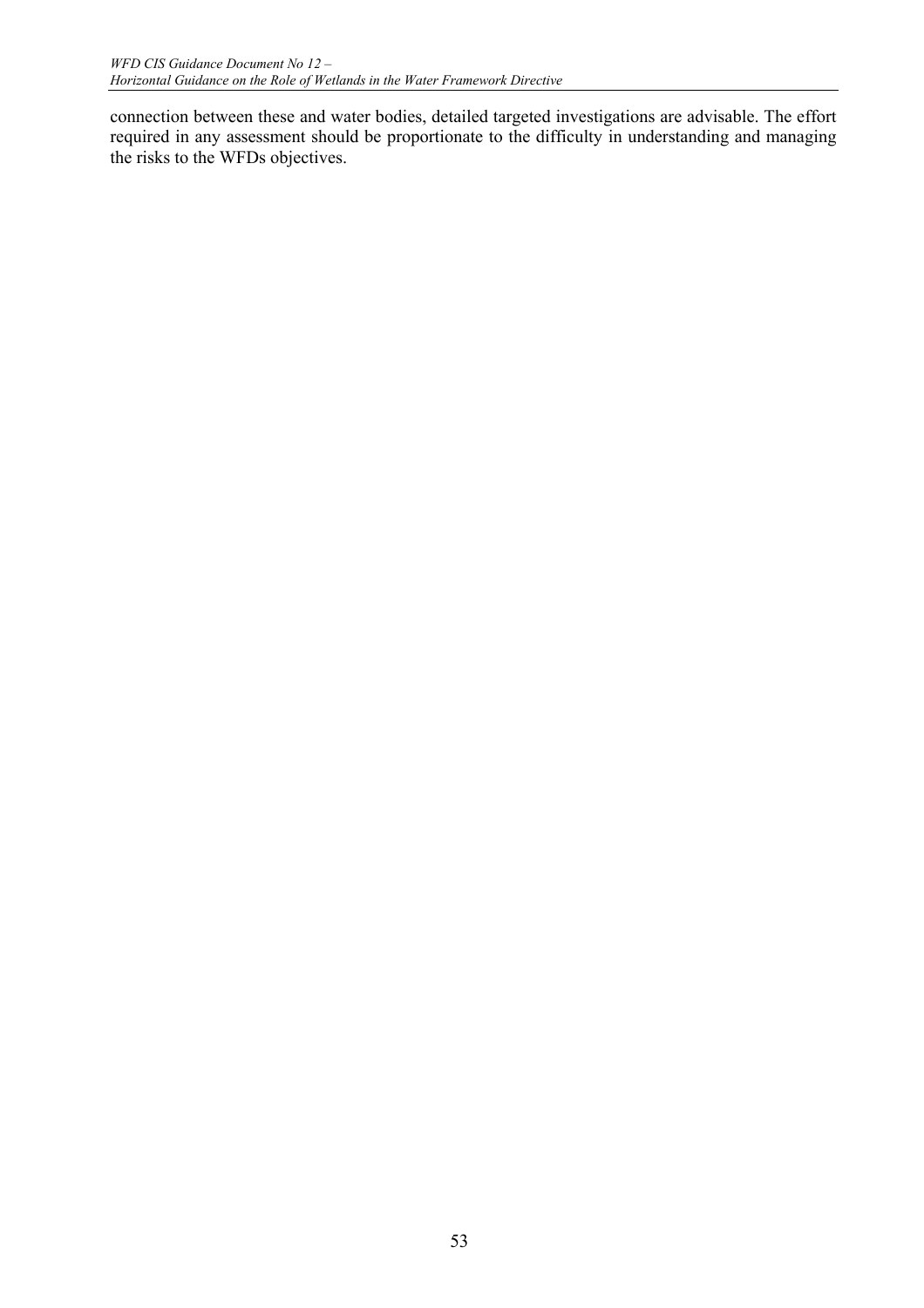## **9 CONCLUSIONS**

Wetlands play a role in the achievement of the environmental objectives of the WFD and help in the fulfilment of the programme of measures and in its adjustment to regional and local conditions.

This Guidance Document introduces recommendations clarifying the role of wetlands in the river basin management process. Case studies provide an illustration of the circumstances under which Member States may choose to use wetland management measures to ensure the most environmental and cost-effective approach.

Some issues could benefit from further development and some topics should be revisited in future activities (e.g. through the Pilot River Basin Testing Exercise). Consideration to be given to:

- Defining more in detail how to include wetlands in the programme of measures when preparing the programme of measures themselves;
- Recognizing the diversity of wetlands in the EU and therefore understanding the different ways in which wetlands restoration may contribute to RBM;
- Setting indicators for assessing the progress achieved regarding wetland restoration as part of the river basin management plan;
- Defining indicators and monitoring methods to establish a relationship between wetland health and groundwater quality and quantity status;
- Identifying wetlands within protected areas;
- Elucidating the contribution of wetlands to the environmental cost recovery; and,
- Investigating links concerning reporting and monitoring for wetland management under both the WFD and the Ramsar Convention.

Finally, it is important to consider that the outcome of the Wetlands Guidance Document testing within the Pilot River Basin Exercise could provide precious practical advice on the role of wetlands in river basin planning.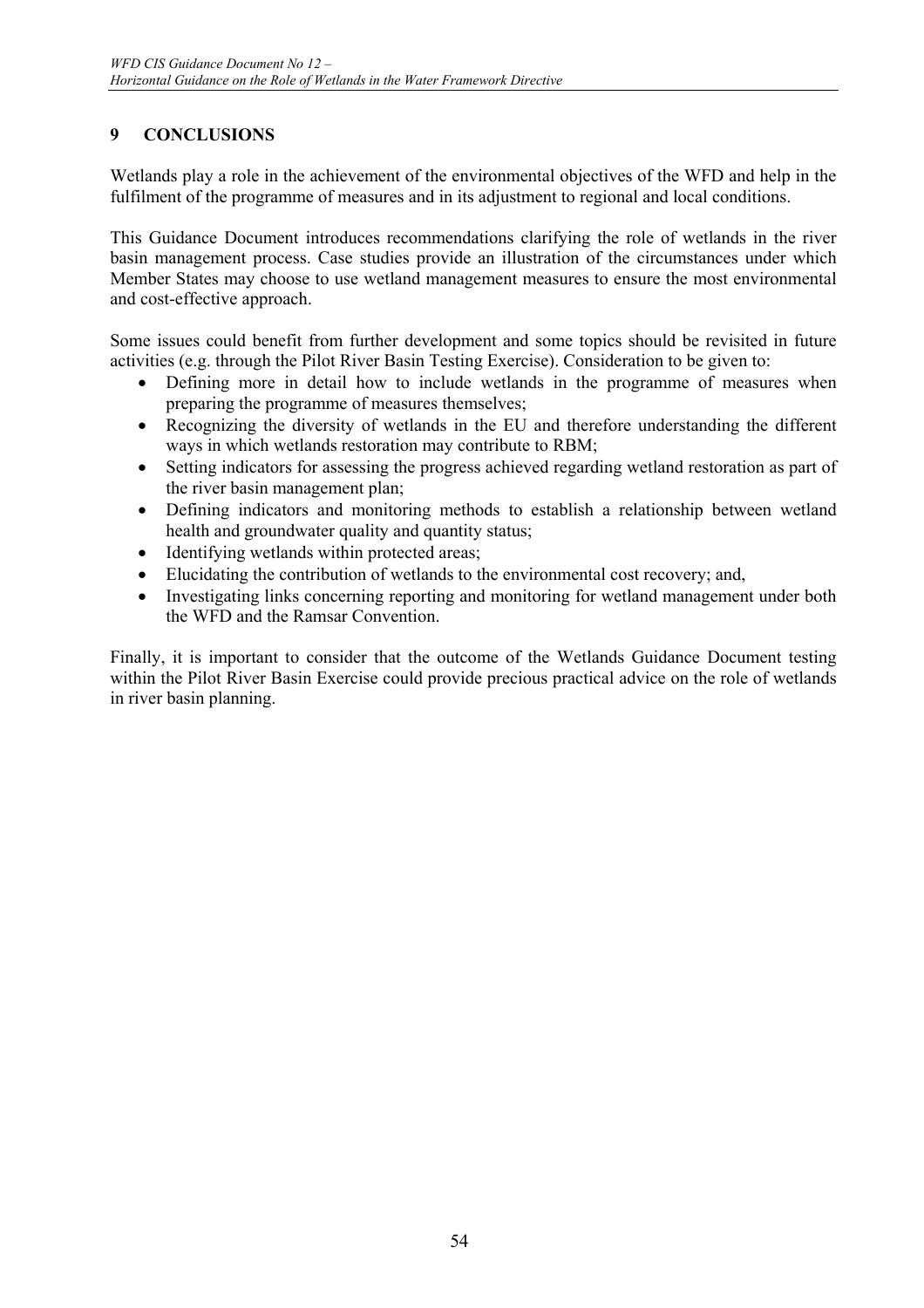## **10 REFERENCES**

WFD CIS Guidance Document No. 1 (Aug 2002). *Economics and the Envionment – The Implementation Challenge of the Water Framework Directive*. Published by the Directorate General Environment of the European Commission, Brussels, ISBN No. 92-894-4144-4, ISSN No. 1725-1087.

WFD CIS Guidance Document No. 2 (Dec 2002). *Identification of Water Bodies*. Published by the Directorate General Environment of the European Commission, Brussels, ISBN No. 92-894- 5122-X, ISSN No. 1725-1087.

WFD CIS Guidance Document No. 3 (Dec 2002). *Analysis of Pressures and Impacts*. Published by the Directorate General Environment of the European Commission, Brussels, ISBN No. 92- 894-5123-8, ISSN No. 1725-1087.

WFD CIS Guidance Document No. 4 (Jan 2003). *Identification and Designation of Artificial and Heavily Modified Waterbodies*. Published by the Directorate General Environment of the European Commission, Brussels, ISBN No. 92-894-5124-6, ISSN No. 1725-1087.

WFD CIS Guidance Document No. 5 (Jan 2003). *Transitional and Coastal Waters, Typology, Reference Conditions and Classification Systems*. Published by the Directorate General Environment of the European Commission, Brussels, ISBN No. 92-894-5125-4, ISSN No. 1725- 1087.

WFD CIS Guidance Document No. 7 (Jan 2003). *Monitoring under the Water Framework Directive*. Published by the Directorate General Environment of the European Commission, Brussels, ISBN No. 92-894-5127-0, ISSN No. 1725-1087.

WFD CIS Technical Report No. 1 (Jan 2003). The EU Water Framework Directive: Statistical aspects of the identification of groundwater pollution trends, and aggregation of monitoring results. Published by the Directorate General Environment of the European Commission, Brussels, ISBN No. 92-894-5639-6, ISSN No. 1725-5570.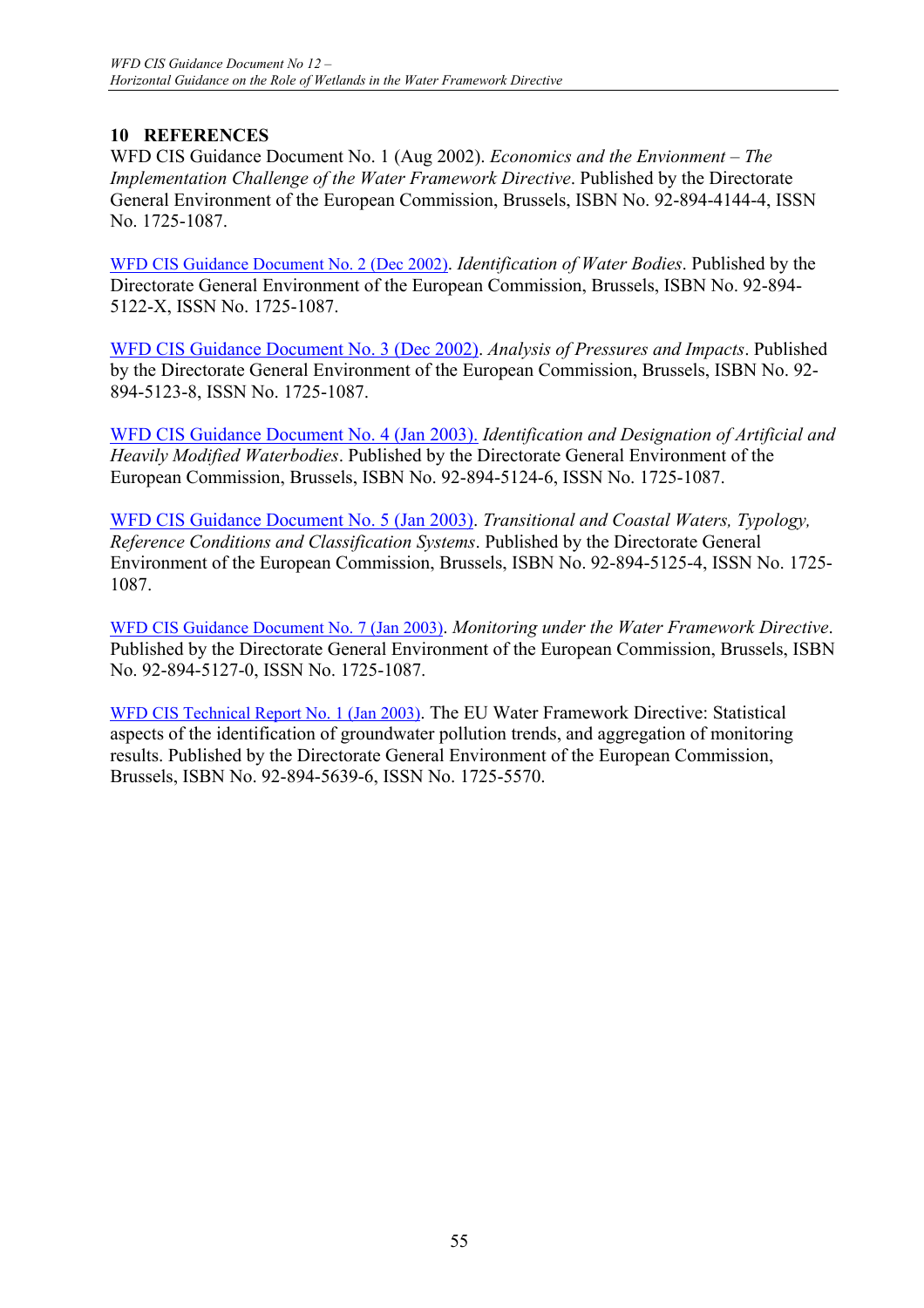## **ANNEX I**

## **Wetlands Working Group: group members sheet**

| <b>Country or</b><br>organisation | <b>Name and Address</b>                                                                                                                                                                                                                 | E-mail                                                                           | Fax                   | <b>Telephone</b>    |
|-----------------------------------|-----------------------------------------------------------------------------------------------------------------------------------------------------------------------------------------------------------------------------------------|----------------------------------------------------------------------------------|-----------------------|---------------------|
| Austria                           | <b>Birgit Vogel</b><br>Bundesministerium für Land- und Forstwirtschaft,<br>Umwelt und Wasserwirtschaft<br>Ref. VII 1 b - Gewässerökologie<br>Marxergasse 2, A-1030 Wien,<br>Austria                                                     | birgit.vogel@bmlfuw.gv.at                                                        | $++43-1-71$ 100-17156 | $+43-1-71$ 100-7121 |
| Belgium                           | <b>Adelheid Vanhille</b>                                                                                                                                                                                                                | adelheid.vanhille@lin.vlaanderen.be                                              |                       |                     |
| Bulgaria                          | Milena Rousseva<br>Ministry of Environment and Water                                                                                                                                                                                    | mrousseva@moew.government.bg                                                     |                       |                     |
| Commission                        | Marta Moren                                                                                                                                                                                                                             | marta-cristina.moren-abat@cec.eu.int                                             |                       |                     |
| Czech Republic                    | Jan Pokorny                                                                                                                                                                                                                             | pokorny@esnet.cz                                                                 |                       |                     |
|                                   | Pavel Puncochar                                                                                                                                                                                                                         | Puncochar@mze.cz                                                                 |                       |                     |
|                                   | Jaroslav Kinkor                                                                                                                                                                                                                         | kinkor@env.cz                                                                    |                       |                     |
| Denmark                           | Ivan B. Karottki,<br>Head of Section<br>Danish Forest and Nature Agency,<br>Haraldsgate 53,<br>2100 Copenhagen Ø                                                                                                                        | ibk@sns.dk                                                                       |                       | ++45 3947 2828      |
| DG RTD-Evaluwet<br>Project        | Edward Maltby (EVALUWET Project coordinator)<br>Contact: Richard Thorne,<br>Post Doctoral Research Assistant,<br>Royal Holloway Institute for Environmental Research<br>Huntersdale, Callow Hill<br>Virginia Water, Surrey GU25 4LN, UK | e.maltby@rhul.ac.uk<br>richard.thorne@rhul.ac.uk<br>martin.blackwell@bbsrc.ac.uk | $+44(0)1784477427$    | $+44(0)1784477404$  |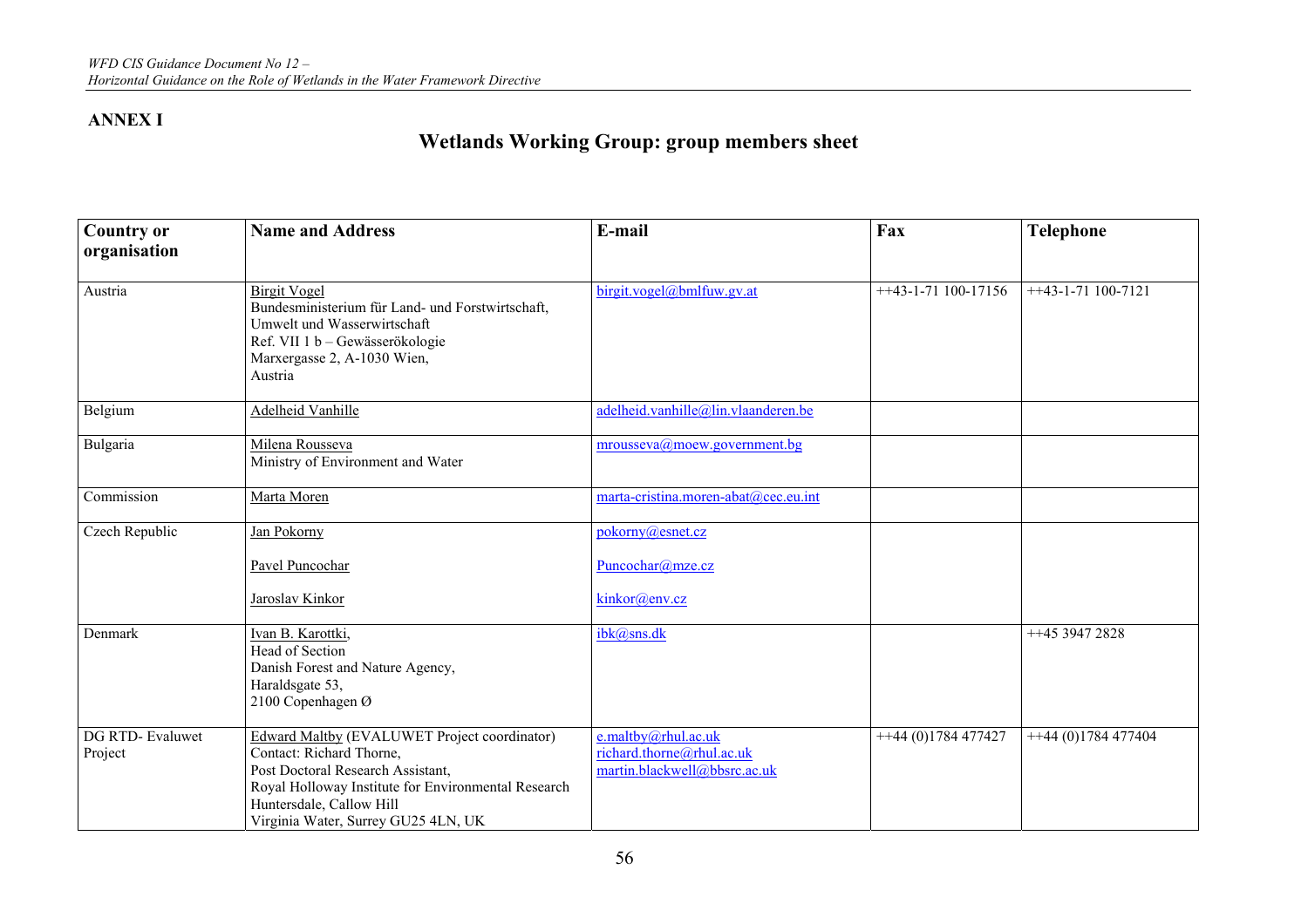*WFD CIS Guidance Document No 12 – Horizontal Guidance on the Role of Wetlands in the Water Framework Directive* 

| <b>Country or</b><br>organisation | <b>Name and Address</b>                                                                                                                                                                                       | E-mail                                                                             | Fax                 | <b>Telephone</b>              |
|-----------------------------------|---------------------------------------------------------------------------------------------------------------------------------------------------------------------------------------------------------------|------------------------------------------------------------------------------------|---------------------|-------------------------------|
| EEB: Ruth Davis                   | Ruth Davis,<br>Senior Water Policy Officer,<br>Royal Society for the Protection of Birds<br>The Lodge, Sandy,<br>Bedfordshire,<br>SG19 2DL, UK                                                                | Ruth.Davis@rspb.org.uk                                                             |                     | $+44(0)1767680551$<br>ex 2556 |
| France                            | Marie-Francoise Bazerque<br>Marie-Claude Ximenes                                                                                                                                                              | marie-<br>francoise.bazerque@environnement.gouv.fr<br>marie-claude.ximenes@ifen.fr |                     |                               |
| Germany                           | Stephan Naumann<br>Umweltbundesamt (Federal Environment Agency)                                                                                                                                               | Stephan.Naumann@uba.de                                                             |                     |                               |
| Greece                            | Demetra Spala<br>Ministry of the Environment, Physical Planning and<br>Public Works,<br>Environmental Planning Division,<br>Natural Environment Management Section,<br>36 Tritalon Street,<br>11526<br>Athens | $tdfp@$ minenv.gr                                                                  | ++30 0210 6918 487  | ++30 210 6983467              |
|                                   | George Zalidis                                                                                                                                                                                                | zalidis@agro.auth.gr                                                               |                     |                               |
| Hungary                           | Gabor Csörgits<br>Ministry of Water and Environment,<br>Authority of Nature Conservation, Department of<br>Nature Conservation,<br>H-1121 Budapest, Költö u.21                                                | Csorgics@mail2.ktm.hu                                                              | $+36-1395-2605/250$ | $+36-1395-2605/218$           |
| Ireland                           | Jim Ryan<br>National Parks and Wildlife<br>Duchas - The Heritage Service,<br>Department of the Environment and Local Government,<br>7 Ely Place, Dublin 2,<br>Ireland                                         | $iryan@ealga_ie$                                                                   | $+35316788123$      | $+35316472391$                |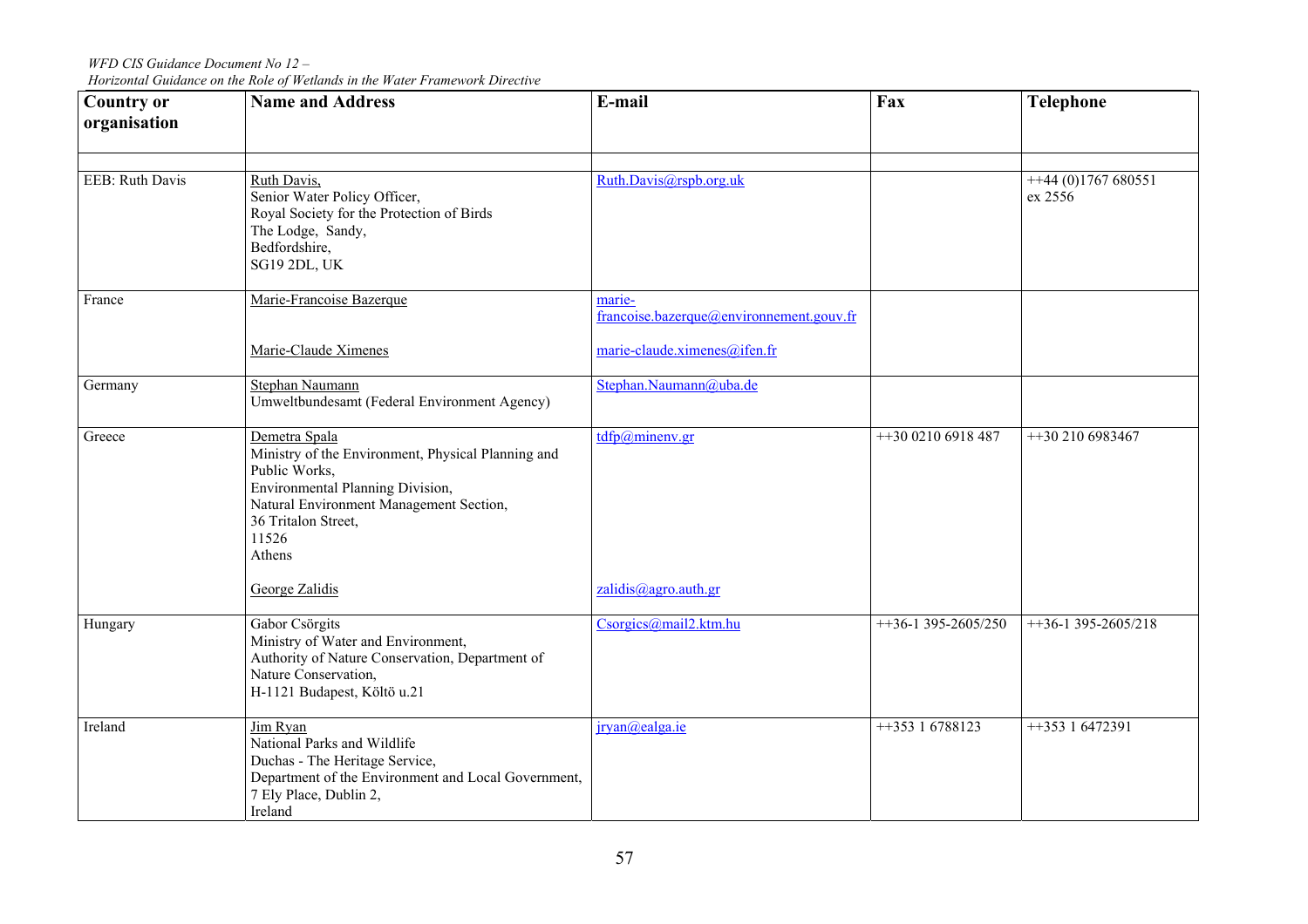*WFD CIS Guidance Document No 12 – Horizontal Guidance on the Role of Wetlands in the Water Framework Directive* 

| <b>Country or</b><br>organisation | <b>Name and Address</b>                                                                                                                                                                                                                                                       | E-mail                                   | Fax             | <b>Telephone</b>   |
|-----------------------------------|-------------------------------------------------------------------------------------------------------------------------------------------------------------------------------------------------------------------------------------------------------------------------------|------------------------------------------|-----------------|--------------------|
|                                   |                                                                                                                                                                                                                                                                               |                                          |                 |                    |
| Italy - Lead Country              | Giorgio Pineschi (Project Leader)<br>Ministry of the Environment and Land Protection,<br>Via Cristoforo Colombo, 44,<br>00147 Rome, Italy                                                                                                                                     | gpinesk@tin.it<br>minamb.tai@mclink.it   | ++39 0657225193 | ++39 06 5722-5153  |
|                                   | Nicola Pacini, (APAT - Italian EPA)                                                                                                                                                                                                                                           | kilapacini@hotmail.com                   |                 |                    |
|                                   | Rachel Bindless (ICRAM - Italian Central Institute for<br>Marine Research)                                                                                                                                                                                                    | rachel@mclink.it<br>rae32002@yahoo.co.uk |                 |                    |
| Lithuania                         | Jonas Karpavicius<br>Leading Specialist<br>Nature Protection Department<br>Ministry of the Environment                                                                                                                                                                        | J.karpavicius@aplinkuma.lt               | $+37052663663$  | ++370 5 2663557    |
| Netherlands                       | Marc de Rooy<br>Ministry of Transport, Public Works and Water<br>Management<br>Directorate-General of Public Works and Water<br>Management - Institute for Inland Water Management<br>and Waste Water Treatment RIZA<br>P.O. box 17<br>NL-8200 AA Lelystad<br>The Netherlands | M.dRooy@riza.rws.minvenw.nl              | +31 320 298 932 | +31 320 298 431    |
|                                   | Tom Verboom<br>Ministry of Agriculture, Nature Management and<br>Fisheries<br>Department of Nature Management<br>Post Box 20401<br>2500 EK The Hague<br>The Netherlands                                                                                                       | $t.h.m.$ verboom $@n.$ agro.nl           | +31 703786144   | +31 703784864      |
| Romania                           | Valeria Grigoras<br>Ministry of Water & Environmental Protection.                                                                                                                                                                                                             | vgrigoras@mappm.ro                       | $+40214102032$  | $+40214104465$     |
|                                   | Madalina State<br>Expert in National Administration, 'Romanian Waters'                                                                                                                                                                                                        | madalina.state@rowater.ro                | ++40 213122174  | $+40$ 21 315 55 35 |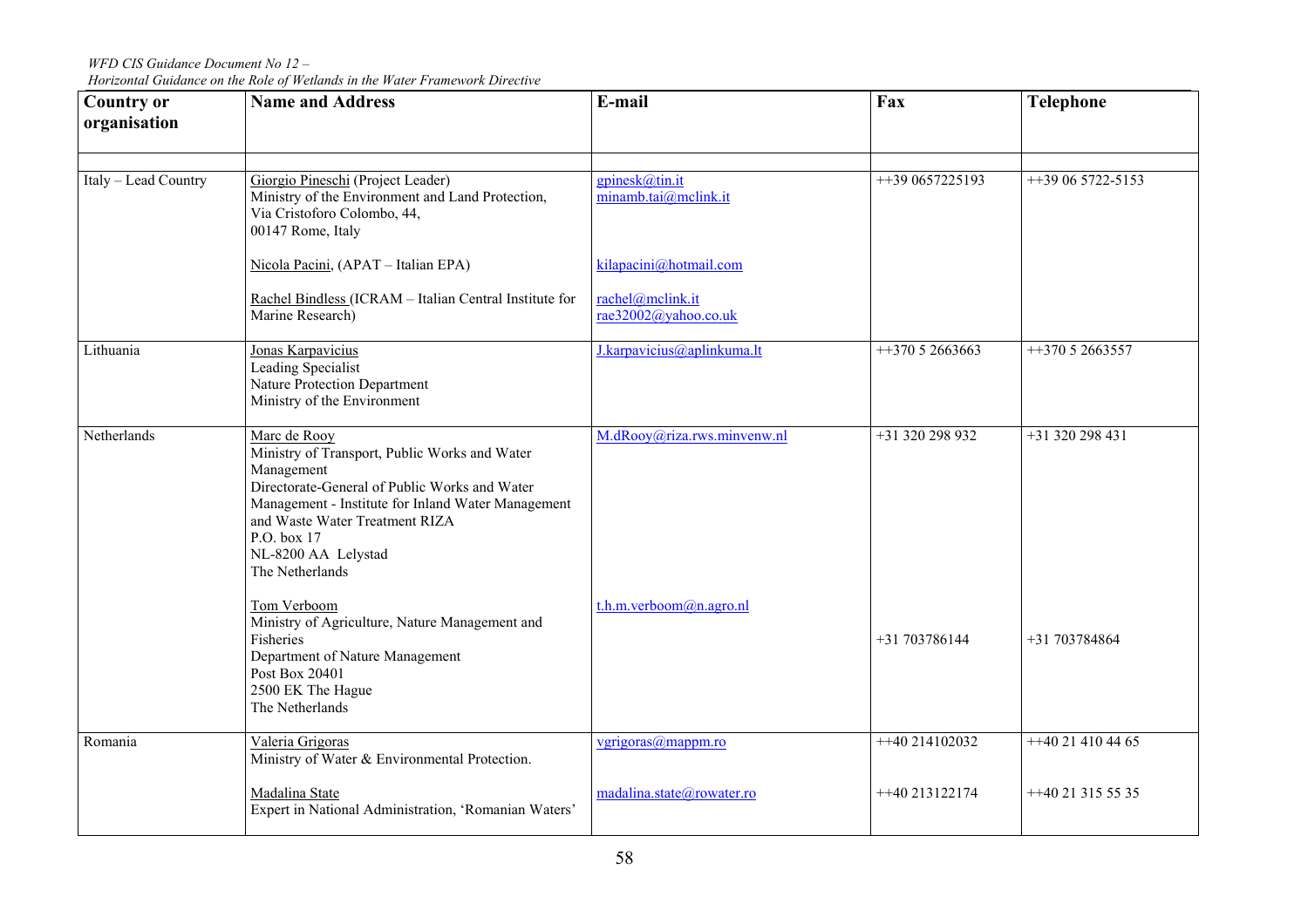*WFD CIS Guidance Document No 12 – Horizontal Guidance on the Role of Wetlands in the Water Framework Directive* 

| <b>Country or</b><br>organisation | <b>Name and Address</b>                                                                                                       | E-mail                                                 | Fax            | <b>Telephone</b>     |
|-----------------------------------|-------------------------------------------------------------------------------------------------------------------------------|--------------------------------------------------------|----------------|----------------------|
|                                   |                                                                                                                               |                                                        |                |                      |
|                                   | Ruxandra Maxim<br>Integration and International Cooperation Department,<br>6 Edgar Quinet Street, 70106 Bucharest,<br>Romania | ruxmax@yahoo.com                                       | $+40213155535$ | $+ +40213110146/143$ |
| Slovakia                          | Jan Seffer, PhD,<br>(Contact: Eleonora Bartkova)                                                                              | daphne@changenet.sk<br>bartkova.eleonora@enviro.gov.sk |                |                      |
| Slovenia                          | Gabrijela Grèar                                                                                                               | Gabrijela.Grcar@gov.si                                 |                |                      |
| Spain                             | Ramòn Peňa                                                                                                                    | rpena@cedex.es                                         | +34913357994   | +34913358011         |
| United Kingdom                    | Peter Pollard<br>Scottish Environment Protection Agency<br>Stirling,<br>Scotland, UK                                          | peter.pollard@sepa.org.uk                              |                | ++44 7747622712      |
| <b>WWF</b>                        | Charlie Avis,<br>Project Leader of WWF's International 'One Europe,<br>More Nature' Initiative.                               | charlie.avis@wwf.hu                                    |                |                      |
|                                   | Rayker Hauser<br>WWF International<br>Danube-Carpathian Programme                                                             | Rhauser@techno-link.com                                |                |                      |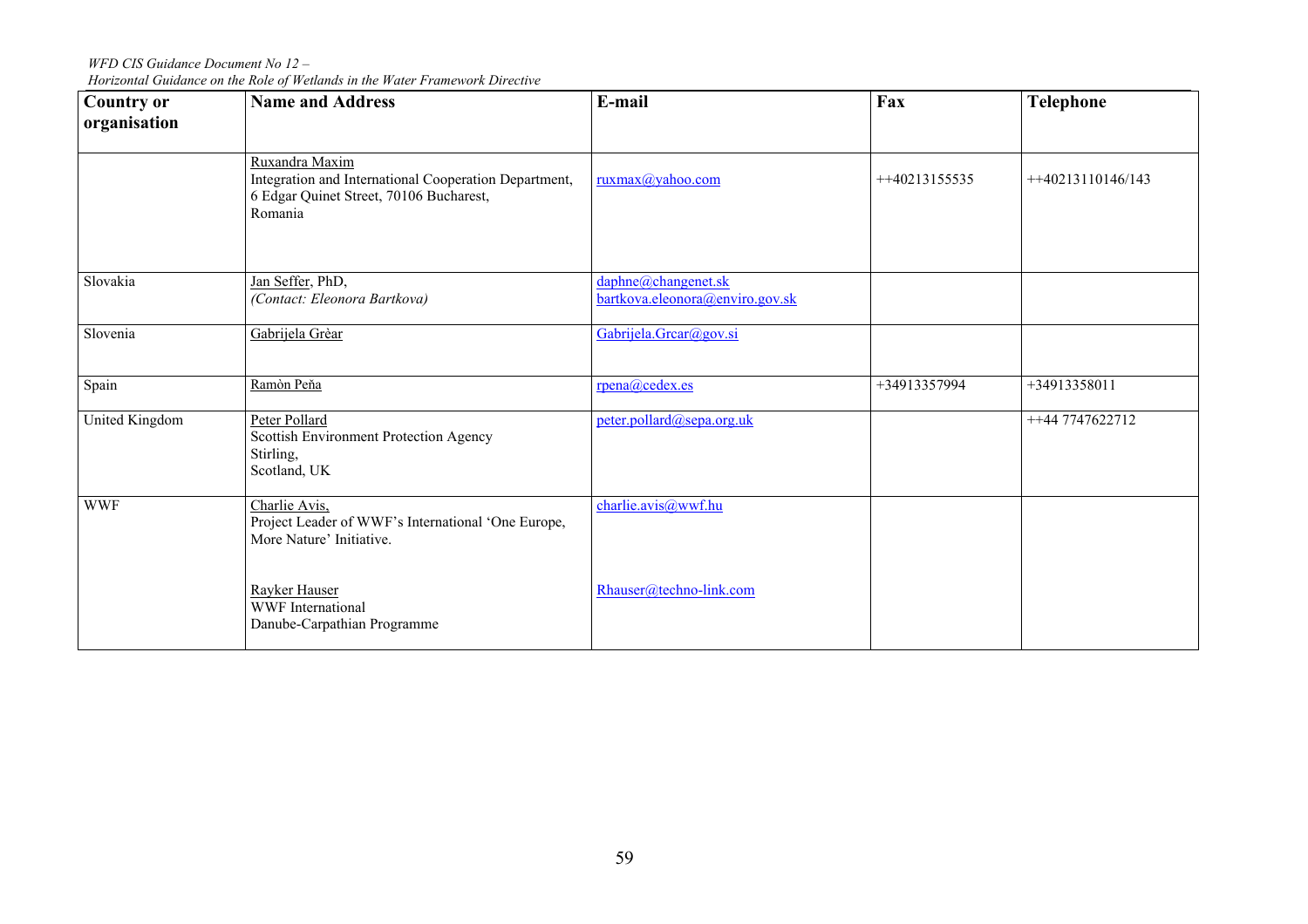## **ANNEX II**

## **Examples of wetland functions relevant to delivery of the objectives of the WFD (based on Maltby** *et al.***, 1996)**

| Function                                              | Article 1 - Purpose                                                                              |
|-------------------------------------------------------|--------------------------------------------------------------------------------------------------|
| <b>Flood Water Detention</b>                          | "mitigating the effects of floods and droughts"<br>"water needs, (of) terrestrial and wetlands"  |
| Groundwater Recharge                                  | "mitigating the effects of floods and droughts"<br>"water needs, (of) terrestrial and wetlands"  |
| Groundwater Discharge                                 | "mitigating the effects of floods and droughts"<br>"water needs, (of) terrestrial and wetlands"  |
| <b>Sediment Retention</b>                             | "protects and enhances the status of aquatic systems"                                            |
| <b>Nutrient Retention</b>                             | "protects and enhances the status of aquatic systems"<br>"reduction of pollution of groundwater" |
| <b>Nutrient Export</b>                                | "protects and enhances the status of aquatic systems"<br>"reduction of pollution of groundwater" |
| In-situ Carbon retention                              | "protects and enhances the status of aquatic systems"<br>"reduction of pollution of groundwater" |
| <b>Trace Element Storage</b>                          | "protects and enhances the status of aquatic systems"<br>"reduction of pollution of groundwater" |
| <b>Organic Carbon</b><br><b>Concentration Control</b> | "protects and enhances the status of aquatic systems"<br>"reduction of pollution of groundwater" |
| Ecosystem Maintenance                                 | "protects and enhances the status of aquatic systems"                                            |
| Food web Support                                      | "protects and enhances the status of aquatic systems"                                            |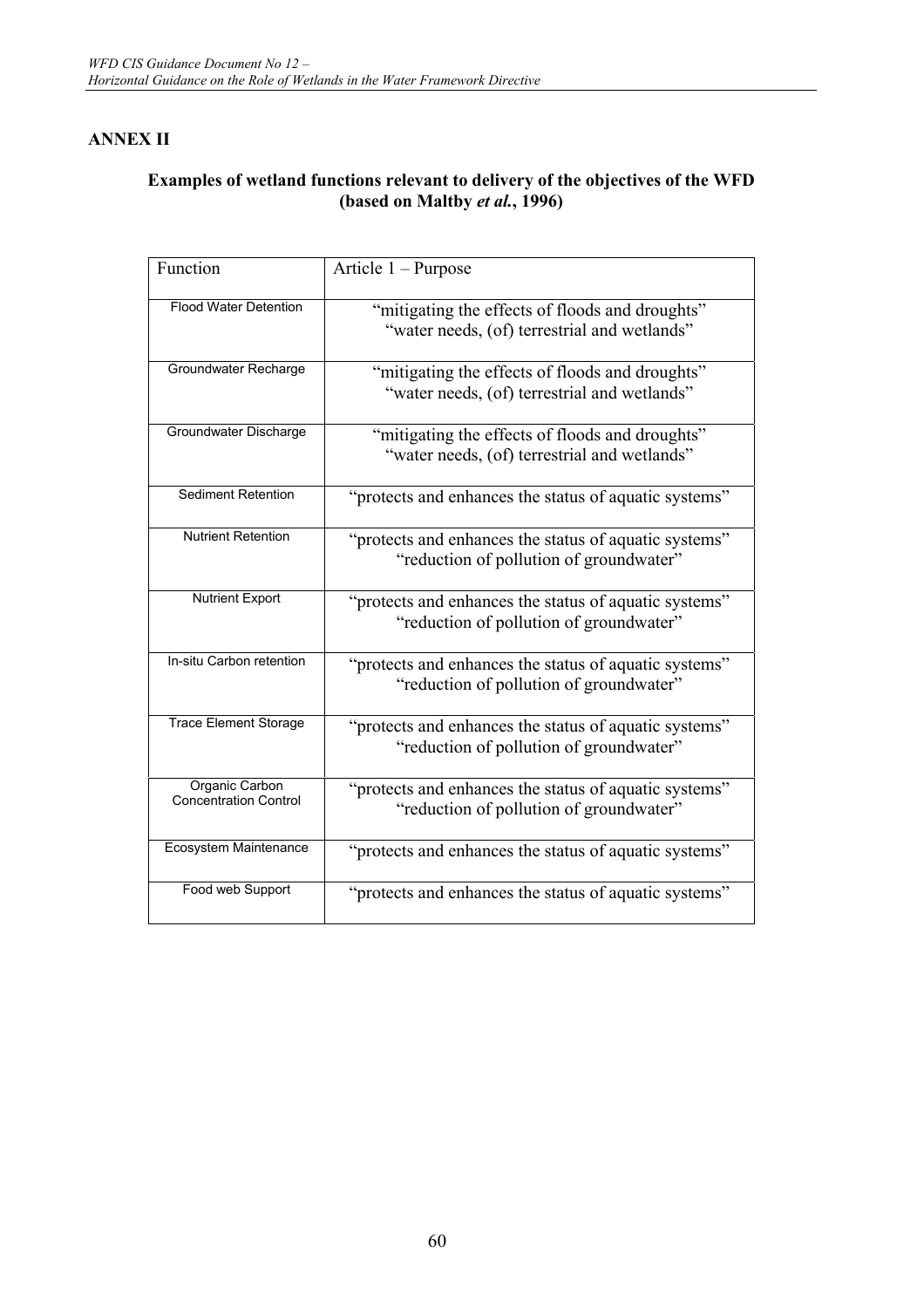## **ANNEX III**

Recent projects financed by the European Union

| Wetland functions and values have been reviewed in the 1995 Wise Use and<br>Conservation of Wetlands, Communication from the Commission to the European<br>Parliament on Wetlands. Readers are asked to consult this document for a more<br>detailed review of these issues, as well as the following EU financed (concluded)<br>projects:                                                                                                                                                                                                                                                                                                                                                                                                                                                                                                                                                                                                                                                                                                                                                                                                                                                                                                                                                                                                                                                                                                                                                                                                                                                                                                                                                                                                                                                                                                                                                                                                                                                                                                                                                                                                                                                                                                                                                                                                                             |
|------------------------------------------------------------------------------------------------------------------------------------------------------------------------------------------------------------------------------------------------------------------------------------------------------------------------------------------------------------------------------------------------------------------------------------------------------------------------------------------------------------------------------------------------------------------------------------------------------------------------------------------------------------------------------------------------------------------------------------------------------------------------------------------------------------------------------------------------------------------------------------------------------------------------------------------------------------------------------------------------------------------------------------------------------------------------------------------------------------------------------------------------------------------------------------------------------------------------------------------------------------------------------------------------------------------------------------------------------------------------------------------------------------------------------------------------------------------------------------------------------------------------------------------------------------------------------------------------------------------------------------------------------------------------------------------------------------------------------------------------------------------------------------------------------------------------------------------------------------------------------------------------------------------------------------------------------------------------------------------------------------------------------------------------------------------------------------------------------------------------------------------------------------------------------------------------------------------------------------------------------------------------------------------------------------------------------------------------------------------------|
| • Ecological-economic analysis of wetlands: functions, values and dynamics (Project<br>Ref: ENV4960273) 1996-1999, gives a complete assessment of wetland processes,<br>functions and their related economic values;<br>European River Margins: role of biodiversity in the functioning of riparian systems<br>(ERMAS Project) (Ref: ENV4950061) 1996-1999, provides information on the<br>processes controlling the structure and function of river margin ecosystems;<br>Dynamics and stability of reed dominated ecosystems in relation to major<br>environmental factors that are subject to global and regional anthropogenically<br>induced changes, 'EUREED II', 1996-1999, (Ref: ENV4950147), importance of<br>functions<br>and of reed beds in<br>securing these<br>functions<br>wetland<br>(http://botanik.aau.dk/eureed/);<br>Biodiversity of micro-organisms in aquatic ecosystems, 1996-1999, (Ref:<br>ENV4950026), is an assessment of microbial diversity from an ecologically<br>relevant perspective;<br>Impacts of climate change flux in freshwater ecosystems 1998-2001, (Ref:<br>ENV4970570) reviews the impacts of rising CO2 levels on the structure and<br>dynamics of lake ecosystems;<br>Microbenthic communities in European Rivers used to assess effects of land-derived<br>toxicants 1996-1999 (Ref: ENV4960298), study on the Community effects of toxic<br>fluxes in rivers;<br>Nitrogen cycling in estuaries 1996-1999, 'NICE' (Ref: MAS3960048), 1996-1999,<br>a study on the fate of anthropogenic nitrogen discharged into estuaries and<br>coastal waters. Quantification of nitrogen removal to evaluate to what extent<br>nitrogen is being transported from land to sea;<br>Response of European freshwater lakes to environmental and climatic<br>change, 'REFLECT' (Project Ref: ENV4970453), 1998-2000, a study to<br>show the natural and anthropogenic factors influencing the dynamics of<br>plankton in lakes in 3 climatic zones;<br>Techniques and Procedures for the Functional Analysis of Wetland<br>Ecosystems (TECWET), 2003, ref: EVK1-CT-2001-80001, this study<br>developed two publications: A Generic Wetland Functional Evaluation Tool<br>and A Generic Manuel of Wetland Investigation Approaches and Methods;<br>Functional Analysis of European Wetlands - FAEWE, 1991 - 1994, ref.<br>STEP-CT90-0084. |